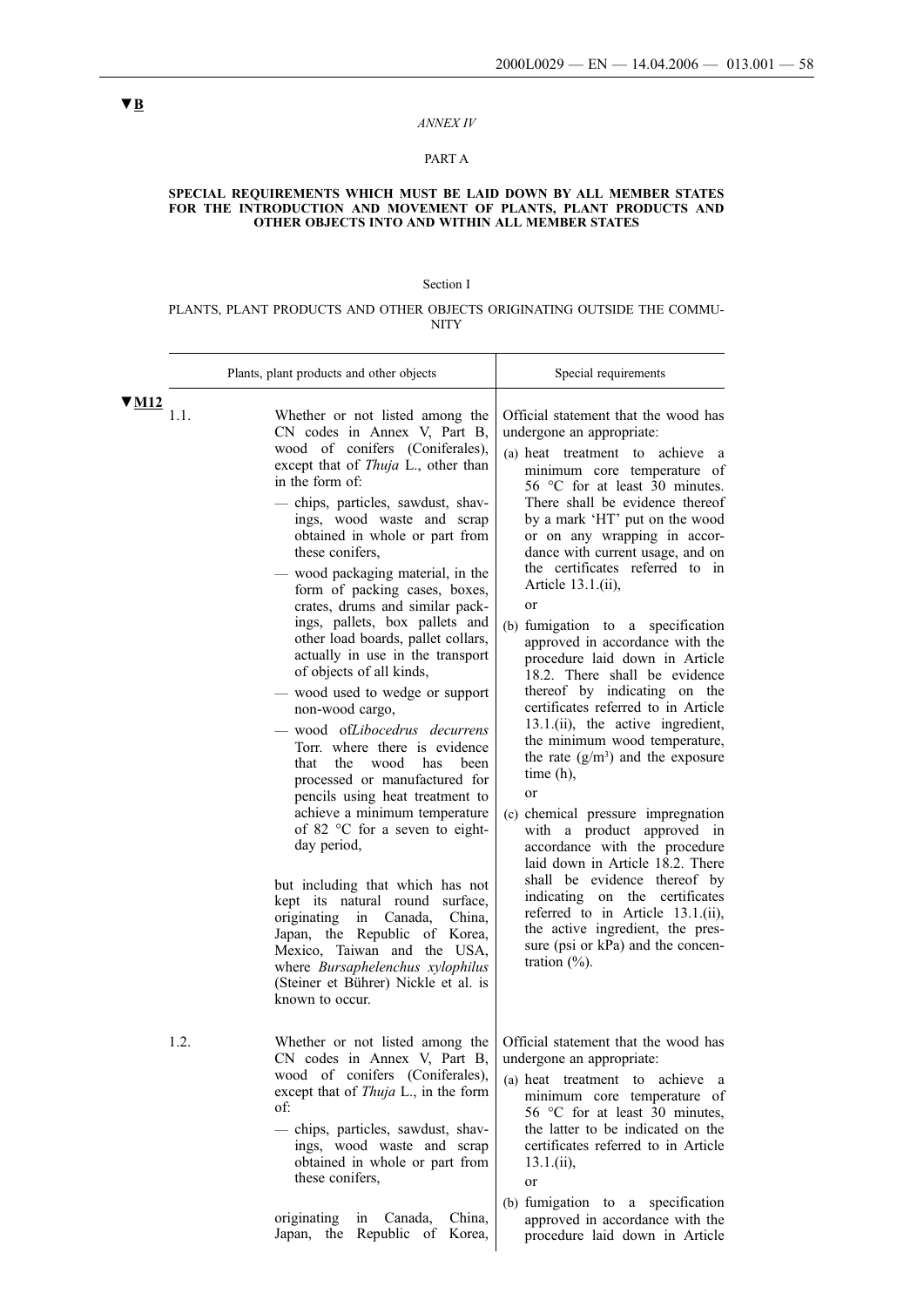|      | Plants, plant products and other objects                                                                                                                                                                                                                                                                                                                                                                                                                                                                                                      | Special requirements                                                                                                                                                                                                                                                                                                                                                                                                                                                                                            |
|------|-----------------------------------------------------------------------------------------------------------------------------------------------------------------------------------------------------------------------------------------------------------------------------------------------------------------------------------------------------------------------------------------------------------------------------------------------------------------------------------------------------------------------------------------------|-----------------------------------------------------------------------------------------------------------------------------------------------------------------------------------------------------------------------------------------------------------------------------------------------------------------------------------------------------------------------------------------------------------------------------------------------------------------------------------------------------------------|
|      | Mexico, Taiwan and the USA,<br>where Bursaphelenchus xylophilus<br>(Steiner et Bührer) Nickle et al. is<br>known to occur.                                                                                                                                                                                                                                                                                                                                                                                                                    | 18.2. There shall be evidence<br>thereof by indicating on the<br>certificates referred to in Article<br>13.1.(ii), the active ingredient,<br>the minimum wood temperature,<br>the rate $(g/m3)$ and the exposure<br>time $(h)$ .                                                                                                                                                                                                                                                                                |
| 1.3. | Whether or not listed among the<br>CN codes in Annex V, Part B,<br>wood of <i>Thuja</i> L., other than in the<br>form of:<br>- chips, particles, sawdust, shav-<br>ings, wood waste and scrap,<br>— wood packaging material, in the<br>form of packing cases, boxes,<br>crates, drums and similar pack-<br>ings, pallets, box pallets and<br>other load boards, pallet collars,<br>actually in use in the transport<br>of objects of all kinds,<br>wood used to wedge or support<br>non-wood cargo,<br>originating<br>Canada,<br>China,<br>in | Official statement that the wood:<br>(a) is bark-free,<br>or<br>(b) has undergone kiln-drying to<br>below 20 % moisture content,<br>expressed as a percentage of dry<br>matter, achieved through<br>an<br>appropriate<br>time/temperature<br>schedule.<br>There<br>shall<br>be<br>evidence thereof by a mark<br>'kiln-dried' or 'K.D.' or another<br>internationally recognised mark,<br>put on the wood or on any wrap-<br>ping in accordance with current<br>usage,<br>or<br>(c) has undergone an appropriate |
|      | Japan, the Republic of Korea,<br>Mexico, Taiwan and the USA,<br>where Bursaphelenchus xylophilus<br>(Steiner et Bührer) Nickle et al. is<br>known to occur.                                                                                                                                                                                                                                                                                                                                                                                   | achieve a<br>heat treatment to<br>minimum core temperature of<br>56 °C for at least 30 minutes.<br>There shall be evidence thereof<br>by a mark 'HT' put on the wood<br>or on any wrapping in accor-<br>dance with current usage and on<br>the certificates referred to in<br>Article 13.1.(ii),<br>or                                                                                                                                                                                                          |
|      |                                                                                                                                                                                                                                                                                                                                                                                                                                                                                                                                               | (d) has undergone an appropriate<br>fumigation to a specification<br>approved in accordance with the<br>procedure laid down in Article<br>18.2. There shall be evidence<br>thereof by indicating on the<br>certificates referred to in Article<br>13.1.(ii), the active ingredient,<br>the minimum wood temperature,<br>the rate $(g/m3)$ and the exposure<br>time $(h)$ ,<br>or                                                                                                                                |
|      |                                                                                                                                                                                                                                                                                                                                                                                                                                                                                                                                               | (e) has undergone an appropriate<br>chemical pressure impregnation<br>with a product approved in<br>accordance with the procedure<br>laid down in Article 18.2. There<br>shall be evidence thereof by<br>indicating on the certificates<br>referred to in Article 13.1.(ii),<br>the active ingredient, the pres-<br>sure (psi or kPa) and the concen-<br>tration $(\%).$                                                                                                                                        |
| 1.4. | Whether or not listed among the<br>CN codes in Annex V, Part B,<br>wood of <i>Thuja</i> L., in the form of:<br>- chips, particles, sawdust, shav-                                                                                                                                                                                                                                                                                                                                                                                             | Official statement that the wood:<br>from<br>$(a)$ has<br>been<br>produced<br>debarked round wood,                                                                                                                                                                                                                                                                                                                                                                                                              |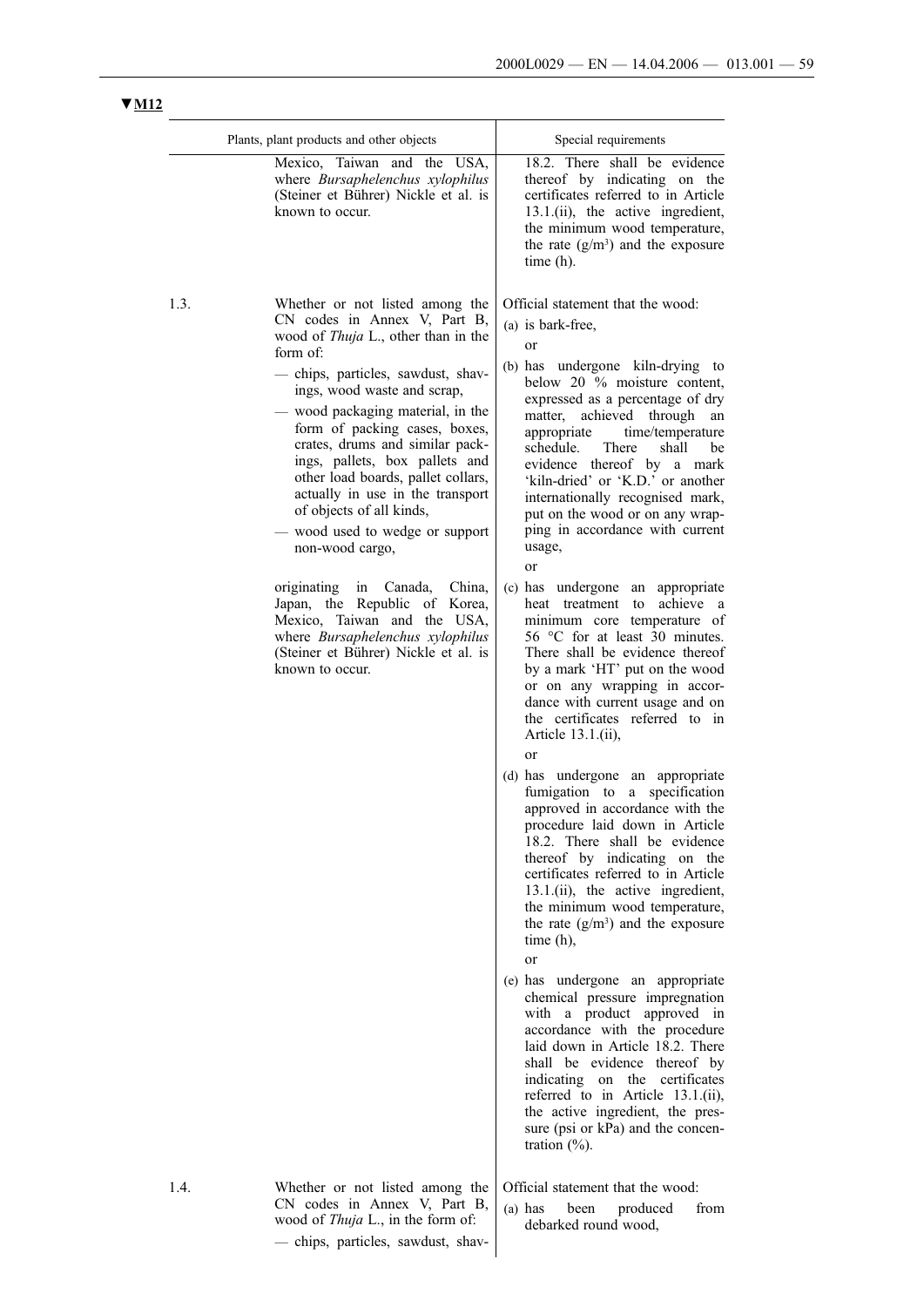internationally recognised mark, put on the wood or on any wrapping in accordance with the

current usage,

# Plants, plant products and other objects

|      | r iams, piam products and other objects                                                                                                                                                                                                                                                                                                                                                                                                                                                                                                                                                                                                                                                  | Special requirements                                                                                                                                                                                                                                                                                                                                                                                                                                                                                                                                                                                                                                                                                                                                                                                                                                                                                       |
|------|------------------------------------------------------------------------------------------------------------------------------------------------------------------------------------------------------------------------------------------------------------------------------------------------------------------------------------------------------------------------------------------------------------------------------------------------------------------------------------------------------------------------------------------------------------------------------------------------------------------------------------------------------------------------------------------|------------------------------------------------------------------------------------------------------------------------------------------------------------------------------------------------------------------------------------------------------------------------------------------------------------------------------------------------------------------------------------------------------------------------------------------------------------------------------------------------------------------------------------------------------------------------------------------------------------------------------------------------------------------------------------------------------------------------------------------------------------------------------------------------------------------------------------------------------------------------------------------------------------|
|      | ings, wood waste and scrap,<br>originating in<br>Canada,<br>China,<br>Japan, the Republic of Korea,<br>Mexico, Taiwan and the USA,<br>where Bursaphelenchus xylophilus<br>(Steiner et Bührer) Nickle et al. is<br>known to occur.                                                                                                                                                                                                                                                                                                                                                                                                                                                        | <b>or</b><br>(b) has undergone kiln-drying to<br>below 20 % moisture content,<br>expressed as a percentage of dry<br>matter, achieved through<br>an<br>appropriate<br>time/temperature<br>schedule,<br><b>or</b><br>(c) has undergone an appropriate<br>fumigation to a specification<br>approved in accordance with the<br>procedure laid down in Article<br>18.2. There shall be evidence<br>thereof by indicating on the<br>certificates referred to in Article<br>13.1.(ii), the active ingredient,<br>the minimum wood temperature,<br>the rate $(g/m3)$ and the exposure<br>time $(h)$ ,<br><sub>or</sub><br>(d) has undergone an appropriate<br>achieve a<br>heat treatment<br>to<br>minimum core temperature of<br>56 °C for at least 30 minutes,<br>the latter to be indicated on the<br>certificates referred to in Article<br>$13.1$ .(ii).                                                     |
| 1.5. | Whether or not listed among the<br>CN codes in Annex V, Part B,<br>wood of conifers (Coniferales),<br>other than in the form of:<br>- chips, particles, sawdust, shav-<br>ings, wood waste and scrap<br>obtained in whole or part from<br>these conifers,<br>wood packaging material in the<br>form of packing cases, boxes,<br>crates, drums and similar pack-<br>ings, pallets, box pallets and<br>other load boards, pallet collars,<br>actually in use in the transport<br>of objects of all kinds,<br>- wood used to wedge or support<br>non-wood cargo,<br>but including that which has not<br>kept its natural round surface,<br>originating in Russia, Kazakhstan<br>and Turkey. | Official statement that the wood:<br>(a) originates in areas known to be<br>free from:<br>— Monochamus<br>$(non-$<br>spp.<br>European)<br>$-$ Pissodes<br>$(non-$<br>spp.<br>European)<br>- Scolytidae<br>$(non-$<br>spp.<br>European)<br>The area shall be mentioned on<br>the certificates referred to in<br>Article 13.1.(ii), under the rubric<br>'place of origin,'<br><sub>or</sub><br>(b) is bark-free and free from grub<br>holes, caused by the genus<br>Monochamus<br>$(non-$<br>spp.<br>defined<br>European),<br>for<br>this<br>purpose as those which<br>are<br>larger than 3 mm across,<br><sub>or</sub><br>(c) has undergone kiln-drying to<br>below 20 % moisture content,<br>expressed as a percentage of dry<br>matter, achieved through<br>an<br>appropriate<br>time/temperature<br>schedule.<br>There<br>shall<br>be<br>evidence thereof by a mark<br>'kiln-dried' or 'K.D'. or another |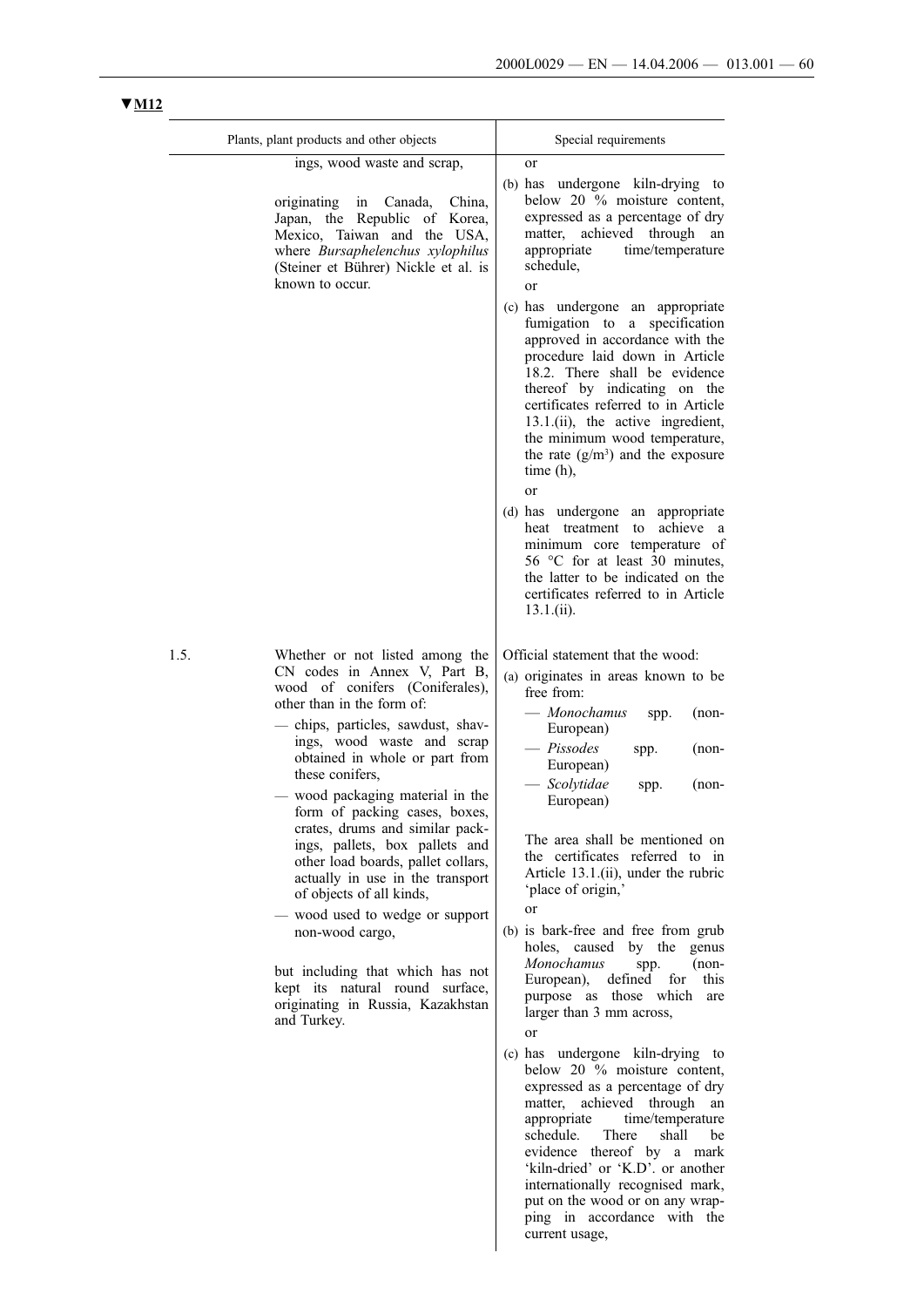|      | Plants, plant products and other objects                                                                                                                                                                                                                                                                                                                                                                                                                                                                                                                                                           | Special requirements                                                                                                                                                                                                                                                                                                                                                                                                                                                                                                                                         |
|------|----------------------------------------------------------------------------------------------------------------------------------------------------------------------------------------------------------------------------------------------------------------------------------------------------------------------------------------------------------------------------------------------------------------------------------------------------------------------------------------------------------------------------------------------------------------------------------------------------|--------------------------------------------------------------------------------------------------------------------------------------------------------------------------------------------------------------------------------------------------------------------------------------------------------------------------------------------------------------------------------------------------------------------------------------------------------------------------------------------------------------------------------------------------------------|
|      |                                                                                                                                                                                                                                                                                                                                                                                                                                                                                                                                                                                                    | or<br>(d) has undergone<br>an appropriate<br>achieve a<br>heat treatment<br>to<br>minimum core temperature of<br>56 °C for at least 30 minutes.<br>There shall be evidence thereof<br>by a mark 'HT' put on the wood<br>or on any wrapping in accor-<br>dance with current usage, and on<br>the certificates referred to in<br>Article 13.1.(ii),                                                                                                                                                                                                            |
|      |                                                                                                                                                                                                                                                                                                                                                                                                                                                                                                                                                                                                    | <sub>or</sub><br>(e) has undergone an appropriate<br>fumigation to a specification<br>approved in accordance with the<br>procedure laid down in Article<br>18.2. There shall be evidence<br>thereof by indicating on the<br>certificates referred to in Article<br>13.1.(ii), the active ingredient,<br>the minimum wood temperature,<br>the rate $(g/m3)$ and the exposure<br>time $(h)$ ,<br><sub>or</sub>                                                                                                                                                 |
|      |                                                                                                                                                                                                                                                                                                                                                                                                                                                                                                                                                                                                    | (f) has undergone an appropriate<br>chemical pressure impregnation<br>with a product approved in<br>accordance with the procedure<br>laid down in Article 18.2. There<br>shall be evidence thereof by<br>indicating on the certificates<br>referred to in Article 13.1.(ii),<br>the active ingredient, the pres-<br>sure (psi or kPa) and the concen-<br>tration $(\%).$                                                                                                                                                                                     |
| 1.6. | Whether or not listed among the   Official statement that the wood:<br>CN codes in Annex V, Part B,<br>wood of conifers (Coniferales),<br>other than in the form of:<br>- chips, particles, sawdust, shav-<br>ings, wood waste and scrap<br>obtained in whole or part from<br>these conifers,<br>wood packaging material, in the<br>form of packing cases, boxes,<br>crates, drums and similar pack-<br>ings, pallets, box pallets and<br>other load boards, pallet collars,<br>actually in use in the transport<br>of objects of all kinds,<br>- wood used to wedge or support<br>non-wood cargo, | (a) is bark-free and free from grub<br>holes, caused by the genus<br>Monochamus<br>$(non-$<br>spp.<br>European), defined for<br>this<br>purpose as those which are<br>larger than 3 mm across,<br>or<br>(b) has undergone kiln-drying to<br>below 20 % moisture content,<br>expressed as a percentage of dry<br>matter, achieved through<br>an<br>appropriate time/temperature<br>schedule.<br>There<br>shall<br>be<br>evidence thereof by a mark<br>'kiln-dried' or 'K.D' or another<br>internationally recognised mark,<br>put on the wood or on any wrap- |
|      | but including that which has not<br>kept its natural round surface,<br>originating in third countries, other<br>than:<br>— Russia, Kazakhstan and Turkey,<br>— European countries,<br>- Canada, China, Japan,<br>the<br>Republic of Korea, Mexico,                                                                                                                                                                                                                                                                                                                                                 | ping in accordance with current<br>usage,<br>or<br>(c) has undergone an appropriate<br>fumigation to a specification<br>approved in accordance with the<br>procedure laid down in Article<br>18.2. There shall be evidence<br>thereof by indicating on the                                                                                                                                                                                                                                                                                                   |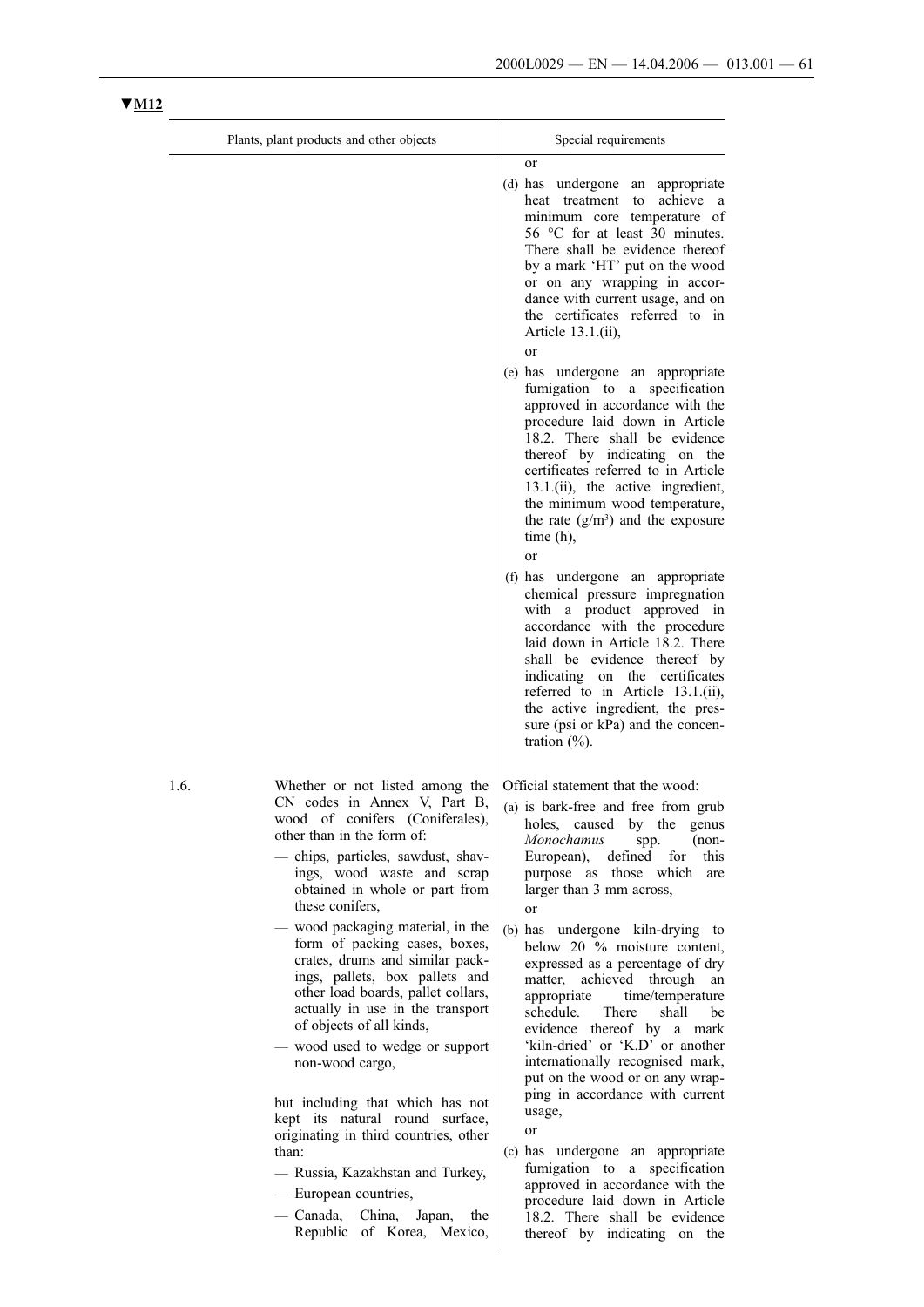Article 13.1.(ii), the active ingre-

|      | Plants, plant products and other objects                                                                                                                                                                                                                                                      | Special requirements                                                                                                                                                                                                                                                                                                                                                                      |
|------|-----------------------------------------------------------------------------------------------------------------------------------------------------------------------------------------------------------------------------------------------------------------------------------------------|-------------------------------------------------------------------------------------------------------------------------------------------------------------------------------------------------------------------------------------------------------------------------------------------------------------------------------------------------------------------------------------------|
|      | Taiwan and the USA, where<br>Bursaphelenchus<br>xylophilus<br>(Steiner et Bührer) Nickle et al.<br>is known to occur.                                                                                                                                                                         | certificates referred to in Article<br>13.1.(ii), the active ingredient,<br>the minimum wood temperature,<br>the rate $(g/m3)$ and the exposure<br>time $(h)$ ,<br><sub>or</sub>                                                                                                                                                                                                          |
|      |                                                                                                                                                                                                                                                                                               | (d) has undergone an appropriate<br>chemical pressure impregnation<br>with a product approved in<br>accordance with the procedure<br>laid down in Article 18.2. There<br>shall be evidence thereof by<br>indicating on the certificates<br>referred to in Article 13.1.(ii),<br>the active ingredient, the pres-<br>sure (psi or kPa) and the concen-<br>tration $(\%),$<br><sub>or</sub> |
|      |                                                                                                                                                                                                                                                                                               | (e) has undergone<br>an<br>appropriate<br>achieve a<br>heat treatment<br>to<br>minimum core temperature of<br>56 °C for at least 30 minutes.<br>There shall be evidence thereof<br>by a mark 'HT' put on the wood<br>or on any wrapping in accor-<br>dance with current usage, and on<br>the certificates referred to in<br>Article 13.1.(ii).                                            |
| 1.7. | Whether or not listed among the<br>CN codes listed in Annex V, Part<br>B, wood in the form of chips, parti-<br>cles,<br>sawdust,<br>shavings,<br>wood<br>waste and scrap obtained in whole<br>or in part from conifers (Coni-<br>ferales), originating in<br>- Russia, Kazakhstan and Turkey, | Official statement that the wood:<br>(a) originates in areas known to be<br>free from:<br>— Monochamus<br>$(non-$<br>spp.<br>European)<br>$-$ Pissodes<br>$(non-$<br>spp.<br>European)                                                                                                                                                                                                    |
|      | - non-European countries other<br>than Canada, China, Japan, the<br>Republic of Korea, Mexico,                                                                                                                                                                                                | — Scolytidae<br>$(non-$<br>spp.<br>European)<br>The area shall be mentioned on                                                                                                                                                                                                                                                                                                            |
|      | Taiwan and the USA, where<br>Bursaphelenchus<br>xylophilus<br>(Steiner et Bührer) Nickle et al.<br>is known to occur.                                                                                                                                                                         | the certificates referred to in<br>Article 13.1.(ii), under the rubric<br>'place of origin,'<br><sub>or</sub>                                                                                                                                                                                                                                                                             |
|      |                                                                                                                                                                                                                                                                                               | from<br>$(b)$ has<br>been<br>produced<br>debarked round wood,                                                                                                                                                                                                                                                                                                                             |
|      |                                                                                                                                                                                                                                                                                               | <sub>or</sub><br>(c) has undergone kiln-drying to<br>below 20 % moisture content,<br>expressed as a percentage of dry<br>matter, achieved through an<br>appropriate<br>time/temperature<br>schedule,<br><sub>or</sub>                                                                                                                                                                     |
|      |                                                                                                                                                                                                                                                                                               | (d) has undergone an appropriate<br>fumigation to<br>a specification<br>approved in accordance with the<br>procedure laid down in Article<br>18.2. There shall be evidence of<br>the fumigation by indicating on<br>the certificates referred to in                                                                                                                                       |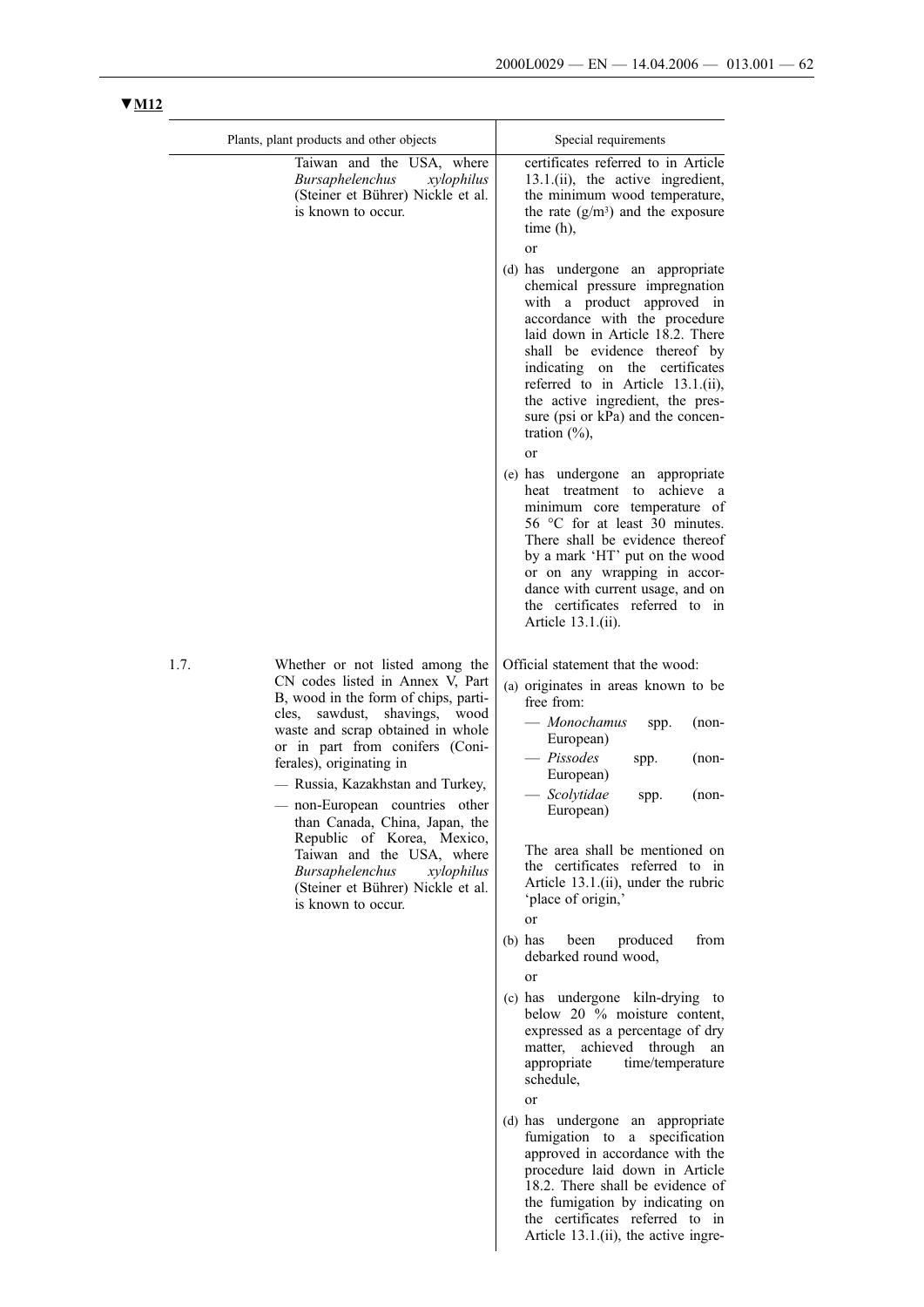| Plants, plant products and other objects                                                                                                                                                                                                                                                                                                                                                                                                        | Special requirements                                                                                                                                                                                                                                                                                                                                                                                                                                                                                                                                                                                                                                                                                                                                                                                                                                                                                                                                                                                                                                                                                                                                                                                                                                                                                                                                                                                                                                                                                                                          |
|-------------------------------------------------------------------------------------------------------------------------------------------------------------------------------------------------------------------------------------------------------------------------------------------------------------------------------------------------------------------------------------------------------------------------------------------------|-----------------------------------------------------------------------------------------------------------------------------------------------------------------------------------------------------------------------------------------------------------------------------------------------------------------------------------------------------------------------------------------------------------------------------------------------------------------------------------------------------------------------------------------------------------------------------------------------------------------------------------------------------------------------------------------------------------------------------------------------------------------------------------------------------------------------------------------------------------------------------------------------------------------------------------------------------------------------------------------------------------------------------------------------------------------------------------------------------------------------------------------------------------------------------------------------------------------------------------------------------------------------------------------------------------------------------------------------------------------------------------------------------------------------------------------------------------------------------------------------------------------------------------------------|
|                                                                                                                                                                                                                                                                                                                                                                                                                                                 | dient,<br>the<br>minimum<br>wood<br>temperature, the rate $(g/m3)$ and<br>the exposure time (h),<br>or<br>(e) has undergone<br>an appropriate<br>achieve<br>heat treatment<br>to<br><sub>a</sub><br>minimum core temperature of<br>56 °C for at least 30 minutes,<br>the latter to be indicated on the<br>certificates referred to in Article<br>$13.1$ .(ii).                                                                                                                                                                                                                                                                                                                                                                                                                                                                                                                                                                                                                                                                                                                                                                                                                                                                                                                                                                                                                                                                                                                                                                                |
| 2.<br>Wood packaging material, in the<br>form of packing cases,<br>boxes.<br>crates, drums and similar packings,<br>pallets, box pallets and other load<br>boards, pallet collars, actually in<br>use in the transport of objects of all<br>kinds, except raw wood of 6 mm<br>thickness or less, and processed<br>wood produced by glue, heat and<br>pressure, or a combination thereof,<br>coming from third countries, except<br>Switzerland. | The wood packaging material shall:<br>be made from debarked round<br>wood, and<br>be subject to one of the approved<br>measures as specified in Annex I<br>to FAO International Standard<br>for Phytosanitary Measures No<br>15 on Guidelines for regulating<br>wood packaging material in<br>international trade, and<br>display a mark with:<br>(a) the two-letter ISO country<br>code, a code identifying the<br>producer and the code identi-<br>fying the approved measure<br>applied to the wood packa-<br>ging material in the mark as<br>specified in Annex II to FAO<br>International<br>Standard<br>for<br>Phytosanitary Measures No<br>15 on Guidelines for regu-<br>lating wood packaging mate-<br>rial in international trade.<br>The letters 'DB' shall be<br>added to the abbreviation of<br>the<br>approved<br>measure<br>included in the said mark.<br>and<br>(b) in the case of wood packa-<br>ging material manufactured,<br>repaired or recycled as of 1<br>March 2005, also the logo as<br>specified in Annex II to the<br>said FAO Standard. However<br>the requirement is not applic-<br>able on a temporary basis<br>until 31 December 2007 in<br>the case of wood packaging<br>material<br>manufactured,<br>repaired or recycled before<br>28 February 2005.<br>$\triangleright$ <b>M16</b> The first indent, requiring<br>wood packaging material to be made<br>from debarked round wood, shall<br>only apply from 1 January 2009.<br>This paragraph shall be reviewed by<br>1 September 2007. $\blacktriangleleft$ |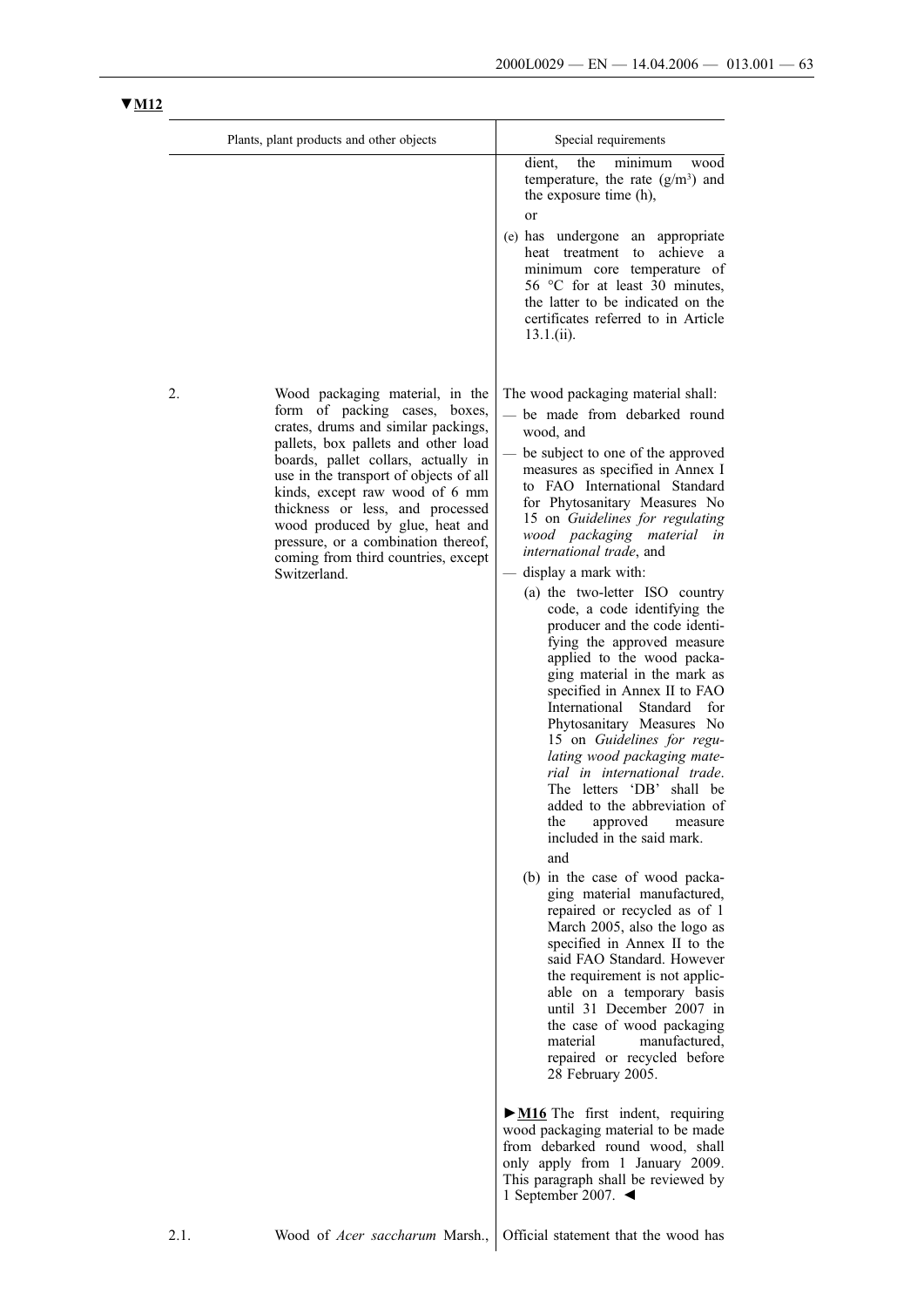|      | Plants, plant products and other objects                                                                                                                                                                                                                                                                                                                                                                                                                                                                                                        | Special requirements                                                                                                                                                                                                                                                                                                                                                                                                                                                                                                                                                                                                                                                                                                                                                                                                                                                 |  |
|------|-------------------------------------------------------------------------------------------------------------------------------------------------------------------------------------------------------------------------------------------------------------------------------------------------------------------------------------------------------------------------------------------------------------------------------------------------------------------------------------------------------------------------------------------------|----------------------------------------------------------------------------------------------------------------------------------------------------------------------------------------------------------------------------------------------------------------------------------------------------------------------------------------------------------------------------------------------------------------------------------------------------------------------------------------------------------------------------------------------------------------------------------------------------------------------------------------------------------------------------------------------------------------------------------------------------------------------------------------------------------------------------------------------------------------------|--|
|      | including wood which has not kept<br>its natural round surface, other than<br>in the form of:<br>- wood intended for the produc-<br>tion of veneer sheets,<br>- chips, particles, sawdust, shav-<br>ings, wood waste and scrap,<br>originating in the USA and<br>Canada.                                                                                                                                                                                                                                                                        | undergone kiln-drying to below 20 %<br>moisture content, expressed as a<br>percentage of dry matter, achieved<br>through<br>appropriate<br>an<br>time/<br>temperature schedule. There shall be<br>evidence thereof by a mark 'Kiln-<br>dried' or 'KD' or another interna-<br>tionally recognised mark, put on the<br>wood or on any wrapping in accor-<br>dance with current usage.                                                                                                                                                                                                                                                                                                                                                                                                                                                                                  |  |
| 2.2. | Wood of <i>Acer saccharum</i> Marsh.,<br>intended for the production of<br>veneer sheets, originating in the<br>USA and Canada.                                                                                                                                                                                                                                                                                                                                                                                                                 | Official statement that the wood<br>originates in areas known to be free<br>Ceratocystis<br>from<br>virescens<br>(Davidson) Moreau and is intended<br>for the production of veneer sheets.                                                                                                                                                                                                                                                                                                                                                                                                                                                                                                                                                                                                                                                                           |  |
| 3.   | Wood of Quercus L., other than in<br>the form of:<br>- chips, particles, sawdust, shav-<br>ings, wood waste and scrap,<br>- casks, barrels, vats, tubs and<br>other coopers' products and<br>thereof,<br>of wood.<br>parts<br>including staves where there is<br>documented evidence that the<br>wood has been produced or<br>manufactured using heat treat-<br>ment to achieve a minimum<br>temperature of 176 $\degree$ C for 20<br>minutes<br>but including wood which has<br>not kept its natural round<br>surface, originating in the USA. | Official statement that the wood:<br>(a) is squared so as to remove<br>entirely the rounded surface,<br><sub>or</sub><br>$(b)$ is<br>bark-free<br>and<br>the<br>water<br>content is less than<br>$20 \frac{9}{6}$<br>expressed as a percentage of the<br>dry matter,<br><sub>or</sub><br>(c) is bark-free and has been disin-<br>fected by an appropriate hot-air<br>or hot water treatment,<br><sub>or</sub><br>(d) if sawn, with or without residual<br>bark attached, has undergone<br>kiln-drying to below $20\%$<br>moisture content, expressed as a<br>of<br>dry<br>percentage<br>matter,<br>achieved through an appropriate<br>time/temperature schedule. There<br>shall be evidence thereof by a<br>mark 'Kiln-dried' or 'KD' or<br>another internationally recog-<br>nised mark, put on the wood or<br>on any wrapping in accordance<br>with current usage. |  |
| 5.   | Wood of <i>Platanus</i> L., except that<br>in the form of chips, particles,<br>sawdust, shavings, wood waste and<br>scrap, but including wood which<br>has not kept its natural round<br>surface, originating in the USA or<br>Armenia.                                                                                                                                                                                                                                                                                                         | Official statement that the wood has<br>undergone kiln-drying to below 20 %<br>moisture content, expressed as a<br>percentage of dry matter, achieved<br>through<br>appropriate<br>an<br>time/<br>temperature schedule. There shall be<br>evidence thereof by a mark "kiln-<br>dried" or "KD" or another interna-<br>tionally recognised mark, put on the<br>wood or on any wrapping in accor-<br>dance with current usage.                                                                                                                                                                                                                                                                                                                                                                                                                                          |  |

6. Wood of *Populus* L., except that in the form of chips, particles, Official statement that the wood: — is bark-free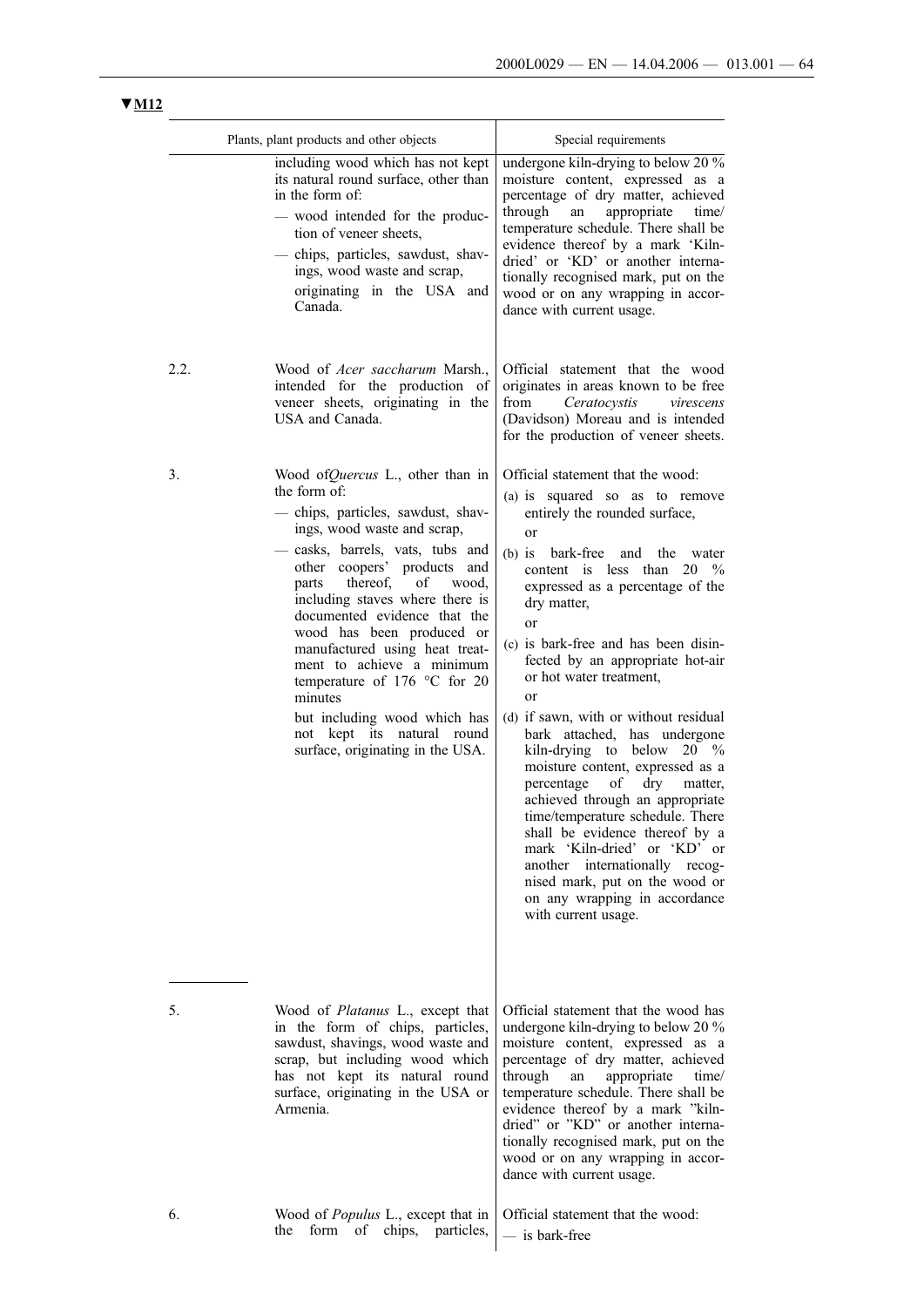dient, the minimum wood

|      | Plants, plant products and other objects                                                                                                                                                                                                                                                                                                                                                                   | Special requirements                                                                                                                                                                                                                                                                                                                                                                                                                                                                                                                                                                                                                                                                                                                                                                                                                                                                                                                                     |
|------|------------------------------------------------------------------------------------------------------------------------------------------------------------------------------------------------------------------------------------------------------------------------------------------------------------------------------------------------------------------------------------------------------------|----------------------------------------------------------------------------------------------------------------------------------------------------------------------------------------------------------------------------------------------------------------------------------------------------------------------------------------------------------------------------------------------------------------------------------------------------------------------------------------------------------------------------------------------------------------------------------------------------------------------------------------------------------------------------------------------------------------------------------------------------------------------------------------------------------------------------------------------------------------------------------------------------------------------------------------------------------|
|      | sawdust, shavings, wood waste and<br>scrap, but including wood which<br>has not kept its natural round<br>surface, originating in countries of<br>the American continent.                                                                                                                                                                                                                                  | <sub>or</sub><br>has undergone kiln-drying to<br>below 20 % moisture content,<br>expressed as a percentage of dry<br>matter, achieved through<br>an<br>appropriate<br>time/temperature<br>schedule. There shall be evidence<br>thereof by a mark 'kiln-dried' or<br>'KD' or another internationally<br>recognised mark, put on the<br>wood or on any wrapping in<br>accordance with current usage.                                                                                                                                                                                                                                                                                                                                                                                                                                                                                                                                                       |
| 7.1. | Whether or not listed among the<br>CN codes in Annex V, Part B,<br>wood in the form of chips, parti-<br>sawdust, shavings, wood<br>cles.<br>waste and scrap and obtained in<br>whole or in part from:<br>- Acer saccharum Marsh., origi-<br>nating in the USA and Canada,<br><i>- Platanus</i> L., originating in the<br>USA or Armenia,<br>- <i>Populus</i> L., originating in the<br>American continent. | Official statement that the wood:<br>$(a)$ has<br>been<br>produced<br>from<br>debarked round wood.<br>or<br>(b) has undergone kiln-drying to<br>below 20 % moisture content,<br>expressed as a percentage of dry<br>matter achieved through<br>an<br>time/temperature<br>appropriate<br>schedule,<br>or<br>(c) has undergone an appropriate<br>fumigation to a specification<br>approved in accordance with the<br>procedure laid down in Article<br>18.2. There shall be evidence of<br>the fumigation by indicating on<br>the certificates referred to in<br>Article 13.1.(ii), the active ingre-<br>the<br>dient,<br>minimum<br>wood<br>temperature, the rate $(g/m3)$ and<br>the exposure time (h),<br>or<br>(d) has undergone an<br>appropriate<br>achieve a<br>heat treatment<br>to<br>minimum core temperature of<br>56 °C for at least 30 minutes,<br>the latter to be indicated on the<br>certificates referred to in Article<br>$13.1$ . (ii). |
| 7.2. | Whether or not listed among the<br>CN codes in Annex V, Part B,<br>wood in the form of chips, parti-<br>shavings, wood<br>cles,<br>sawdust,<br>waste and scrap and obtained in<br>whole or part from Quercus L.<br>originating in the USA.                                                                                                                                                                 | Official statement that the wood:<br>(a) has undergone kiln-drying to<br>below 20 % moisture content,<br>expressed as a percentage of dry<br>matter achieved through<br>an<br>time/temperature<br>appropriate<br>schedule,<br>or<br>(b) has undergone an appropriate<br>fumigation to a specification<br>approved in accordance with the<br>procedure laid down in Article<br>18.2. There shall be evidence of<br>the fumigation by indicating on                                                                                                                                                                                                                                                                                                                                                                                                                                                                                                        |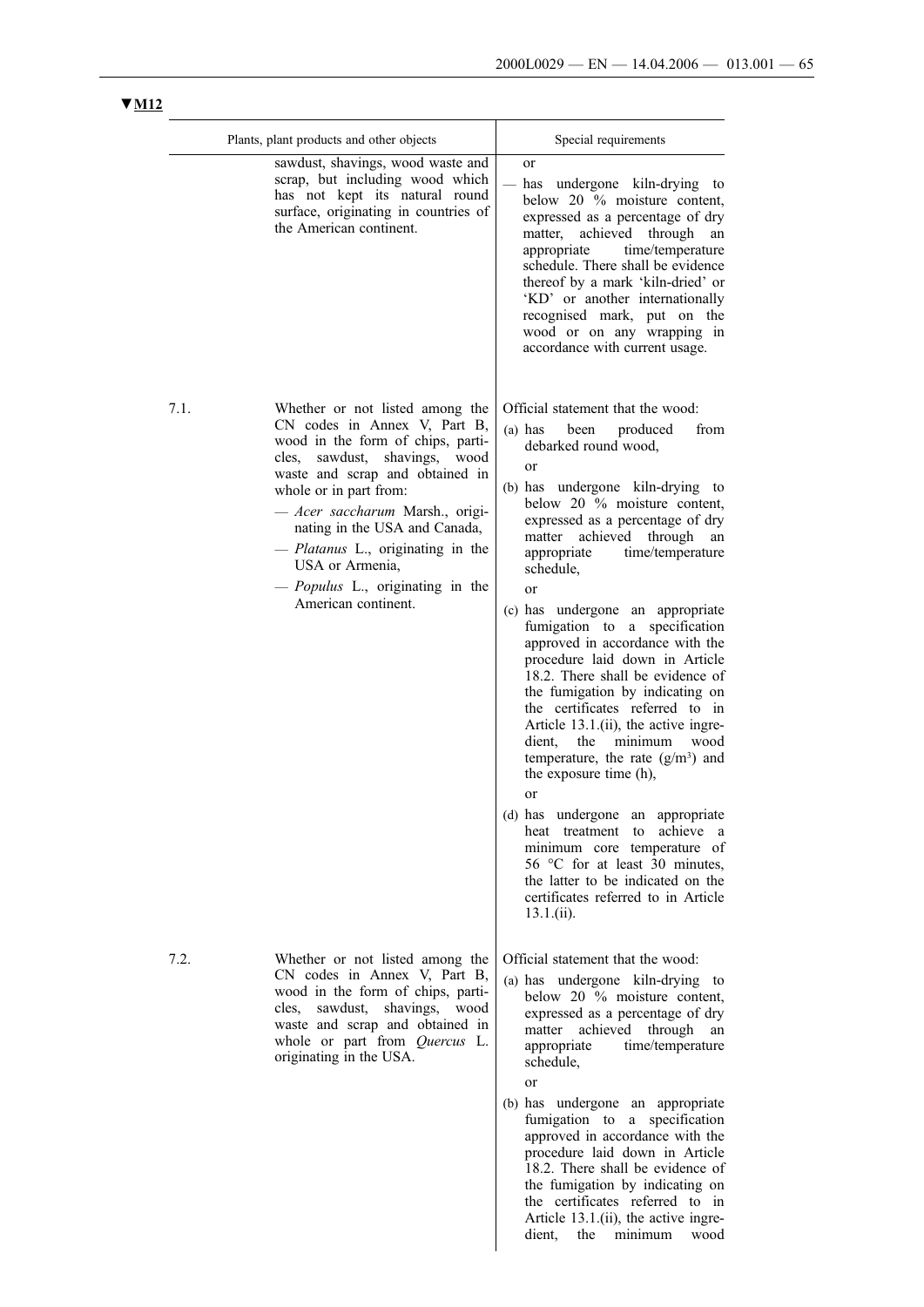|      | Plants, plant products and other objects                                                                                                                                                                                                                                                                                | Special requirements                                                                                                                                                                                                                                                                                                                                                                                                                                                                                                                                                                                                                                                                                                                                                                                                                                              |
|------|-------------------------------------------------------------------------------------------------------------------------------------------------------------------------------------------------------------------------------------------------------------------------------------------------------------------------|-------------------------------------------------------------------------------------------------------------------------------------------------------------------------------------------------------------------------------------------------------------------------------------------------------------------------------------------------------------------------------------------------------------------------------------------------------------------------------------------------------------------------------------------------------------------------------------------------------------------------------------------------------------------------------------------------------------------------------------------------------------------------------------------------------------------------------------------------------------------|
|      |                                                                                                                                                                                                                                                                                                                         | temperature, the rate $(g/m3)$ and<br>the exposure time (h),<br>or<br>(c) has undergone an appropriate<br>to achieve a<br>heat treatment<br>minimum core temperature of<br>56 °C for at least 30 minutes,<br>the latter to be indicated on the<br>certificates referred to in 13.1.<br>(ii).                                                                                                                                                                                                                                                                                                                                                                                                                                                                                                                                                                      |
| 7.3. | Isolated bark of conifers (Coni-<br>ferales),<br>originating<br>in<br>non-<br>European countries                                                                                                                                                                                                                        | Official statement that the isolated<br>bark:<br>(a) has been subjected to an appro-<br>priate fumigation with a fumi-<br>gant approved in accordance<br>with the procedure laid down in<br>Article 18.2. There shall be<br>evidence thereof by indicating<br>on the certificates referred to in<br>Article 13.1.(ii), the active ingre-<br>dient,<br>the<br>minimum<br><b>bark</b><br>temperature, the rate $(g/m3)$ and<br>the exposure time (h),<br>or<br>(b) has undergone an appropriate<br>heat treatment to achieve the<br>minimum temperature of 56 °C<br>for at least 30 minutes, the latter<br>to be indicated on the certificates<br>referred to in Article 13.1.(ii).                                                                                                                                                                                 |
| 8.   | Wood used to wedge or support<br>non-wood cargo, including that<br>which has not kept its natural<br>round surface, except raw wood of<br>thickness or less<br>6 mm<br>and<br>processed wood produced by glue,<br>heat and pressure, or a combination<br>thereof, coming from third coun-<br>tries, except Switzerland. | The wood shall:<br>(a) be made from debarked round<br>wood and:<br>be subject to one of the<br>approved measures as speci-<br>fied in Annex I to FAO Inter-<br>national Standard for Phyto-<br>sanitary Measures No 15 on<br>Guidelines for regulating<br>wood packaging material in<br>international trade, and<br>- display a mark with at least<br>the two-letter ISO country<br>code, a code identifying the<br>producer and the code identi-<br>fying the approved measure<br>applied to the wood packa-<br>ging material in the mark as<br>specified in Annex II to FAO<br>International<br>Standard for<br>Phytosanitary Measures No<br>15 on Guidelines for regu-<br>lating wood packaging mate-<br>rial in international trade.<br>The letters 'DB' shall be<br>added to the abbreviation of<br>the<br>approved<br>measure<br>included in the said mark. |

or on a temporary basis until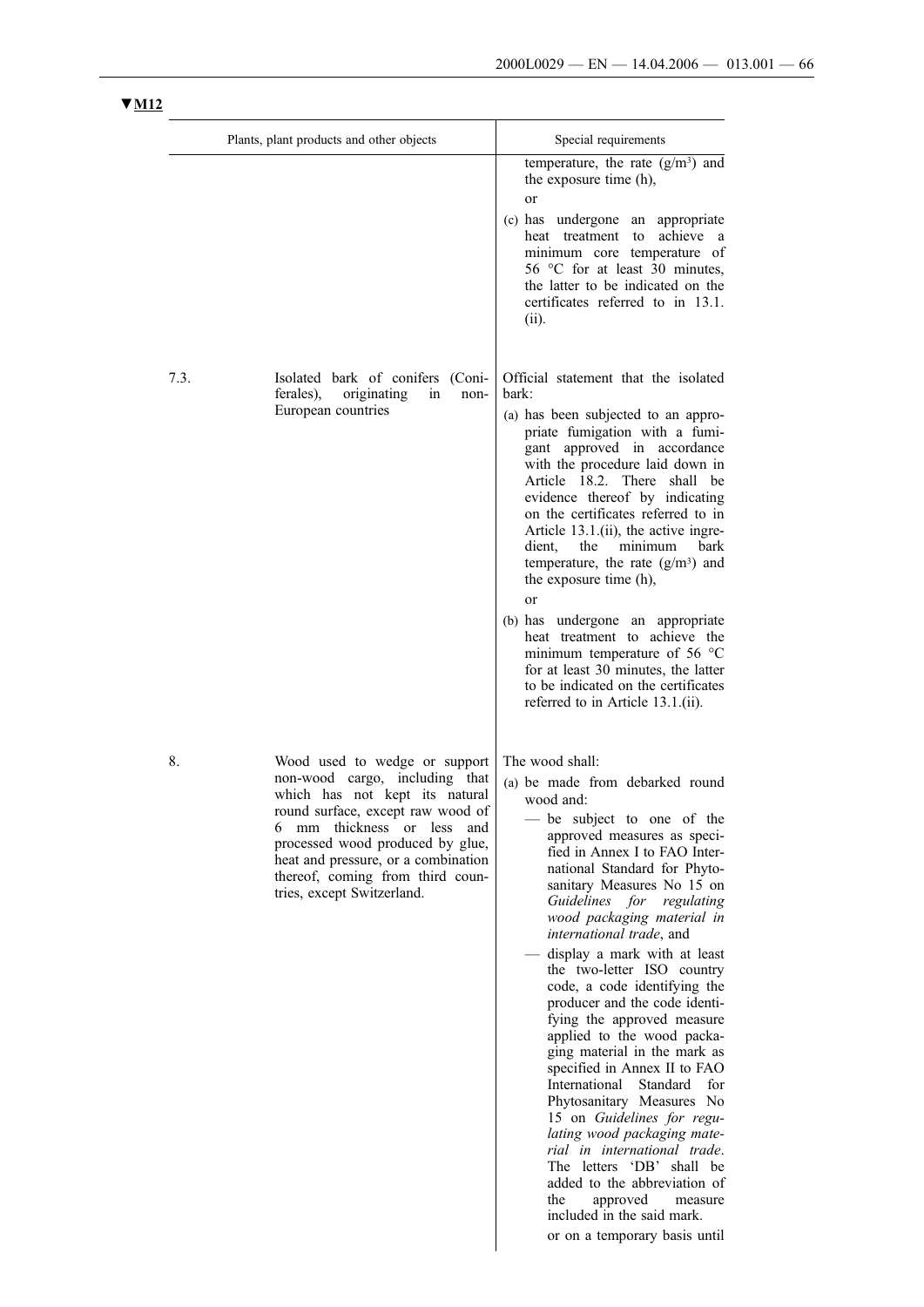|              |        | Plants, plant products and other objects                                                                                                                                          | Special requirements                                                                                                                                                                                                                                                                                                                                                                                                |
|--------------|--------|-----------------------------------------------------------------------------------------------------------------------------------------------------------------------------------|---------------------------------------------------------------------------------------------------------------------------------------------------------------------------------------------------------------------------------------------------------------------------------------------------------------------------------------------------------------------------------------------------------------------|
|              |        |                                                                                                                                                                                   | 31 December 2007                                                                                                                                                                                                                                                                                                                                                                                                    |
|              |        |                                                                                                                                                                                   | (b) be made from bark-free wood<br>that is free from pests and signs<br>of live pests.<br>$\triangleright$ <b>M16</b> The first line of point (a),<br>requiring wood packaging material<br>to be made from debarked round<br>wood, shall only apply from 1<br>January 2009. This paragraph shall<br>be reviewed by 1 September 2007.<br>◀                                                                           |
| VВ           | 8.1.   | Plants of conifers (Coniferales),<br>other than fruit and seeds, origi-<br>nating in non-European countries                                                                       | Without prejudice to the prohibitions<br>applicable to the plants listed in<br>Annex $III(A)(1)$ , where appropriate,<br>official statement that the plants<br>have been produced in nurseries and<br>that the place of production is free<br>from <i>Pissodes</i> spp. (non-European).                                                                                                                             |
|              | 8.2.   | Plants of conifers (Coniferales),<br>other than fruit and seeds, over 3 m<br>in height, originating in non-<br>European countries                                                 | Without prejudice to the prohibitions<br>applicable to the plants listed in<br>Annex $III(A)(1)$ , and Annex $IV(A)$<br>$(I)(8.1)$ , where appropriate, official<br>statement that the plants have been<br>produced in nurseries and that the<br>place of production is free from<br>Scolytidae spp. (non-European).                                                                                                |
|              | 9.     | Plants of Pinus L., intended for<br>planting, other than seeds                                                                                                                    | Without prejudice to the provisions<br>applicable to the plants listed in<br>Annex $III(A)(1)$ , and Annex $IV(A)$<br>$(I)(8.1)$ , $(8.2)$ , official statement that<br>no symptoms of Scirrhia acicola<br>(Dearn.) Siggers or Scirrhia pini<br>Funk and Parker have been observed<br>at the place of production or its<br>immediate vicinity since the begin-<br>ning of the last complete cycle of<br>vegetation. |
|              | 10.    | Plants of <i>Abies</i> Mill., <i>Larix</i> Mill.,<br>Picea A. Dietr., Pinus L. Pseudot-<br>suga Carr.<br>and<br><i>Tsuga</i> Carr.,<br>intended for planting, other than<br>seeds | Without prejudice to the provisions<br>applicable to the plants listed in<br>Annex $III(A)(1)$ , and Annex $IV(A)$<br>$(I)(8.1)$ , $(8.2)$ or $(9)$ , where appro-<br>priate, official statement that no<br>symptoms of Melampsora medusae<br>Thümen have been observed at the<br>place of production or its immediate<br>vicinity since the beginning of the<br>last complete cycle of vegetation.                 |
| V <u>M12</u> | 11.01. | Plants of <i>Quercus</i> L., other than<br>fruit and seeds, originating in the<br><b>USA</b>                                                                                      | Without prejudice to the provisions<br>applicable to the plants listed in<br>Annex III(A)(2), official statement<br>that the plants originate in areas<br>known to be free from <i>Ceratocystis</i><br><i>fagacearum</i> (Bretz) Hunt.                                                                                                                                                                              |
|              | 11.1.  | Plants of <i>Castanea</i> Mill.<br>and<br>Quercus L., other than fruit and<br>seeds, originating in non-European<br>countries                                                     | Without prejudice to the prohibitions<br>applicable to the plants listed in<br>Annex $III(A)(2)$<br>and<br>IV(A)(I)<br>$(11.01.)$ , official statement that no<br>symptoms of <i>Cronartium</i> spp. (non-<br>European) have been observed at the<br>place of production or its immediate                                                                                                                           |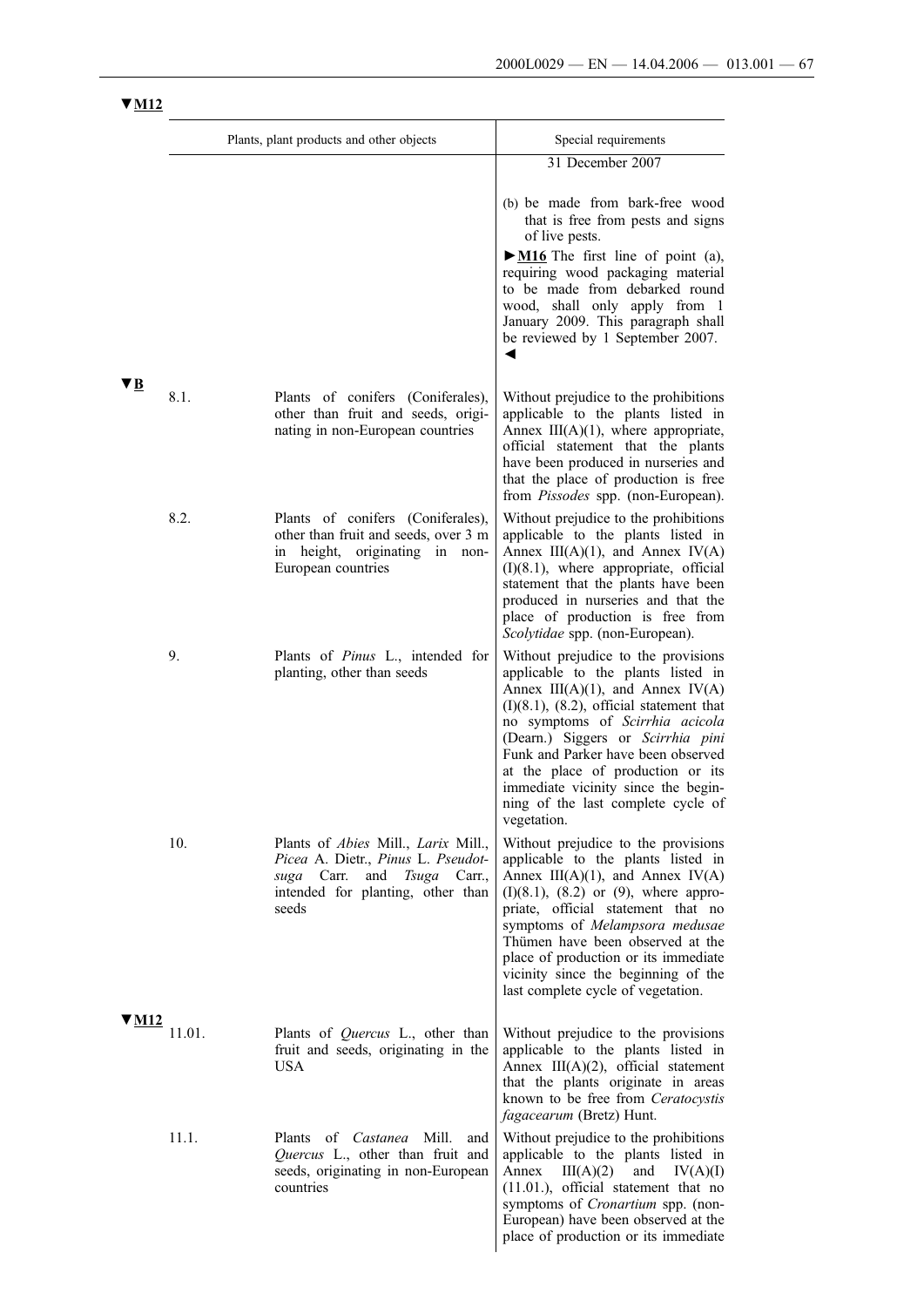|      |       | Plants, plant products and other objects                                                  | Special requirements                                                                                                                                                                                                                                                                                                                                                                                                                                                                                                                                                                                                                                                                  |
|------|-------|-------------------------------------------------------------------------------------------|---------------------------------------------------------------------------------------------------------------------------------------------------------------------------------------------------------------------------------------------------------------------------------------------------------------------------------------------------------------------------------------------------------------------------------------------------------------------------------------------------------------------------------------------------------------------------------------------------------------------------------------------------------------------------------------|
|      |       |                                                                                           | vicinity since the beginning of the<br>last complete cycle of vegetation.                                                                                                                                                                                                                                                                                                                                                                                                                                                                                                                                                                                                             |
| ▼B   | 11.2. | Plants of <i>Castanea</i> Mill.<br>Quercus L., intended for planting,<br>other than seeds | Without prejudice to the provisions<br>and<br>applicable to the plants listed in<br>Annex III(A)(2) and IV(A)(I)(11.1),<br>official statement that:                                                                                                                                                                                                                                                                                                                                                                                                                                                                                                                                   |
|      |       |                                                                                           | (a) the plants originate in areas<br>known to be free from Crypho-<br>nectria parasitica (Murrill) Barr;<br>or                                                                                                                                                                                                                                                                                                                                                                                                                                                                                                                                                                        |
|      |       |                                                                                           | (b) no symptoms of Cryphonectria<br>parasitica (Murrill) Barr have<br>been observed at the place of<br>production or its immediate vici-<br>nity since the beginning of the<br>last complete cycle of vegeta-<br>tion.                                                                                                                                                                                                                                                                                                                                                                                                                                                                |
| V M3 | 11.3. | Plants of Corylus L., intended for                                                        | Official statement that the plants                                                                                                                                                                                                                                                                                                                                                                                                                                                                                                                                                                                                                                                    |
|      |       | planting, other than seeds, origi-<br>nating in Canada and the United                     | have been grown in nurseries and:                                                                                                                                                                                                                                                                                                                                                                                                                                                                                                                                                                                                                                                     |
|      |       | <b>States of America</b>                                                                  | (a) originate in an area, established<br>in the country of export by the<br>national plant protection service<br>in that country, as being free<br>from Anisogramma anomala<br>(Peck) E. Müller, in accordance<br>with relevant International Stan-<br>dards<br>for<br>Phytosanitary<br>which<br>Measures,<br>and<br>1S<br>mentioned on the certificates<br>referred to in Articles 7 or 8 of<br>this Directive under the rubric<br>'Additional declaration',<br>or<br>(b) originate in a place of produc-                                                                                                                                                                            |
|      |       |                                                                                           | tion, established in the country<br>of export by the national plant<br>protection<br>service<br>that<br>in<br>country, as being free from<br>Anisogramma anomala (Peck) E.<br>Müller on official inspections<br>carried out at the place of<br>production or its immediate vici-<br>nity since the beginning of the<br>last three complete cycles of<br>vegetation, in accordance with<br>relevant International Standards<br>for Phytosanitary Measures, and<br>which is mentioned on the certi-<br>ficates referred to in Articles 7<br>or 8 of this Directive under the<br>rubric 'Additional declaration'<br>and declared free from Aniso-<br>gramma anomala (Peck) E.<br>Müller. |
| VВ   | 12.   | $\triangleright$ M12 Plants<br>of <i>Platanus</i> L.,                                     | Official statement that no symptoms                                                                                                                                                                                                                                                                                                                                                                                                                                                                                                                                                                                                                                                   |

intended for planting, other than seeds, originating in the USA or Armenia. ◄

Official statement that no symptoms of *Ceratocystis fimbriata* f. sp. *platani* Walter have been observed at the place of production or its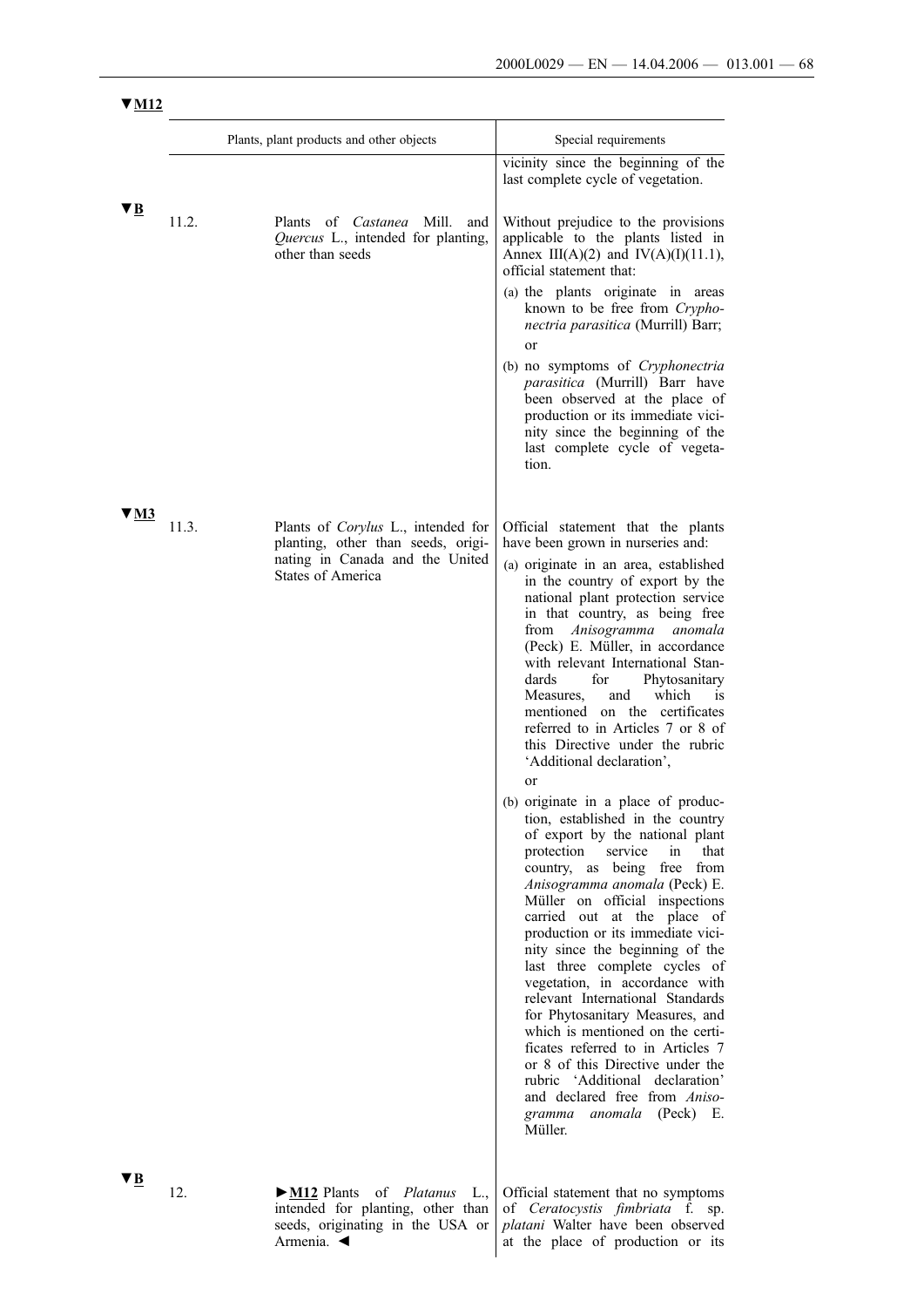|       | Plants, plant products and other objects                                                                                                                                                                                       | Special requirements                                                                                                                                                                                                                                                                                                                                                                                                                                                                                                                                                                                                                                                                                                             |
|-------|--------------------------------------------------------------------------------------------------------------------------------------------------------------------------------------------------------------------------------|----------------------------------------------------------------------------------------------------------------------------------------------------------------------------------------------------------------------------------------------------------------------------------------------------------------------------------------------------------------------------------------------------------------------------------------------------------------------------------------------------------------------------------------------------------------------------------------------------------------------------------------------------------------------------------------------------------------------------------|
|       |                                                                                                                                                                                                                                | immediate vicinity since the begin-<br>ning of the last complete cycle of<br>vegetation.                                                                                                                                                                                                                                                                                                                                                                                                                                                                                                                                                                                                                                         |
| 13.1. | Plants of <i>Populus</i> L., intended for<br>planting, other than seeds, origi-<br>nating in third countries                                                                                                                   | Without prejudice to the prohibitions<br>applicable to the plants listed in<br>Annex $III(A)(3)$ , official statement<br>that no symptoms of Melampsora<br>Thümen<br>medusae<br>have<br>been<br>observed at the place of production<br>or its immediate vicinity since the<br>beginning of the last complete cycle<br>of vegetation.                                                                                                                                                                                                                                                                                                                                                                                             |
| 13.2. | Plants of Populus L., other than<br>fruit and seeds, originating in coun-<br>tries of the American continent                                                                                                                   | Without prejudice to the provisions<br>applicable to the plants listed in<br>Annex III(A)(3) and IV(A)(I)(13.1),<br>official statement that no symptoms<br>of Mycosphaerella populorum G. E.<br>Thompson have been observed at<br>the place of production or its<br>immediate vicinity since the begin-<br>ning of the last complete cycle of<br>vegetation.                                                                                                                                                                                                                                                                                                                                                                     |
| 14.   | Plants of <i>Ulmus</i> L., intended for<br>planting, other than seeds, origi-<br>nating in North American countries                                                                                                            | Official statement that no symptoms<br>of Elm phlöem necrosis mycoplasm<br>have been observed at the place of<br>production or in its immediate vici-<br>nity since the beginning of the last<br>complete cycle of vegetation.                                                                                                                                                                                                                                                                                                                                                                                                                                                                                                   |
| 15.   | of <i>Chaenomeles</i> Lindl.,<br>Plants<br>Crataegus L., Cydonia Mill., Erio-<br>botrya Lindl., Malus Mill., Prunus<br>L. and Pyrus L., intended for<br>planting, other than seeds, origi-<br>nating in non-European countries | Without prejudice to the prohibitions<br>applicable to the plants listed in<br>Annex III(A)(9), (18) and Annex III<br>$(B)(1)$ , where appropriate, official<br>statement that:<br>the plants originate in a country<br>known to be free from <i>Monilinia</i><br>fructicola (Winter) Honey;<br>or<br>the plants originate in an area<br>recognized as being free from<br>Monilinia fructicola (Winter)<br>Honey, $\triangleright$ <u>M4</u> in accordance with<br>the procedure referred to in<br>Article 18(2) $\blacktriangleleft$ , and no symp-<br>toms of Monilinia fructicola<br>(Winter) Honey have<br>been<br>observed at the place of produc-<br>tion since the beginning of the<br>last complete cycle of vegetation. |
| 16.   | 15<br>February<br>30<br>From<br>to<br>September, fruits of Prunus L.,<br>originating in non-European coun-<br>tries                                                                                                            | Official statement:<br>the fruits originate in a country<br>known to free from <i>Monilinia</i><br>fructicola (Winter) Honey<br><sub>or</sub><br>the fruits originate in an area<br>recognised as being free from<br>Monilinia fructicola (Winter)<br>Honey, $\triangleright$ <u>M4</u> in accordance with<br>the procedure referred to in<br>Article 18(2) $\blacktriangleleft$<br>or<br>the fruits have been subjected to                                                                                                                                                                                                                                                                                                      |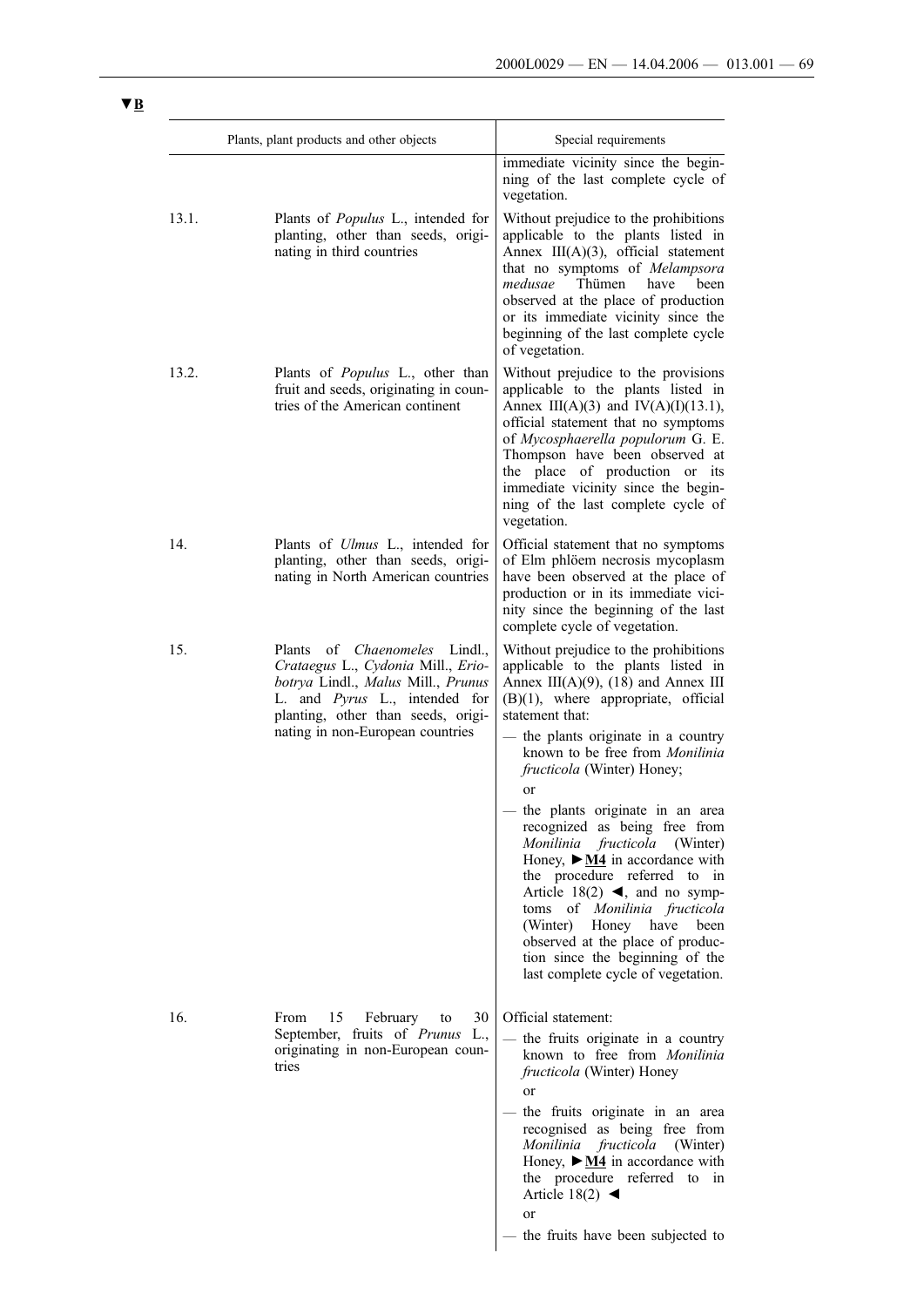|       | Plants, plant products and other objects                                                                             | Special requirements                                                                                                                                                                                                                                                                                                                             |
|-------|----------------------------------------------------------------------------------------------------------------------|--------------------------------------------------------------------------------------------------------------------------------------------------------------------------------------------------------------------------------------------------------------------------------------------------------------------------------------------------|
|       |                                                                                                                      | appropriate inspection and treat-<br>ment procedures prior to harvest<br>and/or export to ensure freedom<br>from Monilinia spp.                                                                                                                                                                                                                  |
| 16.1. | Fruits of Citrus L., Fortunella<br>Swingle, Poncirus Raf., and their<br>hybrids, originating in third coun-<br>tries | The fruits shall be free from pedun-<br>cles and leaves and the packaging<br>shall bear an appropriate origin<br>mark.                                                                                                                                                                                                                           |
| 16.2. | Fruits of Citrus L., Fortunella<br>Swingle, Poncirus Raf., and their<br>hybrids, originating in third coun-<br>tries | Without prejudice to the provisions<br>applicable to the fruits in Annex IV<br>(A)(I)(16.1), (16.3),<br>(16.4)<br>and<br>$(16.5)$ , official statement that:                                                                                                                                                                                     |
|       |                                                                                                                      | (a) the fruits originate in a country<br>recognised as being free from<br>Xanthomonas<br>campestris<br>(all<br>strains pathogenic to Citrus),<br>$\triangleright$ <u>M4</u> in accordance with the<br>procedure referred to in Article<br>$18(2)$ <<br>or                                                                                        |
|       |                                                                                                                      | (b) the fruits originate in an area<br>recognised as being free from<br>Xanthomonas campestris<br>(all<br>strains pathogenic to Citrus),<br>$\triangleright$ <u>M4</u> in accordance with the<br>procedure referred to in Article<br>$18(2)$ <b>4</b> and mentioned on the<br>certificates referred to in Articles<br>7 or 8 of this Directive,  |
|       |                                                                                                                      | <sub>or</sub><br>(c) either,                                                                                                                                                                                                                                                                                                                     |
|       |                                                                                                                      | - in accordance with an offi-<br>cial control and examination<br>regime, no symptoms<br>οf<br>Xanthomonas campestris (all<br>strains pathogenic to Citrus)<br>have been observed in the<br>field of production and in its<br>immediate vicinity since the<br>beginning of the last cycle of<br>vegetation<br>and<br>none of the fruits harvested |
|       |                                                                                                                      | in the field of production has<br>shown symptoms of Xantho-<br>monas campestris (all strains<br>pathogenic to Citrus),<br>and                                                                                                                                                                                                                    |
|       |                                                                                                                      | the<br>fruits<br>have<br>been<br>subjected to treatment such<br>as sodium orthophenylphe-<br>nate, mentioned on the certi-<br>ficates referred to in Articles<br>7 or 8 of this Directive,<br>and                                                                                                                                                |
|       |                                                                                                                      | the fruits have been packed<br>at premises or dispatching<br>centres registered for this<br>purpose,<br>or                                                                                                                                                                                                                                       |
|       |                                                                                                                      | certification                                                                                                                                                                                                                                                                                                                                    |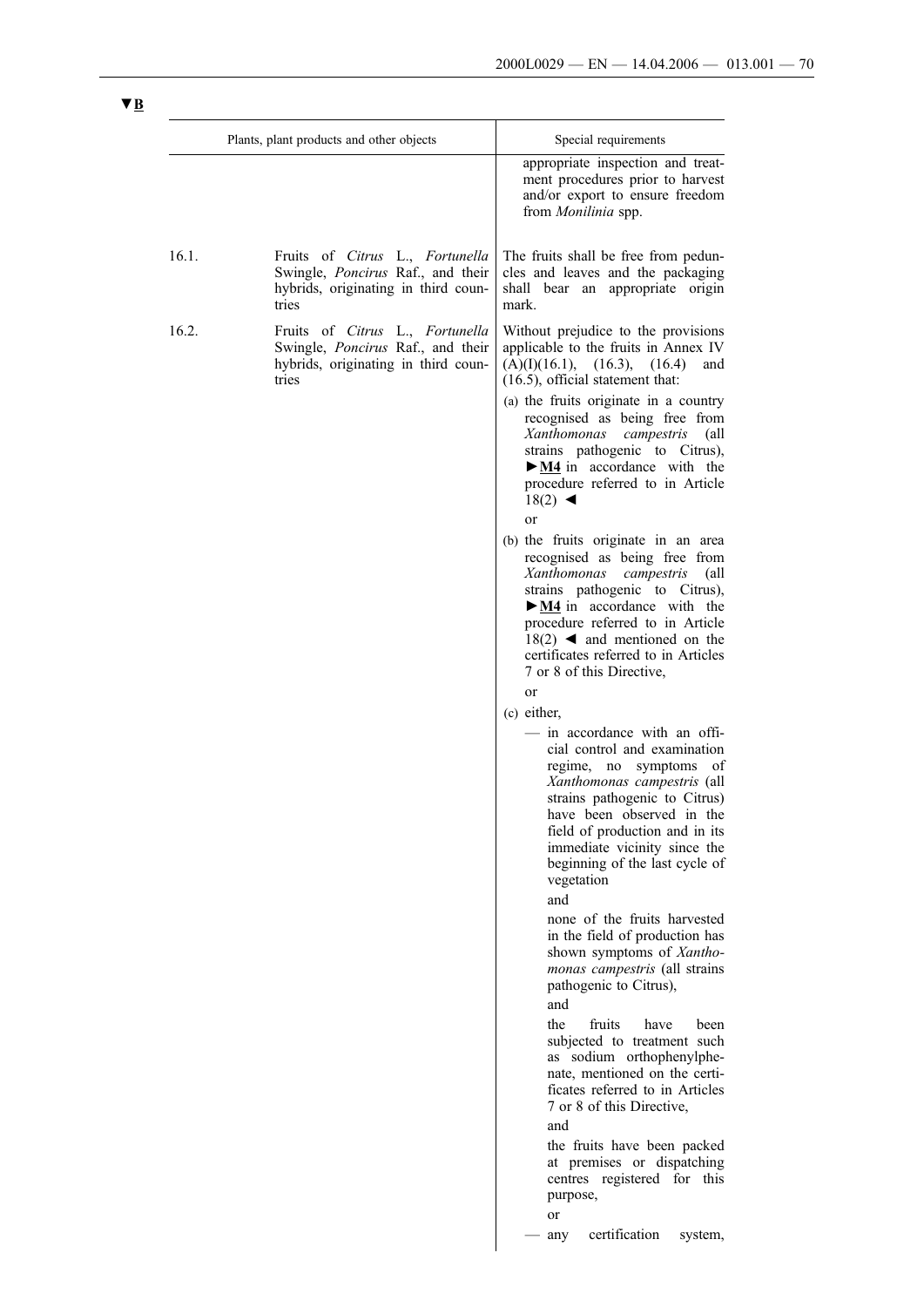|       | Plants, plant products and other objects                                                                                                           | Special requirements                                                                                                                                                                                                                                                                                                                                                                                            |
|-------|----------------------------------------------------------------------------------------------------------------------------------------------------|-----------------------------------------------------------------------------------------------------------------------------------------------------------------------------------------------------------------------------------------------------------------------------------------------------------------------------------------------------------------------------------------------------------------|
|       |                                                                                                                                                    | recognised as equivalent to<br>the<br>above provisions<br>$\triangleright$ M4 in accordance with the<br>procedure referred to in<br>Article 18(2) $\blacktriangleleft$ , has been<br>complied with.                                                                                                                                                                                                             |
| 16.3. | Fruits of Citrus L., Fortunella<br>Swingle, Poncirus Raf. and their<br>hybrids, originating in third coun-<br>tries                                | Without prejudice to the provisions<br>applicable to the fruits in Annex IV<br>(A)(I)(16.1), (16.2),<br>(16.4)<br>and<br>$(16.5)$ , official statement that:<br>(a) the fruits originate in a country<br>recognised as being free from<br>Cercospora angolensis Carv. et<br>Mendes<br>$\triangleright$ <u>M4</u> in accordance<br>with the procedure referred to in<br>Article 18(2) $\blacktriangleleft$<br>or |
|       |                                                                                                                                                    | (b) the fruits originate in an area<br>recognised as being free from<br>Cercospora angolensis Carv. et<br>Mendes, $\triangleright$ <u>M4</u> in accordance<br>with the procedure referred to in<br>Article 18(2) $\blacktriangleleft$ and mentioned<br>on the certificates referred to in<br>Articles 7 or 8 of this Directive,<br><b>or</b><br>symptoms of Cercospora<br>$(c)$ no                              |
|       |                                                                                                                                                    | angolensis Carv. et Mendes have<br>been observed in the field of<br>production and in its immediate<br>vicinity since the beginning of<br>the last cycle of vegetation,<br>and<br>none of the fruits harvested in                                                                                                                                                                                               |
|       |                                                                                                                                                    | the field of production has<br>shown, in appropriate official<br>examination, symptoms of this<br>organism.                                                                                                                                                                                                                                                                                                     |
| 16.4. | Fruits of Citrus L., Fortunella<br>Swingle, Poncirus Raf., and their<br>hybrids, other than fruits of Citrus<br>aurantium L., originating in third | Without prejudice to the provisions<br>applicable to the fruits in Annex IV<br>(A)(I)(16.1),<br>(16.2), (16.3)<br>and<br>$(16.5)$ , official statement that:                                                                                                                                                                                                                                                    |
|       | countries                                                                                                                                          | (a) the fruits originate in a country<br>recognised as being free from<br>Guignardia citricarpa Kiely (all<br>strains pathogenic to Citrus),<br>$\triangleright$ M4 in accordance with the<br>procedure referred to in Article<br>$18(2)$ <,<br><sub>or</sub>                                                                                                                                                   |
|       |                                                                                                                                                    | (b) the fruits originate in an area<br>recognised as being free from<br>Guignardia citricarpa Kiely (all<br>strains pathogenic to Citrus),<br>$\triangleright$ M4 in accordance with the<br>procedure referred to in Article<br>18(2) $\blacktriangleleft$ , and mentioned on the<br>certificates referred to in Articles                                                                                       |

7 or 8 of this Directive,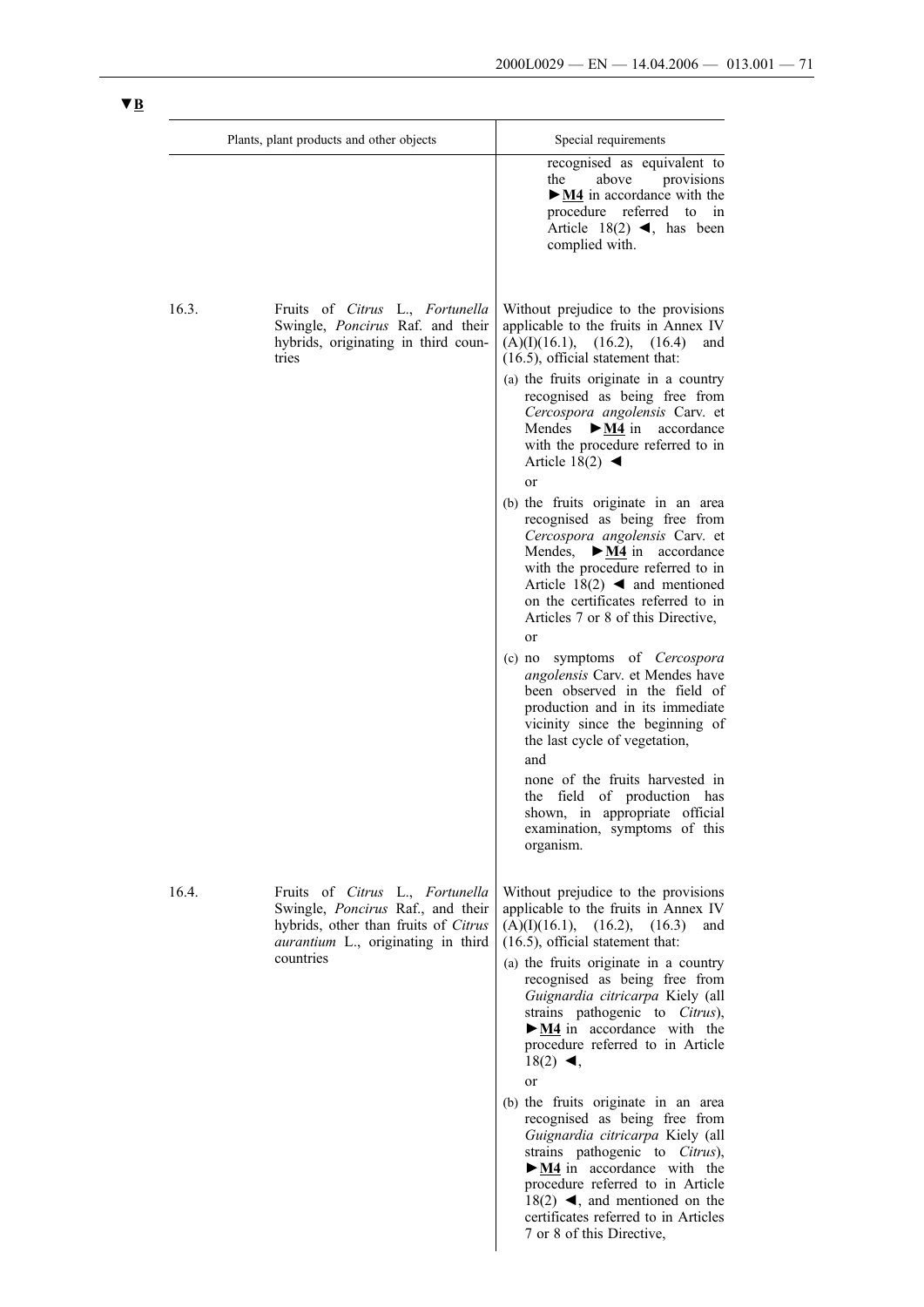|       | Plants, plant products and other objects                                                                                                                                                                   | Special requirements                                                                                                                                                                                                                                                                                                                                                                                                                                                                                                                                                                                                                                                                                                                                                                                                                                                                                                                                                                                                                                                                                                                                                                                                                                                                                                                                          |
|-------|------------------------------------------------------------------------------------------------------------------------------------------------------------------------------------------------------------|---------------------------------------------------------------------------------------------------------------------------------------------------------------------------------------------------------------------------------------------------------------------------------------------------------------------------------------------------------------------------------------------------------------------------------------------------------------------------------------------------------------------------------------------------------------------------------------------------------------------------------------------------------------------------------------------------------------------------------------------------------------------------------------------------------------------------------------------------------------------------------------------------------------------------------------------------------------------------------------------------------------------------------------------------------------------------------------------------------------------------------------------------------------------------------------------------------------------------------------------------------------------------------------------------------------------------------------------------------------|
|       |                                                                                                                                                                                                            | or<br>symptoms of <i>Guignardia</i><br>$(c)$ no<br>citricarpa Kiely (all strains<br>pathogenic to Citrus), have been<br>observed in the field of produc-<br>tion and in its immediate vicinity<br>since the beginning of the last<br>cycle of vegetation, and none of<br>the fruits harvested in the field<br>of production has shown, in<br>appropriate official examination,<br>symptoms of this organism,<br><sub>or</sub><br>(d) the fruits originate in a field of<br>production subjected to appro-<br>priate<br>treatments<br>aigainst<br>Guignardia citricarpa Kiely (all<br>strains pathogenic to Citrus),<br>and<br>none of the fruits harvested in<br>the field of production has<br>shown, in appropriate official<br>examination, symptoms of this<br>organism.                                                                                                                                                                                                                                                                                                                                                                                                                                                                                                                                                                                  |
| 16.5. | Fruits of Citrus L., Fortunella<br>Swingle, Poncirus Raf., and their<br>hybrids, originating in third coun-<br>Tephritidae<br>tries<br>where<br>$(non-$<br>European) are known to occur on<br>these fruits | Without prejudice to the provisions<br>applicable to the fruits in Annex III<br>$(B)(2)$ , $(3)$ , and Annex IV $(A)(I)$<br>$(16.1)$ , $(16.2)$ and $(16.3)$ , official<br>statement that:<br>(a) the fruits originate in areas<br>known to be free from the rele-<br>vant organism; or, if this require-<br>ment cannot be met<br>(b) no signs of the relevant organism<br>have been observed at the place<br>of production<br>and in its<br>immediate vicinity since the<br>beginning of the last complete<br>cycle of vegetation, on official<br>inspections carried out at least<br>monthly during the three months<br>prior to harvesting, and none of<br>the fruits harvested at the place<br>of production has shown, in<br>appropriate official examination,<br>signs of the relevant organism,<br>or if this requirement can also<br>not be met;<br>(c) the fruits have shown, in appro-<br>priate official examination on<br>representative samples, to be free<br>from the relevant organism in all<br>stages of their development; or,<br>if this requirement can also not<br>be met:<br>(d) the fruits have been subjected to<br>appropriate treatment, any<br>an<br>acceptable vapour heat treat-<br>ment, cold treatment, or quick<br>freeze treatment, which has been<br>shown to be efficient against the<br>relevant organism without dama- |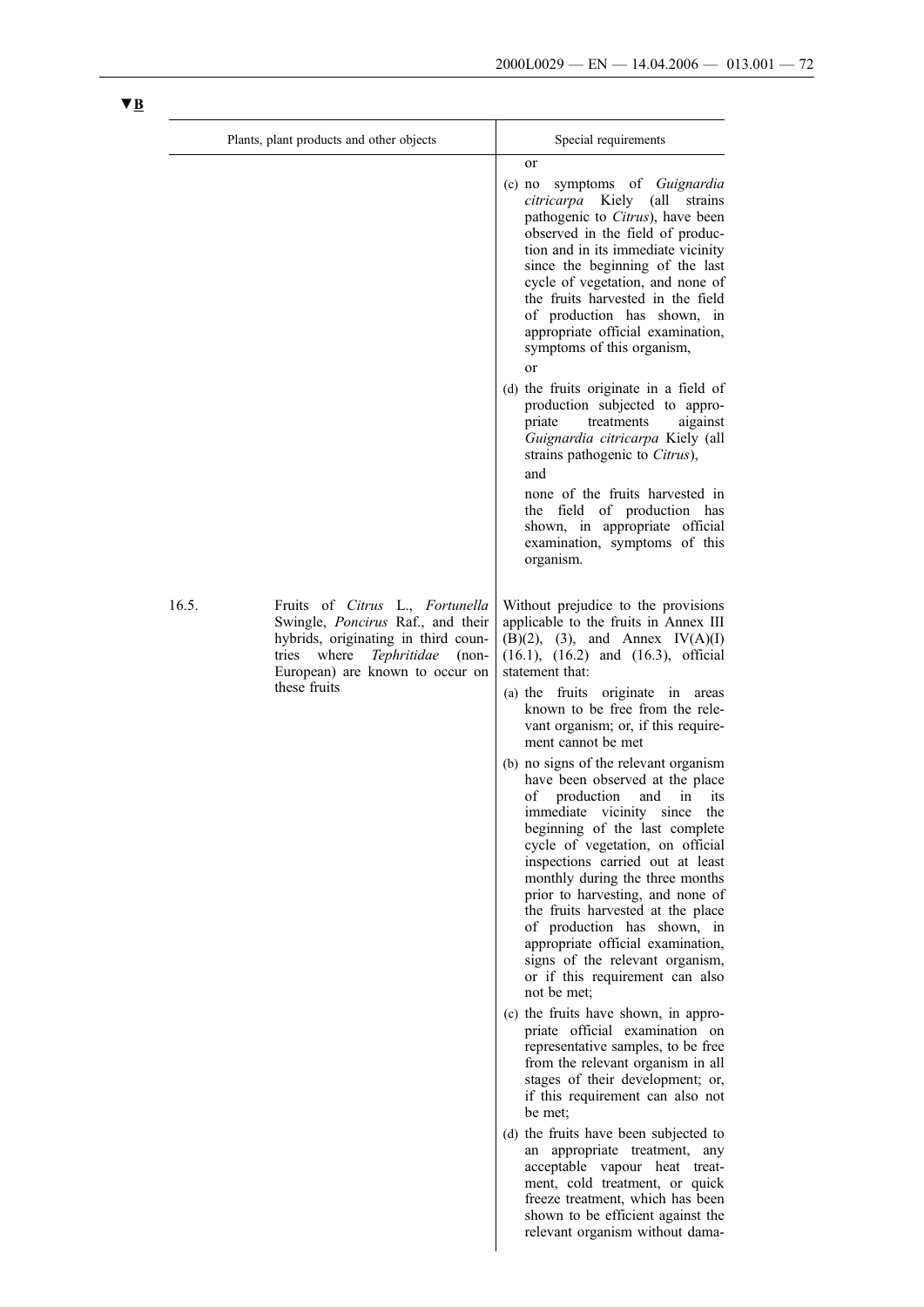|      |       | Plants, plant products and other objects                                                                                                                                                                                                                                                            | Special requirements                                                                                                                                                                                                                                                                                                                                                                                                                                                                                                                                                                                                                                                                                                                                                     |
|------|-------|-----------------------------------------------------------------------------------------------------------------------------------------------------------------------------------------------------------------------------------------------------------------------------------------------------|--------------------------------------------------------------------------------------------------------------------------------------------------------------------------------------------------------------------------------------------------------------------------------------------------------------------------------------------------------------------------------------------------------------------------------------------------------------------------------------------------------------------------------------------------------------------------------------------------------------------------------------------------------------------------------------------------------------------------------------------------------------------------|
|      |       |                                                                                                                                                                                                                                                                                                     | ging the fruit, and, where not<br>availaible, chemical treatment as<br>far as it is acceptable<br>by<br>Community legislation.                                                                                                                                                                                                                                                                                                                                                                                                                                                                                                                                                                                                                                           |
| V M8 | 17.   | Plants of Amelanchier Med., Chae-<br>nomeles Lindl., Cotoneaster Ehrh.,<br>Crataegus L., Cydonia Mill., Erio-<br>Lindl.,<br>Malus<br>botrva<br>Mill.,<br>Mespilus L., Photinia davidiana<br>(Dene.) Cardot, Pyracantha Roem.,<br>Pyrus L. and Sorbus L., intended<br>for planting, other than seeds | Without prejudice to the provisions<br>applicable to the plants listed in<br>Annex III(A)(9), $(9.1)$ , $(18)$ , Annex<br>$III(B)(1)$ or Annex $IV(A)(I)(15)$ ,<br>where appropriate, official state-<br>ment:<br>(a) that the plants originate in coun-<br>tries recognised as being free<br>from Erwinia amylovora (Burr.)<br>Winsl. et al. in accordance with<br>the procedure laid down in<br>Article $18(2)$ ,<br>or<br>(b) that the plants originate in pest<br>free areas which have been<br>established in relation to Erwinia<br>amylovora (Burr.) Winsl. et al.<br>in accordance with the relevant<br>International Standard for Phyto-<br>sanitary Measures and recog-<br>nised as such in accordance with<br>the procedure laid down in<br>Article $18(2)$ , |
|      |       |                                                                                                                                                                                                                                                                                                     | <sub>or</sub><br>(c) that the plants in the field of<br>production and in its immediate<br>vicinity, which have<br>shown<br>symptoms of Erwinia amylovora<br>(Burr.) Winsl. et al., have been<br>removed.                                                                                                                                                                                                                                                                                                                                                                                                                                                                                                                                                                |
| УB   | 18.   | Plants of Citrus L., Fortunella<br>Swingle, Poncirus Raf., and their<br>hybrids, other than fruit and seeds<br>and plants of Araceae, Maranta-<br>ceae, Musaceae, Persea spp. and<br>Strelitziaceae,<br>rooted or<br>with<br>growing medium attached or asso-<br>ciataed                            | Without prejudice to the prohibitions<br>applicable to the plants listed in<br>Annex $III(A)(16)$ , where appro-<br>priate, official statement that:<br>(a) the plants originate in countries<br>known to be free from Rado-<br>pholus citrophilus Huettel et al.<br>and Radopholus similis (Cobb)<br>Thorne;<br>or<br>(b) representative samples of soil<br>and roots from the place of<br>production have been subjected,<br>since the beginning of the last<br>complete cycle of vegetation, to<br>official nematological testing for<br>at least Radopholus citrophilus<br>Huettel et al. and Radopholus<br>similis (Cobb) Thorne and have<br>been found, in these tests, free                                                                                       |
|      | 19.1. | Plants of <i>Crataegus</i> L. intended for<br>planting, other than seeds, origi-                                                                                                                                                                                                                    | from those harmful organisms.<br>Without prejudice to the provisions<br>applicable to the plants listed in                                                                                                                                                                                                                                                                                                                                                                                                                                                                                                                                                                                                                                                               |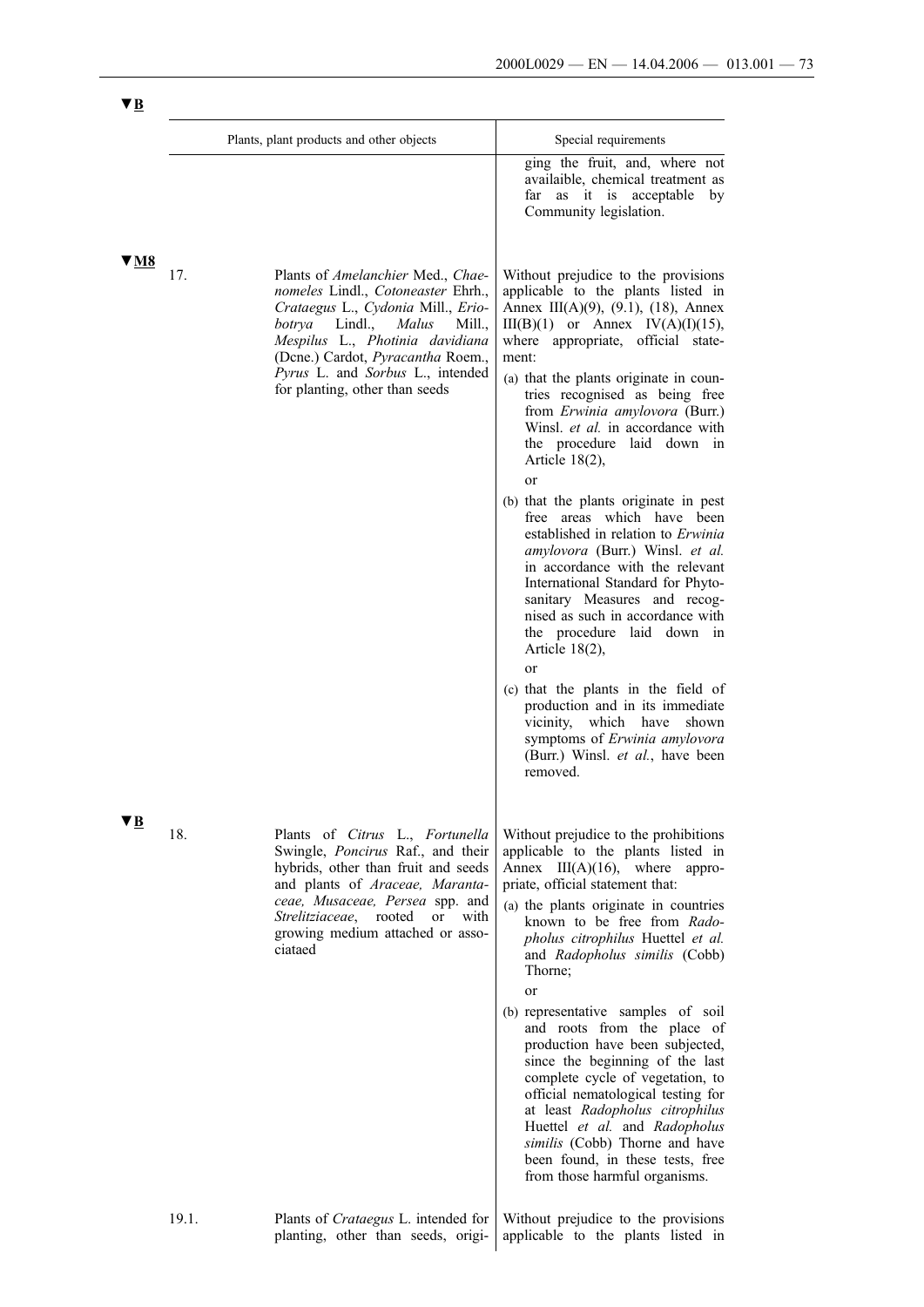| Plants, plant products and other objects |                                                                                                                                                                                                                                                                                                                                                                                                                                                                                                                                                                                                                                                                                                                                                                                                                                                                                                                                                                                                                                                                                                                                                                                                                                                                                  | Special requirements                                                                                                                                                                                                                                                                                                                                                                                                |  |
|------------------------------------------|----------------------------------------------------------------------------------------------------------------------------------------------------------------------------------------------------------------------------------------------------------------------------------------------------------------------------------------------------------------------------------------------------------------------------------------------------------------------------------------------------------------------------------------------------------------------------------------------------------------------------------------------------------------------------------------------------------------------------------------------------------------------------------------------------------------------------------------------------------------------------------------------------------------------------------------------------------------------------------------------------------------------------------------------------------------------------------------------------------------------------------------------------------------------------------------------------------------------------------------------------------------------------------|---------------------------------------------------------------------------------------------------------------------------------------------------------------------------------------------------------------------------------------------------------------------------------------------------------------------------------------------------------------------------------------------------------------------|--|
|                                          | nating in countries where <i>Phyllos-</i><br>ticta solitaria Ell. and Ev. is known<br>to occur                                                                                                                                                                                                                                                                                                                                                                                                                                                                                                                                                                                                                                                                                                                                                                                                                                                                                                                                                                                                                                                                                                                                                                                   | Annex III(A)(9), and Annex IV(A)<br>$(I)(15)$ and $(17)$ , official statement<br>that no symptoms of Phyllosticta<br>solitaria Ell. and Ev. have been<br>observed on plants at the place of<br>production since the beginning of<br>the last complete cycle of vegeta-<br>tion.                                                                                                                                     |  |
| 19.2.                                    | Plants of Cydonia Mill., Fragaria<br>L., Malus Mill., Prunus L., Pyrus<br>L., Ribes L., Rubus L. intended for<br>planting, other than seeds, origi-<br>nating in countries where the rele-<br>vant harmvul organisms are known<br>to occur on the genera concerned<br>The relevant harmful organisms<br>are<br>$-$ on <i>Fragaria</i> L.:<br>$-$ Phytophtora<br>fragariae<br>Hickman, var. fragariae,<br>- Arabis mosaic virus,<br>- Raspberry ringspot virus,<br>- Strawberry crinkle virus,<br>- Strawberry latent ringspot<br>virus,<br>— Strawberry<br>mild<br>yellow<br>edge virus,<br>- Tomato black ring virus,<br>— Xanthomonas<br>fragariae<br>Kennedy et King;<br>on <i>Malus</i> Mill.:<br>— Phyllosticta<br>solitaria<br>Ell.<br>and Ev.;<br>– on <i>Prunus</i> L.:<br>- Apricot<br>chlorotic<br>leatroll<br>mycoplasm,<br>— Xanthomonas<br>campestris<br>pv. prunis (Smith) Dye,<br>— on <i>Prunus persica</i> (L.) Batsch:<br>— Pseudomonas syringae pv.<br>persicae (Prunier et al.)<br>Young et al.;<br>$-$ on <i>Pyrus</i> L.:<br>— Phyllosticta<br>solitaria<br>Ell.<br>and $Ev$ .;<br>on <i>Rubus</i> L.:<br>— Arabis mosaic virus,<br>- Raspberry ringspot virus,<br>- Strawberry latent ringspot<br>virus,<br>- Tomato black ring virus,<br>on all species: | Without prejudice to the provisions<br>applicable to the plants where appro-<br>priate listed in Annex $III(A)(9)$ and<br>$(18)$ , and Annex IV $(A)(I)(15)$ and<br>$(17)$ , official statement that no<br>symptoms of diseases caused by the<br>relevant harmful organisms have<br>been observed on the plants at the<br>place of production since the begin-<br>ning of the last complete cycle of<br>vegetation. |  |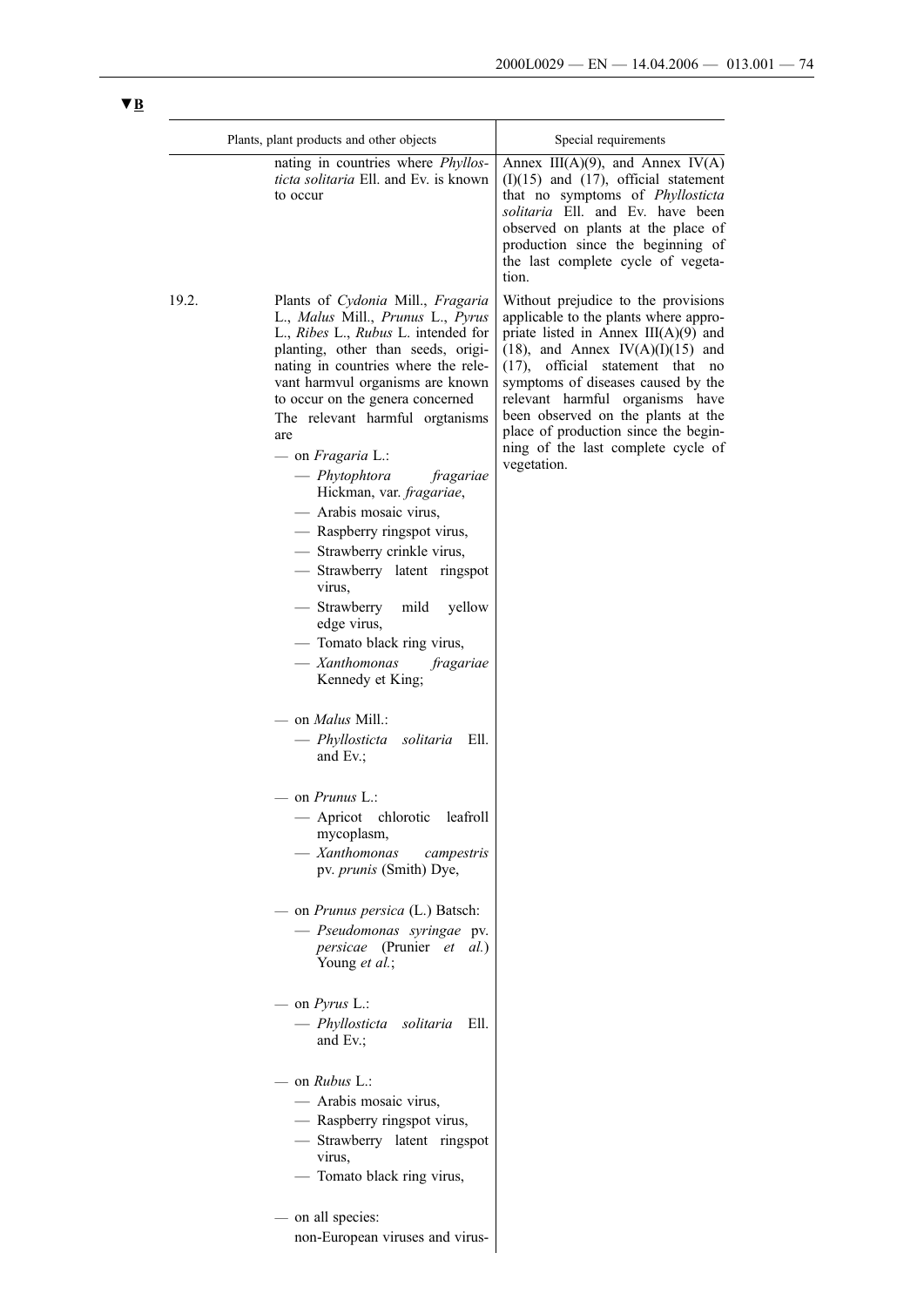|       | Plants, plant products and other objects                                                                                                                                                                                                                                                                                                 | Special requirements                                                                                                                                                                                                                                                                                                                                                                                                                                                                                                                                                                                                                                                                                                                                                                                                                                                                                                                                                                                                                                                                                                                                                                                                                                                                                                                                                            |  |
|-------|------------------------------------------------------------------------------------------------------------------------------------------------------------------------------------------------------------------------------------------------------------------------------------------------------------------------------------------|---------------------------------------------------------------------------------------------------------------------------------------------------------------------------------------------------------------------------------------------------------------------------------------------------------------------------------------------------------------------------------------------------------------------------------------------------------------------------------------------------------------------------------------------------------------------------------------------------------------------------------------------------------------------------------------------------------------------------------------------------------------------------------------------------------------------------------------------------------------------------------------------------------------------------------------------------------------------------------------------------------------------------------------------------------------------------------------------------------------------------------------------------------------------------------------------------------------------------------------------------------------------------------------------------------------------------------------------------------------------------------|--|
|       | like organisms.                                                                                                                                                                                                                                                                                                                          |                                                                                                                                                                                                                                                                                                                                                                                                                                                                                                                                                                                                                                                                                                                                                                                                                                                                                                                                                                                                                                                                                                                                                                                                                                                                                                                                                                                 |  |
| 20.   | Plants of Cydonia Mill. and Pyrus<br>L. intended for planting, other than<br>originating in countries<br>seeds,<br>where Pear decline mycoplasm is<br>known to occur                                                                                                                                                                     | Without prejudice to the provisions<br>applicable to the plants listed in<br>Annex $III(A)(9)$ and $(18)$ , and<br>Annex IV(A)(I)(15), (17) and (19.2)<br>official statement that plants at the<br>place of production and in its<br>immediate vicinity, which<br>have<br>shown symptoms giving rise to the<br>suspicion of contamination by Pear<br>decline<br>mycoplasm,<br>have<br>been<br>rogued out at that place within the<br>last three complete cycles of vegeta-<br>tion.                                                                                                                                                                                                                                                                                                                                                                                                                                                                                                                                                                                                                                                                                                                                                                                                                                                                                             |  |
| 21.1. | Plants of <i>Fragaria</i> L. intended for<br>planting, other than seeds, origi-<br>nating in countries where the rele-<br>vant harmful organisms are known<br>to occur<br>The relevant harmful organisms<br>are:<br>- Strawberry latent 'C' virus,<br>- Strawberry vein banding virus,<br>- Strawberry<br>witches'<br>broom<br>mycoplasm | Without prejudice to the provisions<br>applicable to the plants listed in<br>Annex III(A)(18), and Annex IV(A)<br>$(I)(19.2)$ , official statement that:<br>(a) the plants, other than those<br>raised from seed, have been:<br>either<br>officially<br>certified<br>under a certification scheme<br>requiring them to be derived<br>in direct line from material<br>which has been maintained<br>under appropriate conditions<br>and subjected to<br>official<br>testing for at least the rele-<br>harmful<br>organisms<br>vant<br>using appropriate indicators<br>or equivalent methods and<br>has been found free, in these<br>tests, from those harmful<br>organisms,<br>or<br>derived in direct line from<br>material which is maintained<br>under appropriate conditions<br>and has been subjected,<br>within the last three complete<br>cycles of vegetation, at least<br>once, to official testing for at<br>least the relevant harmful<br>organisms using appropriate<br>indicators<br>or equivalent<br>methods and has been found<br>free, in these tests, from<br>those farmful organisms,<br>(b) no symptoms of diseases caused<br>by the relevant harmful organ-<br>isms have been observed on<br>plants at the place of production,<br>or on susceptible plants in its<br>immediate vicinity, since the<br>beginning of the last complete<br>cycle of vegetation. |  |
| 21.2. | Plants of <i>Fragaria</i> L. intended for                                                                                                                                                                                                                                                                                                | Without prejudice to the provisions                                                                                                                                                                                                                                                                                                                                                                                                                                                                                                                                                                                                                                                                                                                                                                                                                                                                                                                                                                                                                                                                                                                                                                                                                                                                                                                                             |  |

planting, other than seeds, originating in countries where *Aphe*applicable to the plants listed in Annex  $III(A)(18)$ , and Annex  $IV(A)$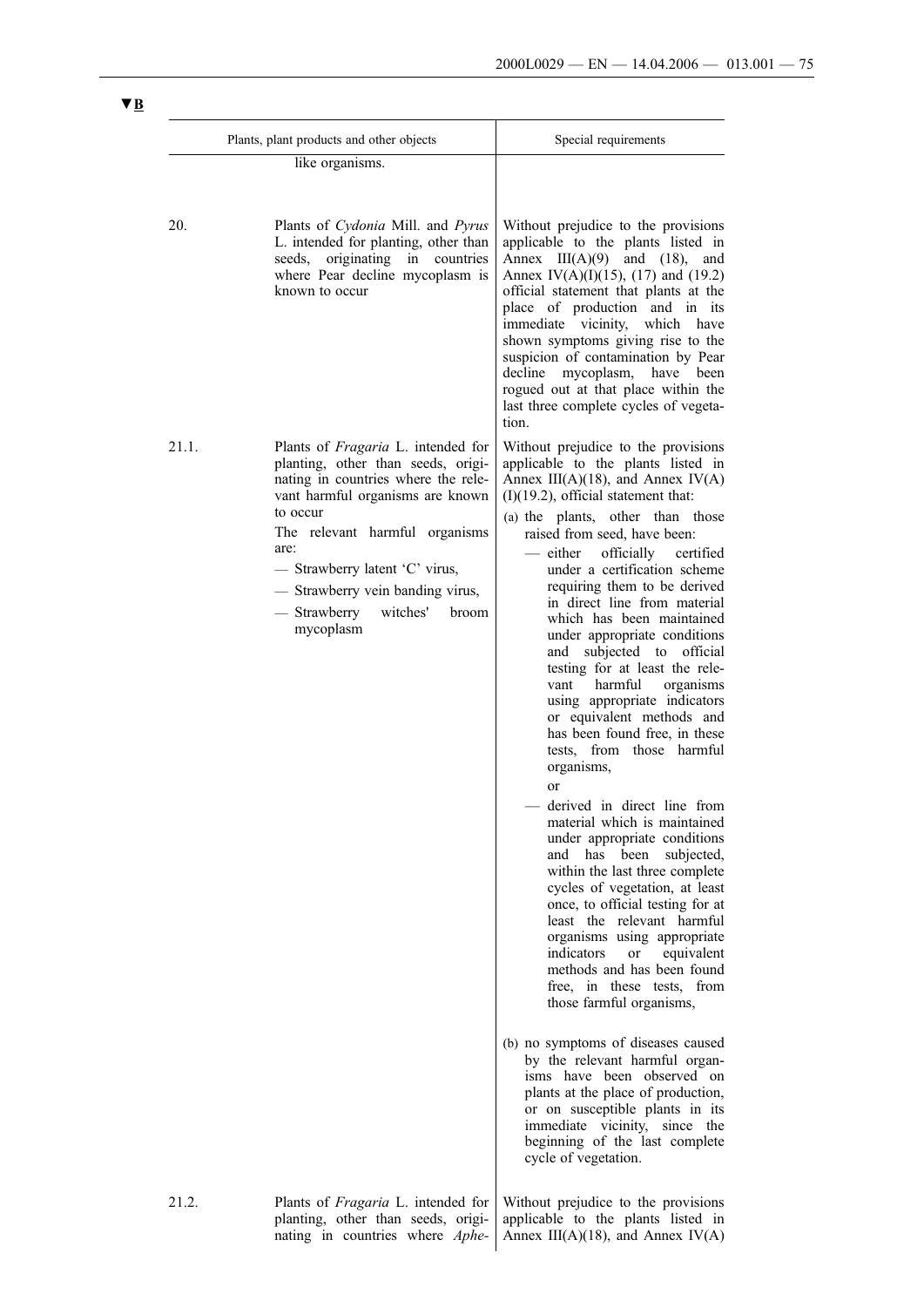|       | Plants, plant products and other objects                                                                                                                                                                                                                                                                          | Special requirements                                                                                                                                                                                                                                                                                                                                                                                                                                                                                                                                                                                                                                                                                                                                                                                                                                                                                                                                                                                                                                                                                                                           |
|-------|-------------------------------------------------------------------------------------------------------------------------------------------------------------------------------------------------------------------------------------------------------------------------------------------------------------------|------------------------------------------------------------------------------------------------------------------------------------------------------------------------------------------------------------------------------------------------------------------------------------------------------------------------------------------------------------------------------------------------------------------------------------------------------------------------------------------------------------------------------------------------------------------------------------------------------------------------------------------------------------------------------------------------------------------------------------------------------------------------------------------------------------------------------------------------------------------------------------------------------------------------------------------------------------------------------------------------------------------------------------------------------------------------------------------------------------------------------------------------|
|       | lenchoides<br>besseyi<br>Christie<br><sub>is</sub><br>known to occur                                                                                                                                                                                                                                              | $(I)(19.2)$ and $(21.1)$ , official state-<br>ment that:<br>(a) either no symptoms of Aphe-<br>lenchoides besseyi Christie have<br>been observed on plants at the<br>place of production since the<br>beginning of the last complete<br>cycle of vegetation<br><sub>or</sub><br>(b) in the case of plants in tissue<br>culture the plants have been<br>from<br>plants<br>which<br>derived<br>complied with section (a) of this<br>item or have been officially<br>tested by appropriate nematolo-<br>gical methods and have been<br>found free from Aphelenchoides<br>besseyi Christie.                                                                                                                                                                                                                                                                                                                                                                                                                                                                                                                                                        |
| 21.3. | Plants of Fragaria L., intended for<br>planting, other than seeds                                                                                                                                                                                                                                                 | Without prejudice to the provisions<br>applicable to the plants listed in<br>Annex III(A)(18), and Annex IV(A)<br>$(I)(19.2)$ , $(21.1)$ and $(21.2)$ , official<br>statement that the plants originate in<br>an area known to be free from<br>Say<br>Anthonomus<br>signatus<br>and<br>Anthonomus bisignifer (Schenkling).                                                                                                                                                                                                                                                                                                                                                                                                                                                                                                                                                                                                                                                                                                                                                                                                                     |
| 22.1. | Plants of <i>Malus</i> Mill. intended for<br>planting, other than seeds, origi-<br>nating in countries where the rele-<br>vant harmful organisms are known<br>to occur on Malus Mill.<br>The relevant harmful organisms<br>are:<br>$-$ Cherry<br>leaf<br>virus<br>rasp<br>(American),<br>- Tomato ringspot virus, | Without prejudice to the provisions<br>applicable to the plants, listed in<br>Annex III(A)(9) and (18), Annex III<br>$(B)(1)$ and Annex IV $(A)(I)(15)$ , $(17)$<br>and (19.2), official statement that:<br>(a) the plants have been:<br>— either officially<br>certified<br>under a certification scheme<br>requiring them to be derived<br>in direct line from material<br>which has been maintained<br>under appropriate conditions<br>subjected to<br>official<br>and<br>testing for at least the rele-<br>harmful<br>organisms<br>vant<br>using appropriate indicatos<br>or equivalent methods and<br>has been found free, in these<br>thest, from those harmful<br>organisms,<br>or<br>derived in direct line from<br>material which is maintained<br>under appropriate conditions<br>and subjected, within the last<br>three complete cycles<br>- of<br>vegetation, at least once, to<br>official testing for at least the<br>relevant harmful organisms<br>using appropriate indicators<br>or equivalent methods and<br>has been found free, in these<br>tests, from those harmful<br>organisms;<br>(b) no symptoms of diseases caused |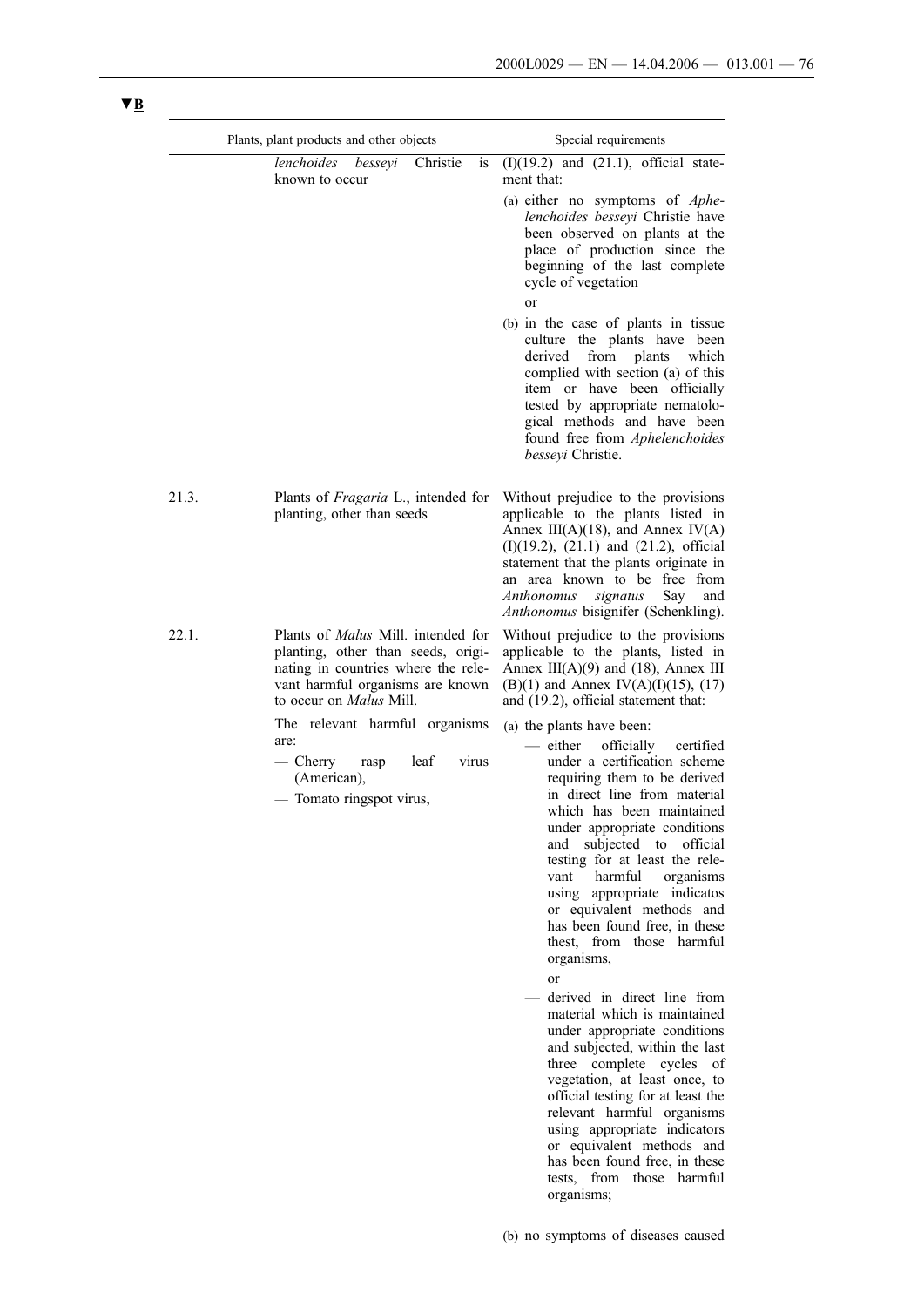the beginning of the last

|       | Plants, plant products and other objects                                                                                                                     | Special requirements                                                                                                                                                                                                                                                                                                                                                                                                                                                                                                                                                                                                                                                                                                                                                                                                                                                                                                                                                                            |
|-------|--------------------------------------------------------------------------------------------------------------------------------------------------------------|-------------------------------------------------------------------------------------------------------------------------------------------------------------------------------------------------------------------------------------------------------------------------------------------------------------------------------------------------------------------------------------------------------------------------------------------------------------------------------------------------------------------------------------------------------------------------------------------------------------------------------------------------------------------------------------------------------------------------------------------------------------------------------------------------------------------------------------------------------------------------------------------------------------------------------------------------------------------------------------------------|
|       |                                                                                                                                                              | by the relevant harmful organ-<br>isms have been observed on<br>plants at the place of production,<br>or on susceptible plants in its<br>immediate vicinity, since the<br>beginning of the last complete<br>cycle of vegetation.                                                                                                                                                                                                                                                                                                                                                                                                                                                                                                                                                                                                                                                                                                                                                                |
| 22.2. | Plants of Malus Mill., intended for<br>planting, other than seeds, origi-<br>nating in countries where apple<br>proliferation mycoplasm is known<br>to occur | Without prejudice to the provisions<br>applicable to the plants, listed in<br>Annex III(A)(9) and (18), Annex III<br>$(B)(1)$ and Annex $IV(A)(I)(15)$ ,<br>$(17)$ , $(19.2)$ and $(22.1)$ , official state-<br>ment that                                                                                                                                                                                                                                                                                                                                                                                                                                                                                                                                                                                                                                                                                                                                                                       |
|       |                                                                                                                                                              | (a) the plants originate in areas<br>known to be free from apple<br>proliferation mycoplasm;<br><sub>or</sub>                                                                                                                                                                                                                                                                                                                                                                                                                                                                                                                                                                                                                                                                                                                                                                                                                                                                                   |
|       |                                                                                                                                                              | (b) (aa) the plants, other than those<br>raised from seeds, have<br>been:<br>- either officially certified<br>certification<br>under<br>a -<br>scheme requiring them<br>to be derived in direct<br>from<br>line<br>material<br>which has been main-<br>tained under<br>appro-<br>priate conditions and<br>official<br>subjected<br>to<br>testing for<br>at least<br>proliferation<br>Apple<br>mycoplasm<br>using<br>appropriate<br>indicators<br>or equivalent methods<br>and has been found<br>free, in these tests, from<br>that harmful organism,<br>or<br>derived in direct line<br>from material which is<br>maintained<br>under<br>conditions<br>appropriate<br>and subjected, within<br>the last six complete<br>cycles of vegetation, at<br>least once, to official<br>testing<br>for<br>least<br>at<br>proliferation<br>Apple<br>mycoplasm<br>using<br>appropriate<br>indicators<br>or equivalent methods<br>and has been found<br>free, in these tests, from<br>the harmful organism, |
|       |                                                                                                                                                              | (bb) no symptoms of diseases<br>caused by Apple prolifera-<br>tion mycoplasm have been<br>observed on plants at the<br>place of production, or on<br>susceptible plants in its<br>immediative vicinity, since                                                                                                                                                                                                                                                                                                                                                                                                                                                                                                                                                                                                                                                                                                                                                                                   |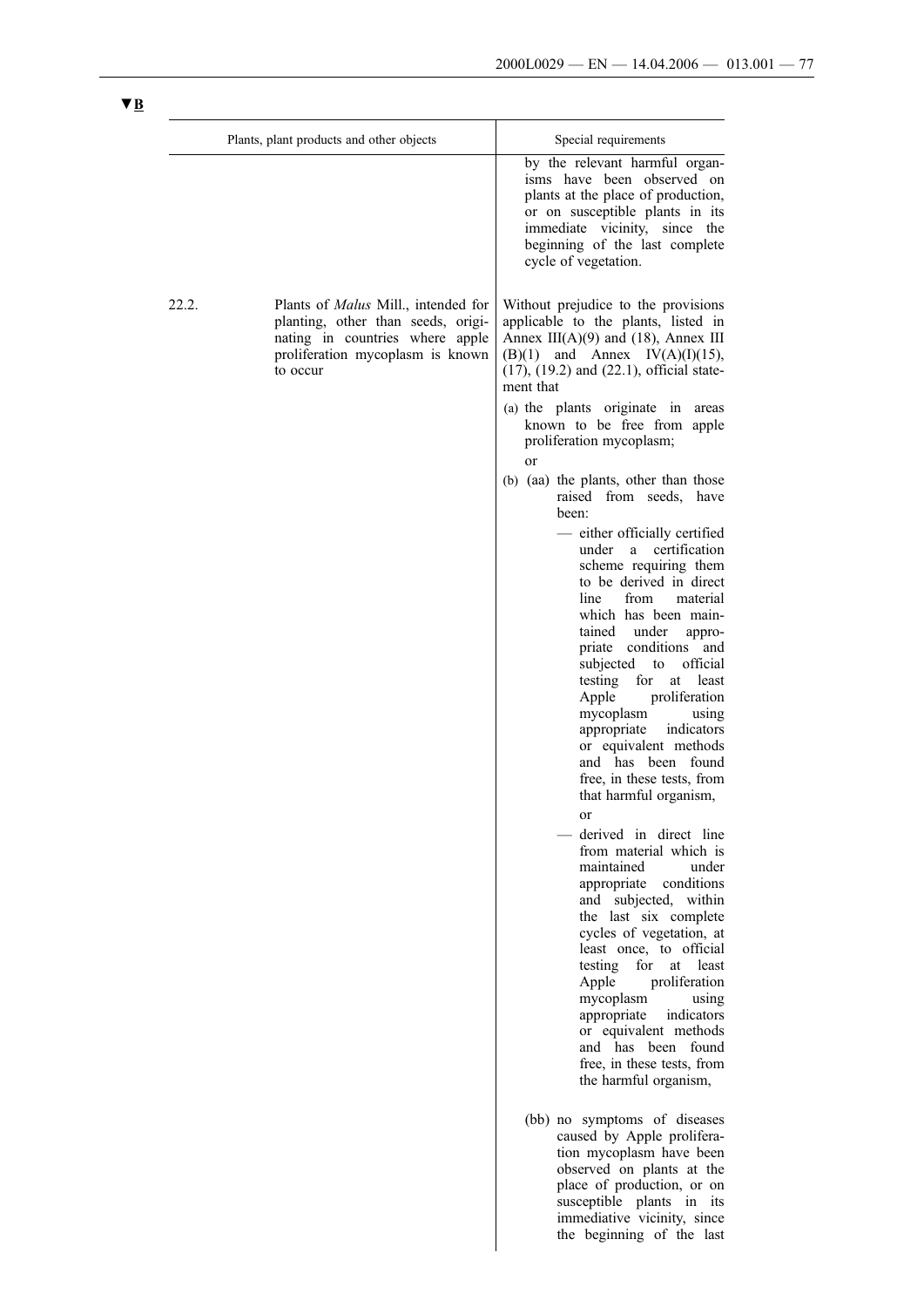|       | Plants, plant products and other objects                                                                                                                                                                                                                                                                                                                                                                                                                                                                                                                                                                                                                                                                                                                                                                                                                                                                                             | Special requirements                                                                                                                                                                                                                                                                                                                                                                                                                                                                                                                                                                                                                                                                                                                                                                                                                                                                                                                                                                                                                                                                                                                                                                                                                                                                                                                          |
|-------|--------------------------------------------------------------------------------------------------------------------------------------------------------------------------------------------------------------------------------------------------------------------------------------------------------------------------------------------------------------------------------------------------------------------------------------------------------------------------------------------------------------------------------------------------------------------------------------------------------------------------------------------------------------------------------------------------------------------------------------------------------------------------------------------------------------------------------------------------------------------------------------------------------------------------------------|-----------------------------------------------------------------------------------------------------------------------------------------------------------------------------------------------------------------------------------------------------------------------------------------------------------------------------------------------------------------------------------------------------------------------------------------------------------------------------------------------------------------------------------------------------------------------------------------------------------------------------------------------------------------------------------------------------------------------------------------------------------------------------------------------------------------------------------------------------------------------------------------------------------------------------------------------------------------------------------------------------------------------------------------------------------------------------------------------------------------------------------------------------------------------------------------------------------------------------------------------------------------------------------------------------------------------------------------------|
|       |                                                                                                                                                                                                                                                                                                                                                                                                                                                                                                                                                                                                                                                                                                                                                                                                                                                                                                                                      | complete three cycles of<br>vegetation.                                                                                                                                                                                                                                                                                                                                                                                                                                                                                                                                                                                                                                                                                                                                                                                                                                                                                                                                                                                                                                                                                                                                                                                                                                                                                                       |
| 23.1. | Plants of following species of<br>Prunus L., intended for planting,<br>other than seeds, originating in<br>countries where Plum pox virus is<br>known to occur:                                                                                                                                                                                                                                                                                                                                                                                                                                                                                                                                                                                                                                                                                                                                                                      | Without prejudice to the provisions<br>applicable to the plants, listed in<br>Annex $III(A)(9)$ and $(18)$ ,<br>and<br>Annex IV(A)(I)(15) and (19.2), offi-<br>cial statement that:                                                                                                                                                                                                                                                                                                                                                                                                                                                                                                                                                                                                                                                                                                                                                                                                                                                                                                                                                                                                                                                                                                                                                           |
|       | — Prunus amygdalus Batsch,<br>$-$ Prunus armeniaca L.,<br>— Prunus blireiana Andre,<br>— Prunus brigantina Vill.,<br>- Prunus cerasifera Ehrh.,<br>— Prunus cistena Hansen.<br>- Prunus curdica Fenzl<br>and<br>Fritsch.,<br>- Prunus domestica ssp. domes-<br>tica L.<br>- Prunus domestica ssp. insititia<br>(L.) C.K. Schneid.,<br>- Prunus domestica ssp. italica<br>(Borkh.) Hegi.,<br>- Prunus glandulosa Thunb.,<br>— Prunus holosericea Batal.,<br>- Prunus hortulana Bailey,<br>— Prunus japonica Thunb.,<br>- Prunus mandshurica (Maxim.)<br>Koehne,<br>— Prunus maritima Marsh.,<br>- <i>Prunus mume</i> Sieb and Zucc.,<br>- Prunus nigra Ait.,<br>- Prunus persica (L.) Batsch,<br>- Prunus salicina L.,<br>— Prunus sibirica L.,<br>— Prunus simonii Carr.,<br>- Prunus spinosa L.,<br>— Prunus tomentosa Thunb.,<br>— Prunus triloba Lindl.,<br>- other species of <i>Prunus</i> L.<br>susceptible to Plux pox virus. | (a) the plants, other than those<br>raised from seed, have been:<br>- either<br>officially<br>certified<br>under a certification scheme<br>requiring them to be derived<br>in direct line from material<br>which has been maintained<br>under appropriate conditions<br>and subjected to official<br>testing for, at least, Plum pox<br>virus using appropriate indi-<br>cators or equivalent methods<br>and has been found free, in<br>these tests, from that harmful<br>organism,<br><sub>or</sub><br>derived in direct line from<br>material which is maintained<br>under appropriate conditions<br>and has<br>been<br>subjected,<br>within the last three complete<br>cycles of vegetation, at least<br>once, to official testing for at<br>least Plum pox virus using<br>appropriate indicators<br><sub>or</sub><br>equivalent methods and has<br>been found free, in these<br>from<br>tests,<br>that<br>harmful<br>organism;<br>(b) no symptoms of disease caused<br>by Plum pox virus have been<br>observed on plants at the place<br>of production or on susceptible<br>plants in its immediate vicinity,<br>since the beginning of the last<br>three complete cycles of vegeta-<br>tion<br>(c) plants at the place of production<br>which have shown symptoms of<br>disease caused by other viruses<br>or virus-like pathogens, have |
| 23.2. | Plants of <i>Prunus</i> L., intended for<br>planting<br>(a) originating in countries where<br>the relevant harmful organisms<br>are known to occur on <i>Prunus</i>                                                                                                                                                                                                                                                                                                                                                                                                                                                                                                                                                                                                                                                                                                                                                                  | been rogued out.<br>Without prejudice to the provisions<br>applicable to the plants, where<br>appropriate listed in Annex $III(A)(9)$<br>and $(18)$ or Annex IV(A)(I)(15),<br>$(19.2)$ and $(23.1)$ , official statement                                                                                                                                                                                                                                                                                                                                                                                                                                                                                                                                                                                                                                                                                                                                                                                                                                                                                                                                                                                                                                                                                                                      |
|       | L.<br>(b) other than seeds, originating in<br>countries where the relevant                                                                                                                                                                                                                                                                                                                                                                                                                                                                                                                                                                                                                                                                                                                                                                                                                                                           | that<br>(a) the plants have been:<br>— either<br>officially<br>certified                                                                                                                                                                                                                                                                                                                                                                                                                                                                                                                                                                                                                                                                                                                                                                                                                                                                                                                                                                                                                                                                                                                                                                                                                                                                      |

harmful organisms are known

under a certification scheme requiring them to be derived

to occur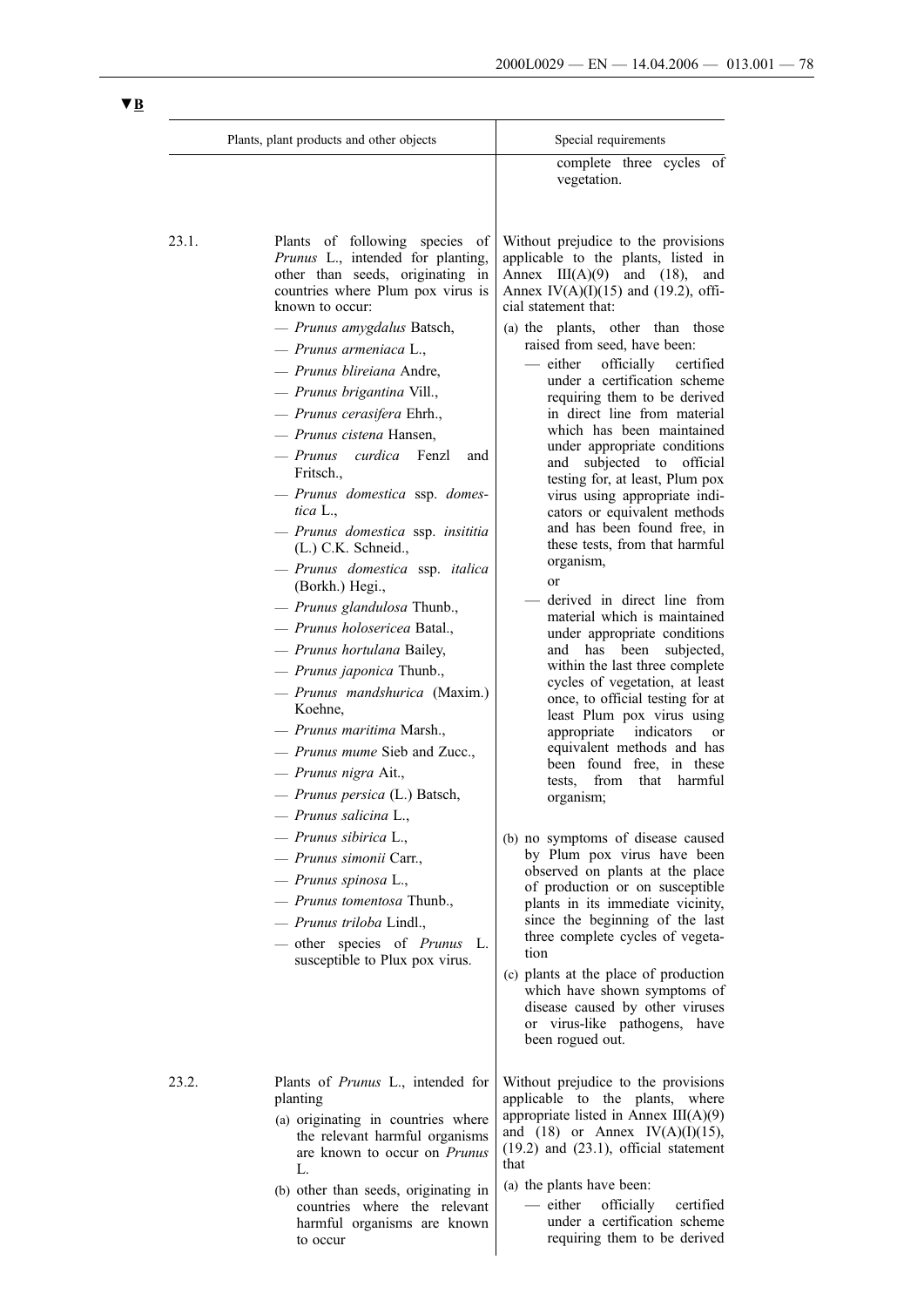maintained under

|     | Plants, plant products and other objects                                                                                                                                                                                                                                                                                                                                                                                                                                                                                                                                                                     | Special requirements                                                                                                                                                                                                                                                                                                                                                                                                                                                                                                                                                                                                                                                                                                                                                                                                                                                                                                                                                                                                                                                  |
|-----|--------------------------------------------------------------------------------------------------------------------------------------------------------------------------------------------------------------------------------------------------------------------------------------------------------------------------------------------------------------------------------------------------------------------------------------------------------------------------------------------------------------------------------------------------------------------------------------------------------------|-----------------------------------------------------------------------------------------------------------------------------------------------------------------------------------------------------------------------------------------------------------------------------------------------------------------------------------------------------------------------------------------------------------------------------------------------------------------------------------------------------------------------------------------------------------------------------------------------------------------------------------------------------------------------------------------------------------------------------------------------------------------------------------------------------------------------------------------------------------------------------------------------------------------------------------------------------------------------------------------------------------------------------------------------------------------------|
|     | (c) other than seeds, originating in<br>non-European countries where<br>the relevant harmful organisms<br>are known to occur<br>The relevant harmful organisms<br>are:<br>- for the case under (a):<br>- Tomato ringspot virus;<br>— or the case under $(b)$ :<br>— Cherry rasp leaf<br>virus<br>(American),<br>— Peach<br>mosaic<br>virus<br>(American),<br>- Peach phony rickettsia,<br>- Peach rosette mycoplasm,<br>- Peach yellows mycoplasm,<br>- Plum line pattern virus<br>(American),<br>— Peach<br>X-disease<br>myco-<br>plasm;<br>— or the case under $(c)$ :<br>- Little cherry pathogen.        | in direct line from material<br>which has been maintained<br>under appropriate conditions<br>and subjected to official<br>testing for at least the rele-<br>harmful<br>vant<br>organisms<br>using appropriate indicators<br>or equivalent methods and<br>has been found free, in these<br>tests, from those harmful<br>organisms,<br>or<br>derived in direct line from<br>material which is maintained<br>under appropriate conditions<br>and has been<br>subjected,<br>within the last three complete<br>cycles of vegetation, at least<br>once, to official testing for at<br>least the relevant harmful<br>organisms using appropriate<br><i>indicators</i><br>equivalent<br><sub>or</sub><br>methods and has been found<br>free, in these tests, from<br>those harmful organisms,<br>(b) no symptoms of diseases caused<br>by the relevant harmful organ-<br>isms have been observed on<br>plants at the place of production<br>or on susceptible plants in its<br>immediate vicinity, since the<br>beginning of the last three<br>complete cycles of vegetation. |
| 24. | Plants of <i>Rubus</i> L., intended for<br>planting:<br>(a) originating in countries where<br>harmful organisms are known<br>to occur on Rubus L.<br>(b) other than seeds, originating in<br>countries where the relevant<br>harmful organisms are known<br>to occur<br>The relevant harmful organisms<br>are:<br>$-$ in the case of (a):<br>- Tomato ringspot virus,<br>- Black raspberry latent virus,<br>- Cherry leafroll virus,<br>— Prunus<br>necrotic<br>ringspot<br>virus,<br>$-$ in the case of (b):<br>- Raspberry leaf curl virus<br>(American)<br>$-$ Cherry rasp<br>leaf<br>virus<br>(American) | Without prejudice to the require-<br>ments applicable to the plants, listed<br>in Annex IV(A)(I)(19.2),<br>(a) the plants shall be free from<br>aphids, including their eggs<br>(b) official statement that:<br>(aa) the plants have been:<br>- either officially certified<br>under<br>certification<br>a<br>scheme requiring them<br>to be derived in direct<br>line<br>from<br>material<br>which has been main-<br>tained under<br>appro-<br>priate conditions<br>and<br>subjected<br>official<br>to<br>testing for at least the<br>relevant harmful organ-<br>isms using appropriate<br>indicators or equivalent<br>methods and has been<br>found free, in<br>these<br>from<br>those<br>tests,<br>harmful organism,<br><sub>or</sub><br>derived in direct line<br>from material which is                                                                                                                                                                                                                                                                          |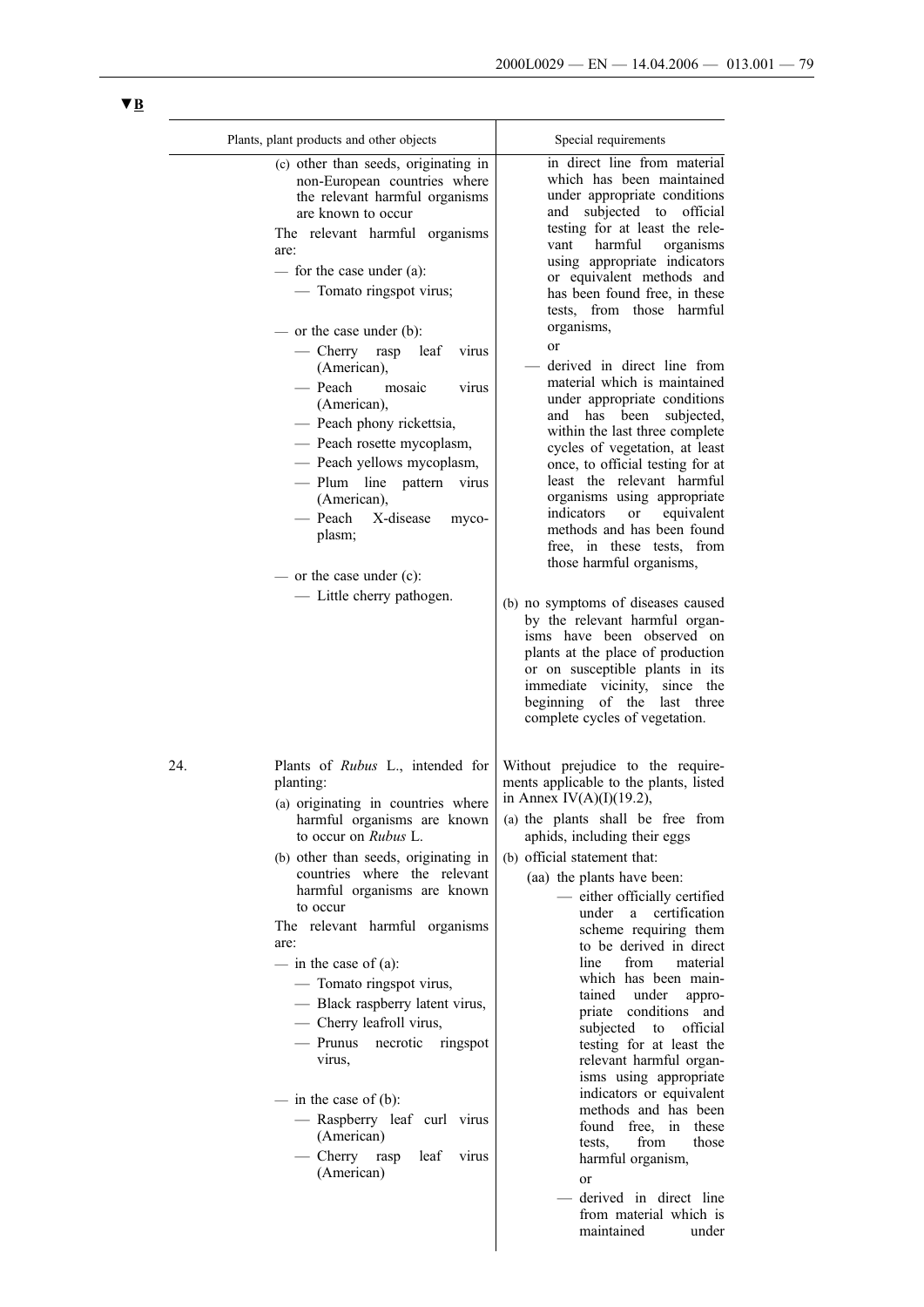|       | Plants, plant products and other objects                                                                                                    | Special requirements                                                                                                                                                                                                                                                                                                                                                                                                                                                                                                                                                                                                                                                                                                                                                                                                                                                  |
|-------|---------------------------------------------------------------------------------------------------------------------------------------------|-----------------------------------------------------------------------------------------------------------------------------------------------------------------------------------------------------------------------------------------------------------------------------------------------------------------------------------------------------------------------------------------------------------------------------------------------------------------------------------------------------------------------------------------------------------------------------------------------------------------------------------------------------------------------------------------------------------------------------------------------------------------------------------------------------------------------------------------------------------------------|
|       |                                                                                                                                             | conditions<br>appropriate<br>and has been subjected,<br>within the last three<br>complete<br>cycles<br>of<br>vegetation,<br>at<br>least<br>once, to official testing<br>for at least relevant<br>harmful<br>organisms<br>using appropriate indi-<br>cators for equivalent<br>methods and has been<br>found free, in<br>these<br>from<br>those<br>tests,<br>harmful organism                                                                                                                                                                                                                                                                                                                                                                                                                                                                                           |
|       |                                                                                                                                             | (bb) no symptoms of diseases<br>caused by the relevant<br>harmful organisms have<br>been observed on plants at<br>the place of production, or<br>on susceptible plants in its<br>immediate vicinity, since<br>the beginning of the last<br>complete cycles of vegeta-<br>tion.                                                                                                                                                                                                                                                                                                                                                                                                                                                                                                                                                                                        |
| 25.1. | Tubers of Solanum tuberosum L.,<br>originating in countries where<br>Synchytrium endobioticum (Schil-<br>bersky) Percival is known to occur | Without prejudice to the prohibitions<br>applicable to the tubers listed in<br>Annex III(A)(10), (11) and (12),<br>official statement that:<br>(a) the tubers originate in areas<br>known to be free from Synchy-<br>endobioticum<br>trium<br>(Schil-<br>bersky) Percival (all races other<br>than Race 1, the common<br>European race), and no symp-<br>toms of Synchytrium endobio-<br>ticum (Schilbersky) Percival<br>have been observed either at the<br>place of production or in its<br>vicinity<br>immediate<br>since the<br>beginning<br>of<br>adequate<br>an<br>periode;<br>or<br>(b) provisions recognised as equiva-<br>lent to the Community provi-<br>sions on combating Synchytrium<br>endobioticum<br>(Schilbersky)<br>Percival<br>$\triangleright$ <u>M4</u> in accordance<br>with the procedure referred to in<br>Article $18(2)$ <b>d</b> have been |
| 25.2. | Tubers of <i>Solanum tuberosum</i> L.                                                                                                       | complied with, in the country of<br>origin<br>Without prejudice to the provisions<br>listed in Annex $(A)(10)$ , $(11)$ and<br>$(12)$ and Annex IV(A)(I)(25.1), offi-<br>cial statement that:<br>(a) the tubers originate in countries<br>known to be free from Clavi-<br>bacter michiganensis ssp. sepe-<br>donicus (Spieckermann<br>and                                                                                                                                                                                                                                                                                                                                                                                                                                                                                                                             |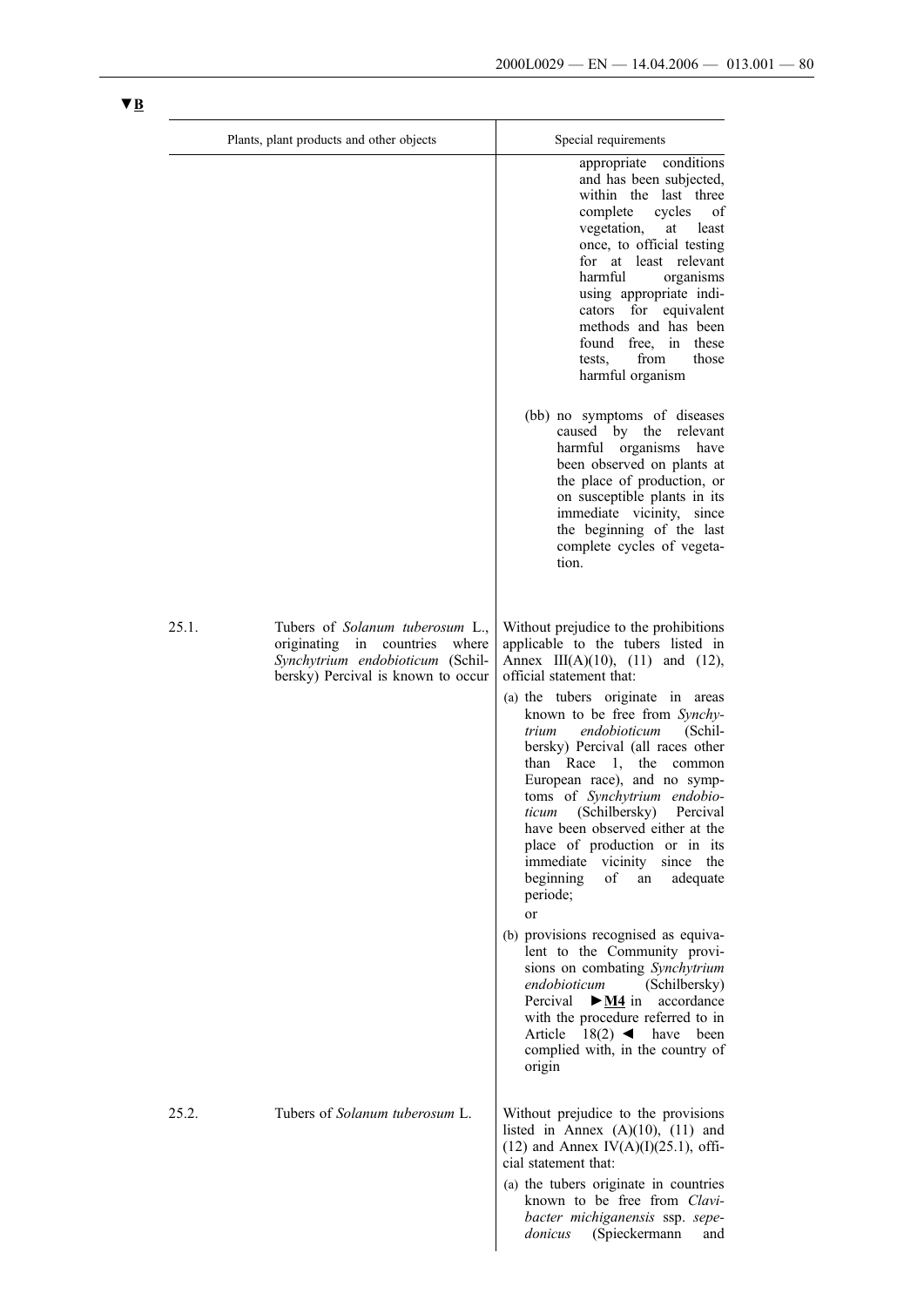|       | Plants, plant products and other objects                                                                                                                     | Special requirements                                                                                                                                                                                                                                                                                                                                                                                                                                                                                                                                                                                                                                                                                                                                                                                                                                                                                                                                                                                                                                                                                                                                                                                                                                                                                                                                                                                                                                           |
|-------|--------------------------------------------------------------------------------------------------------------------------------------------------------------|----------------------------------------------------------------------------------------------------------------------------------------------------------------------------------------------------------------------------------------------------------------------------------------------------------------------------------------------------------------------------------------------------------------------------------------------------------------------------------------------------------------------------------------------------------------------------------------------------------------------------------------------------------------------------------------------------------------------------------------------------------------------------------------------------------------------------------------------------------------------------------------------------------------------------------------------------------------------------------------------------------------------------------------------------------------------------------------------------------------------------------------------------------------------------------------------------------------------------------------------------------------------------------------------------------------------------------------------------------------------------------------------------------------------------------------------------------------|
|       |                                                                                                                                                              | Kotthoff) Davis et al.;<br>or<br>(b) provisions recognised as equiva-<br>lent to the Community provi-<br>sions on combating Clavibacter<br>michiganensis ssp. sepedonicus<br>(Spieckermann and Kotthoff)<br>Davis et al. $\triangleright$ <u>M4</u> in accordance<br>with the procedure referred to in<br>Article $18(2)$ <b>4</b> , have been<br>complied with, in the country of<br>origin.                                                                                                                                                                                                                                                                                                                                                                                                                                                                                                                                                                                                                                                                                                                                                                                                                                                                                                                                                                                                                                                                  |
| 25.3. | Tubers of <i>Solanum tuberosum</i> L.,<br>other than early potatoes, origi-<br>nating in countries where Potato<br>spindle tuber viroid is known to<br>occur | Without prejudice to the provisions<br>applicable to the tubers listed in<br>Annex III(A)(10), (11) and (12) and<br>Annex IV(A)(I)(25.1) and (25.2),<br>suppression of the faculty of germi-<br>nation                                                                                                                                                                                                                                                                                                                                                                                                                                                                                                                                                                                                                                                                                                                                                                                                                                                                                                                                                                                                                                                                                                                                                                                                                                                         |
| 25.4. | Tubers of Solanum tuberosum L.,<br>intended for planting                                                                                                     | Without prejudice to the provisions<br>applicable to the tubers listed in<br>Annex III(A)(10), (11) and (12) and<br>Annex IV(A)(I)(25.1), (25.2) and<br>(25.3), official statement that the<br>tubers originate from a field known<br>to be free from Globodera rosto-<br>chiensis (Wollenweber) Behrens and<br>Globodera pallida (Stone) Behrens<br>and<br>(aa) either, the tubers originate in<br>areas in which Pseudomanas<br>solanacearum (Smith) Smith is<br>known not to occur;<br><sub>or</sub><br>(bb) in areas where <i>Pseudomanas</i><br>solanacearum (Smith) Smith is<br>known to occur, the tubers<br>originate<br>from a<br>place<br>of<br>production found free from<br>Pseudomanas<br>solanacearum<br>(Smith) Smith, or considered to<br>be free thereof, as a conse-<br>quence of the implementation<br>of an appropriate procedure<br>aiming at eradicating Pseudo-<br>manas solanacearum (Smith)<br>Smith which shall be deter-<br>$\blacktriangleright$ M4 in<br>mined<br>accordance<br>with the procedure referred to<br>in Article 18(2) $\blacktriangleleft$<br>and<br>(cc) either the tubers originate in<br>areas where Meloidogyne chit-<br>woodi Golden et al. (all popula-<br>tions) and Meloidogyne fallax<br>Karssen are known not to<br>occur; or<br>(dd) in areas where Meloidogyne<br>chitwoodi Golden et al. (all<br>populations) and Meloidogyne<br>fallax Karssen are known to<br>occur,<br>- either the tubers originate |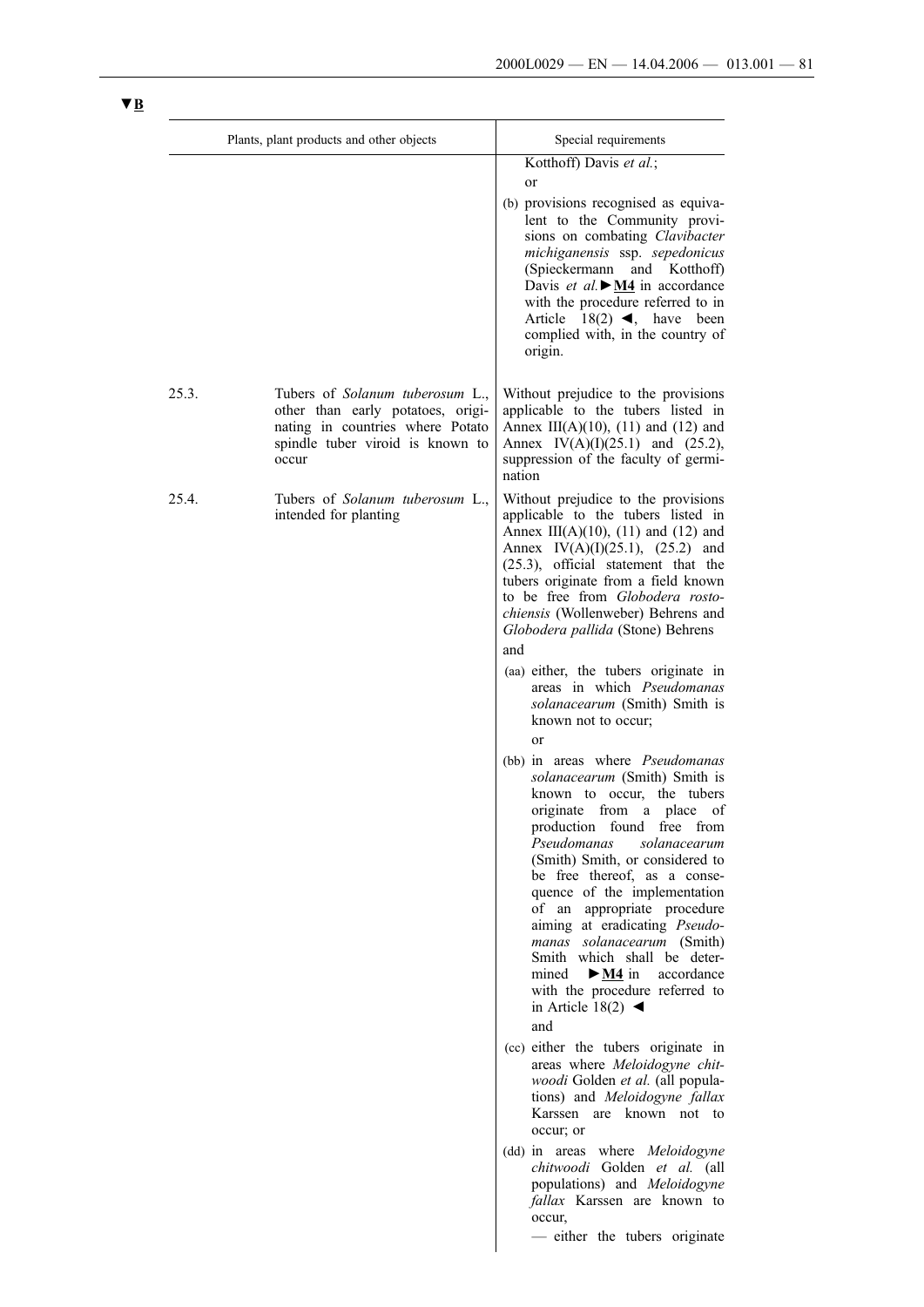|       | Plants, plant products and other objects                                                                                                                                                                                                                                      | Special requirements                                                                                                                                                                                                                                                                                                                                                                                                                                                                                                                                                                                                                                                                                                                                                                                                                                                                                                                                                                                                                                                                                                                                                                               |
|-------|-------------------------------------------------------------------------------------------------------------------------------------------------------------------------------------------------------------------------------------------------------------------------------|----------------------------------------------------------------------------------------------------------------------------------------------------------------------------------------------------------------------------------------------------------------------------------------------------------------------------------------------------------------------------------------------------------------------------------------------------------------------------------------------------------------------------------------------------------------------------------------------------------------------------------------------------------------------------------------------------------------------------------------------------------------------------------------------------------------------------------------------------------------------------------------------------------------------------------------------------------------------------------------------------------------------------------------------------------------------------------------------------------------------------------------------------------------------------------------------------|
|       |                                                                                                                                                                                                                                                                               | from a place of production<br>which has been found free<br>Meloidogyne<br>chit<br>from<br>woodi Golden et al. (all<br>populations), and Meloido-<br>gyne fallax Karssen based<br>on an annual survey of host<br>crops by visual inspection<br>of host plants at appropriate<br>times and by visual inspec-<br>tion both externally and by<br>cutting<br>of tubers<br>after<br>harvest from potato crops<br>at the place<br>grown<br>of<br>production, or<br>the tubers after harvest have<br>randomly<br>sampled<br>been<br>and, either checked for the<br>presence of symptoms after<br>an appropriate method to<br>induce symptoms, or labor-<br>atoriy tested, as well as<br>inspected<br>visually<br>both<br>externally and by cutting<br>the tubers, at appropiate<br>times and in all cases at the<br>time of closing of the<br>packages<br>containers<br><sub>or</sub><br>before marketing according<br>to the provisions on closing<br>Directive<br>Council<br>in<br>66/403/EEC of 14 June<br>1996 on the marketing of<br>seed potatoes $(^{1})$ and no<br>symptoms of Meloidogyne<br>chitwoodi Golden et al. (all<br>populations) and Meloido-<br>gyne fallax Karssen have<br>been found. |
| 25.5. | Plants of Solanaceae, intended for<br>planting, other than seeds, origi-<br>nating in countries where Potato<br>stolbur mycoplasm is known to<br>occur                                                                                                                        | Without prejudice to the provisions<br>applicable to tubers listed in Annex<br>$III(A)(10)$ , $(11)$ , $(12)$ and $(13)$ , and<br>Annex IV(A)(I)(25.1), (25.2), (25.3)<br>and (25.4), official statement that no<br>symptoms of Potato stolbur myco-<br>plasm have been observed on the<br>plants at the place of production<br>since the beginning of the last<br>complete cycle of vegetation.                                                                                                                                                                                                                                                                                                                                                                                                                                                                                                                                                                                                                                                                                                                                                                                                   |
| 25.6. | Plants of Solanaceae, intended for<br>planting, other thans tubers of<br>Solanum tuberosum L. and other<br>than seeds of Lycopersicon lyco-<br>persicum (L.) Karsten ex Farw.,<br>originating in<br>countries<br>where<br>Potato spindle<br>tuber viroid is<br>known to occur | Without prejudice to the provisions<br>applicable to the plants listed in<br>Annex III(A)(11), (13), and Annex<br>$IV(A)(I)(25.5)$ , where appropriate,<br>official statement that no symptoms<br>of Potato spindle tuber viroid have<br>been observed on plants at the place<br>of production since the beginning of<br>the last complete cycle of vegetation                                                                                                                                                                                                                                                                                                                                                                                                                                                                                                                                                                                                                                                                                                                                                                                                                                     |
| 25.7. | Plants of <i>Capsicum annuum</i> L.,<br>Lycopersicon<br>lycopersicum<br>(L.)<br>Karsten<br>Farw.,<br>Musa<br>L.,<br>ex<br>Nicotiana L. and Solanum melon-<br>gena L., intended for planting other                                                                             | Without prejudice to the provisions<br>applicable to the plants listed in<br>Annex $III(A)(11)$ and $(13)$ , and<br>Annex IV(A)(I)(25.5) and (25.6),<br>where appropriate, official statement                                                                                                                                                                                                                                                                                                                                                                                                                                                                                                                                                                                                                                                                                                                                                                                                                                                                                                                                                                                                      |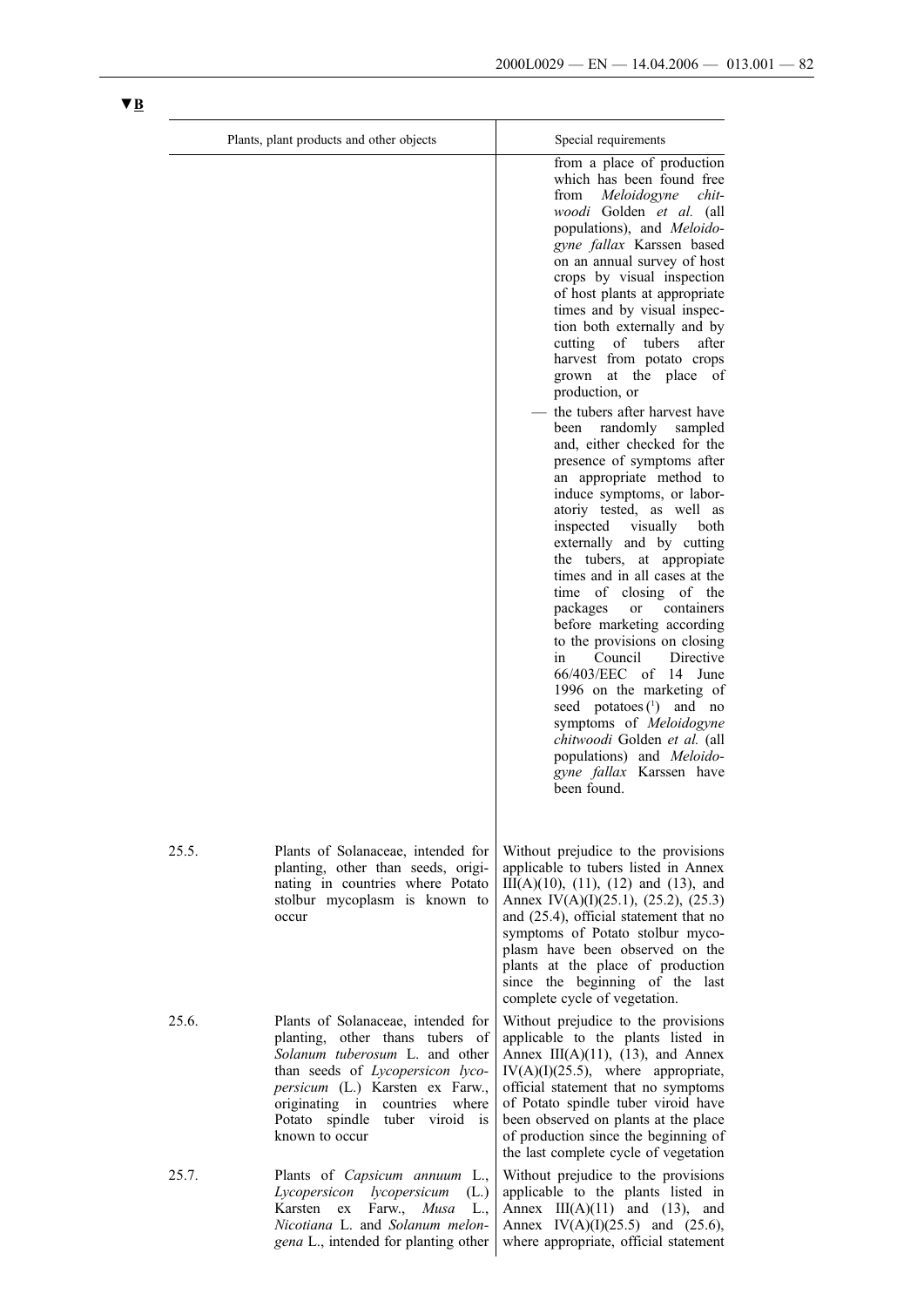|       | Plants, plant products and other objects                                                                                                 | Special requirements                                                                                                                                                                                                                                                                                                                                                                                                                                              |  |
|-------|------------------------------------------------------------------------------------------------------------------------------------------|-------------------------------------------------------------------------------------------------------------------------------------------------------------------------------------------------------------------------------------------------------------------------------------------------------------------------------------------------------------------------------------------------------------------------------------------------------------------|--|
|       | than seeds, originating in countries<br>where <i>Pseudomonas</i> solanacearum<br>(Smith) Smith is known to occur                         | that:<br>(a) the plants originate in areas<br>which have been found free from<br>Pseudomonas<br>solanacearum<br>(Smith) Smith;<br>or<br>(b) no symptoms of Pseudomonas<br>solanacearum<br>(Smith)<br>Smith<br>have been observed on the plants<br>at the place of production since<br>beginning of the<br>the<br>last<br>complete cycle of vegetation.                                                                                                            |  |
| 25.8. | Tubers of <i>Solanum tuberosum</i> L.,<br>other than those<br>intended<br>for<br>planting                                                | Without prejudice to the provisions<br>applicable to tubers listed in Annex<br>$III(A)(12)$ and Annex $IV(A)(I)$<br>$(25.1)$ , $(25.2)$ and $(25.3)$ , official<br>statement that the tubers originate in<br>areas in which Pseudomonas sola-<br><i>nacearum</i> (Smith) Smith is not<br>known to occur.                                                                                                                                                          |  |
| 26.   | Plants of <i>Humulus lupulus</i> L.<br>intended for planting, other than<br>seeds                                                        | Official statement that no symptoms<br>of Verticillium albo-atrum Reinke<br>and Berthold and Verticillum dahliae<br>Klebahn have been observed on<br>hops at the place of production since<br>the beginning of the last complete<br>cycle of vegetation.                                                                                                                                                                                                          |  |
| 27.1. | Plants of Dendranthema (DC.) Des<br>Moul., Dianthus L. and Pelargo-<br>nium l'Hérit. ex Ait., intended for<br>planting, other than seeds | Official statement that:<br>(a) no signs of Heliothis armigera<br>Hübner, or Spodoptera littoralis<br>(Boisd.) have been observed at<br>the place of production since the<br>beginning of the last complete<br>cycle of vegetation<br>or<br>(b) the plants have undergone appro-<br>priate treatment to protect them<br>from the said organisms.                                                                                                                  |  |
| 27.2. | Plants of <i>Dendranthema</i> (DC.) Des<br>Moul., Dianthus L. and Pelargo-<br>nium l'Hérit. ex Ait., other than<br>seeds                 | Without prejudice to the require-<br>ments applicable to the plants listed<br>in Annex IV(A)(I)(27.1),<br>(a) no signs of Spodoptera eridiana<br>Cramer, Spodoptera frugiperda<br>Smith, or Spodoptera litura<br>(Fabricius) have been observed<br>at the place of production since<br>the beginning of the<br>last<br>complete cycle of vegetation<br>or<br>(b) the plants have undergone appro-<br>priate treatment to protect them<br>from the said organisms. |  |
| 28.   | Plants of <i>Dendranthema</i> (DC.) Des<br>Moul., intended for planting, other<br>than seeds                                             | Without prejudice to the require-<br>ments applicable to the plants listed<br>in Annex IV(A)(I)(27.1) and (27.2),<br>official statement that:<br>(a) the plants are no more than third<br>generation stock derived from                                                                                                                                                                                                                                           |  |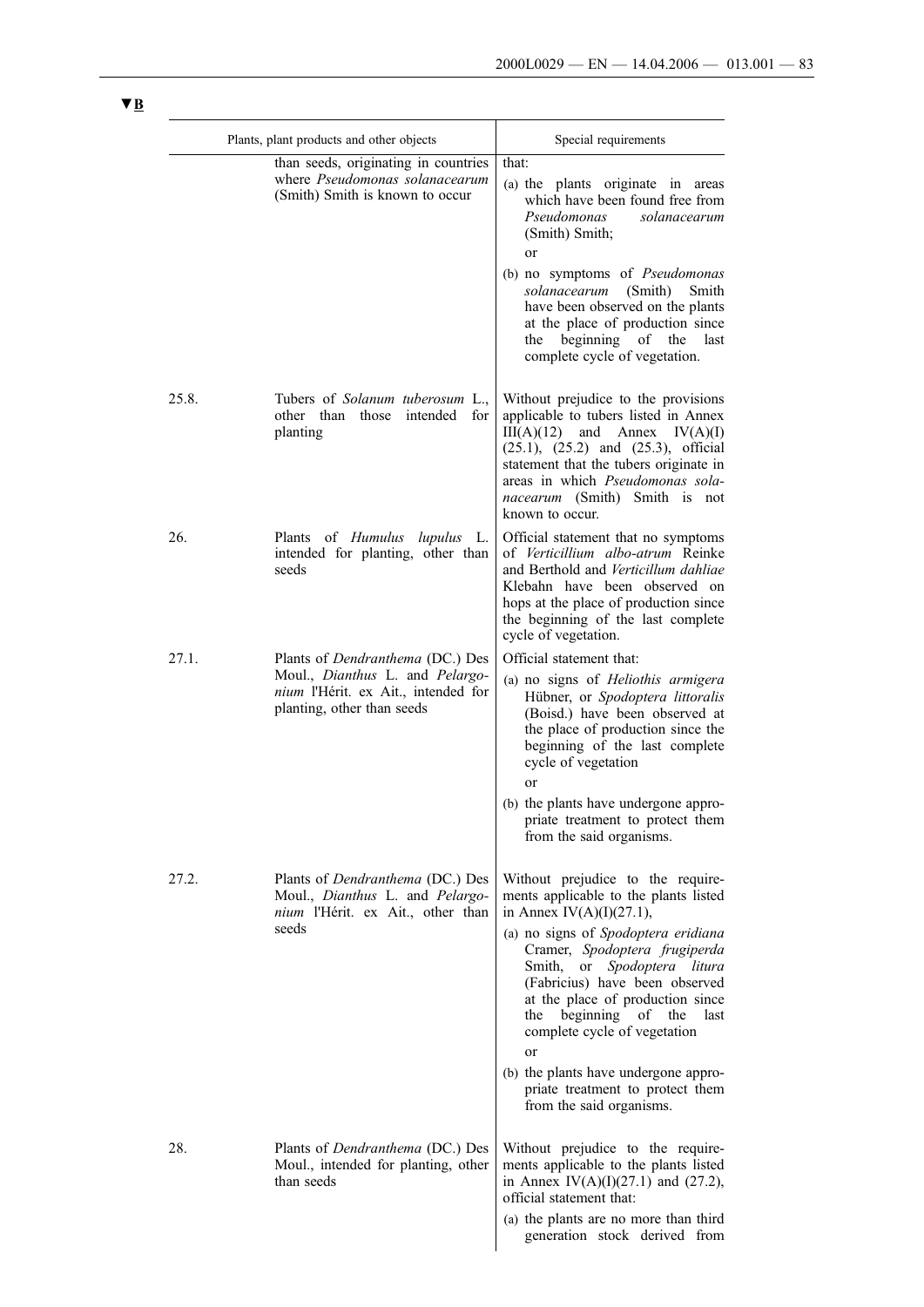|     | Plants, plant products and other objects                                 | Special requirements                                                                                                                                                                                                                                                                                                                                                                                                                                                                                                                                                                                                                                                |
|-----|--------------------------------------------------------------------------|---------------------------------------------------------------------------------------------------------------------------------------------------------------------------------------------------------------------------------------------------------------------------------------------------------------------------------------------------------------------------------------------------------------------------------------------------------------------------------------------------------------------------------------------------------------------------------------------------------------------------------------------------------------------|
|     |                                                                          | material which has been found<br>to be free from Chrysanthemum<br>stunt viroid during virological<br>tests, or are directliy derived<br>from material of which a repre-<br>sentative sample of at least 10%<br>has been found to be free from<br>Chrysanthemum stund viroid<br>during an official inspection<br>carried out at the time of flow-<br>ering;                                                                                                                                                                                                                                                                                                          |
|     |                                                                          | (b) the plants or cuttings:<br>- have come from premises<br>which have been officially<br>inspected at least monthly,<br>during the three months prior<br>to dispatch and on which no<br>symptoms<br>of<br>Puccinia<br>horiana Hennings have been<br>known to have observed<br>during that period, and in the<br>immediate vicinity of which<br>no symptoms of Puccinia<br>horiana Hennings have been<br>known to have occurred<br>during the three months prior<br>to export,<br><sub>or</sub><br>- have undergone appropriate<br>treatment against <i>Puccinia</i><br><i>horiana</i> Hennings;                                                                    |
|     |                                                                          | (c) in the case of unrooted cuttings,<br>no symptoms of Didymella ligu-<br>licola<br>(Baker, Dimock)<br>and<br>Davis) v. Arx were observed<br>either on the cuttings or on the<br>plants from which the cuttings<br>were derived, or that, in case of<br>rooted cuttings, no symptoms of<br>ligulicola<br>Didymella<br>(Baker,<br>Dimock and Davis) v. Arx were<br>observed either on the cuttings<br>or on the rooting bed.                                                                                                                                                                                                                                        |
| 29. | Plants of <i>Dianthus</i> L., intended for<br>planting, other than seeds | Without prejudice to the require-<br>ments applicable to the plants listed<br>in Annex IV(A)(I)(27.1) and (27.2),<br>official statement that:<br>- the plants have been derived in<br>direct line from mother plants<br>which have been found free from<br>Erwinia<br>chrysanthemi<br>pv.<br>dianthicola (Hellmers) Dickey,<br>Pseudomonas<br>caryophylli<br>Starr<br>(Burkholder)<br>and<br>Burkholder<br>and<br>Phialophora<br>(Wollenw.)<br>cinerescens<br>Van<br>Beyma on officially approved<br>tests, carried out at least once<br>within the two previous years,<br>symptoms of the<br>above<br>no<br>harmful organisms have been<br>observed on the plants. |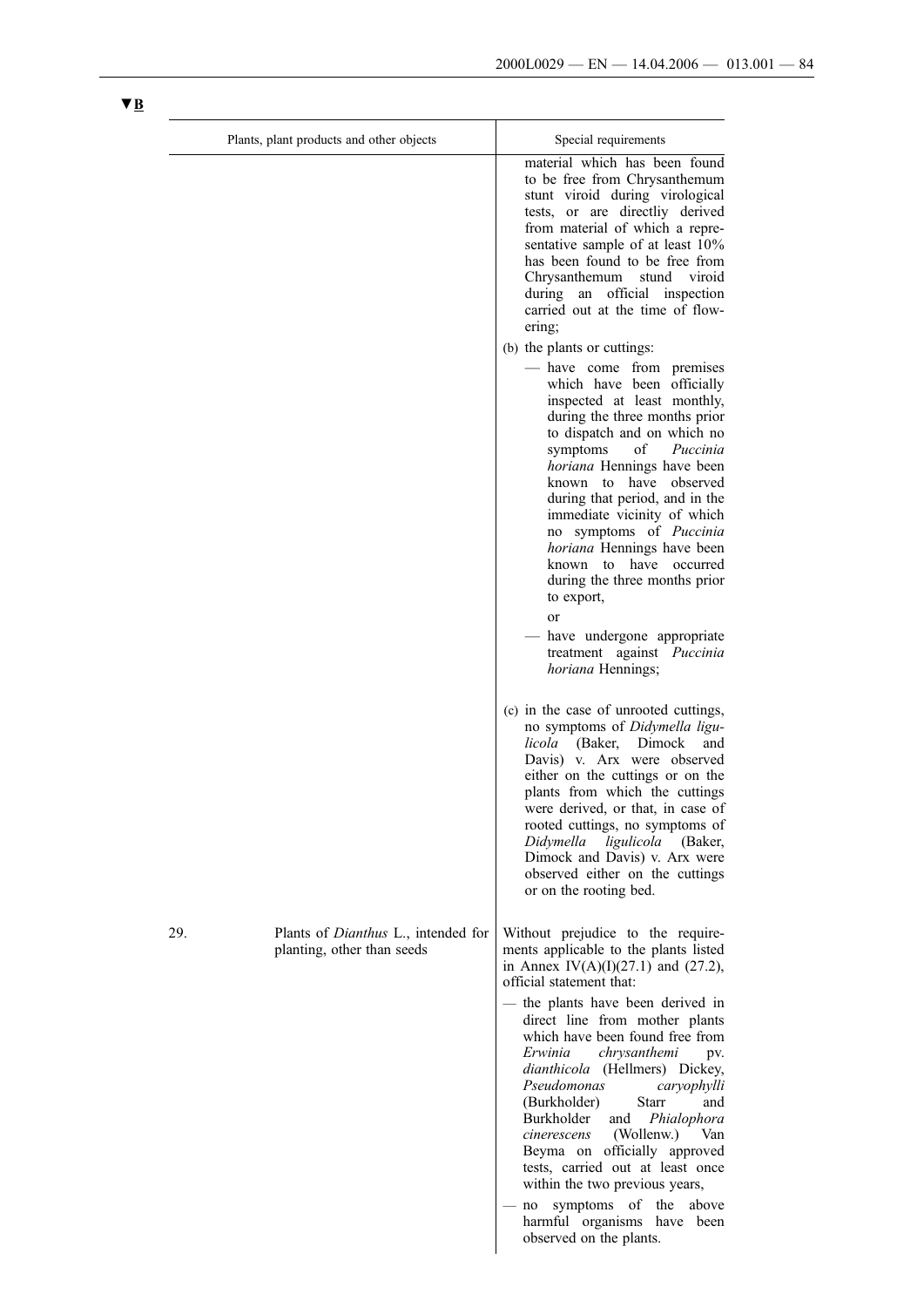|                                  | Plants, plant products and other objects                                                                                                                                                                                                                                                                                       | Special requirements                                                                                                                                                                                                                                                                                                                                                                                                                                                                                                                                                                                                                                                                                                                                      |
|----------------------------------|--------------------------------------------------------------------------------------------------------------------------------------------------------------------------------------------------------------------------------------------------------------------------------------------------------------------------------|-----------------------------------------------------------------------------------------------------------------------------------------------------------------------------------------------------------------------------------------------------------------------------------------------------------------------------------------------------------------------------------------------------------------------------------------------------------------------------------------------------------------------------------------------------------------------------------------------------------------------------------------------------------------------------------------------------------------------------------------------------------|
| 30.                              | Bulbs of Tulipa L. and Narcissus<br>L., other than those for which there<br>shall be evidence by their packa-<br>ging, or by other means, that they<br>are intended for sale to final consu-<br>mers not involved in professional<br>cut flower production                                                                     | Official statement that no symptoms<br>of Ditylenchus<br>dipsaci<br>(Kühn)<br>Filipjev have been observed on the<br>plants since the beginning of the last<br>complete cycle of vegetation.                                                                                                                                                                                                                                                                                                                                                                                                                                                                                                                                                               |
| 31.                              | Plants of Pelargonium L'Herit. ex<br>Ait., intended for planting, other<br>than seeds, originating in countries<br>where Tomato ringspot virus is<br>known to occur:                                                                                                                                                           | Without prejudice to the require-<br>ments applicable to the plants listed<br>in Annex IV(A)(I)(27.1 and) (27.2),                                                                                                                                                                                                                                                                                                                                                                                                                                                                                                                                                                                                                                         |
|                                  | (a) where Xiphinema americanum<br>Cobb sensu lato (non-European<br>populations) or other vectors of<br>Tomato ringspot virus are not<br>known to occur                                                                                                                                                                         | official statement that the plants:<br>(a) are directly derived from places<br>of production known to be free<br>from Tomato ringspot virus;<br><sub>or</sub>                                                                                                                                                                                                                                                                                                                                                                                                                                                                                                                                                                                             |
|                                  |                                                                                                                                                                                                                                                                                                                                | (b) are of no more than fourth<br>generation stock, derived from<br>mother plants found to be free<br>from Tomato<br>ringspot virus<br>under<br>official<br>approved<br>an<br>system of virological testing.                                                                                                                                                                                                                                                                                                                                                                                                                                                                                                                                              |
|                                  | (b) where Xiphinema americanum<br>Cobb sensu lato (non-European<br>populations) or other vectors of<br>Tomato ringspot virus are known<br>to occur                                                                                                                                                                             | official statement that the plants:<br>(a) are directly derived from places<br>of production known to be free<br>from Tomato ringspot virus in<br>the soil or plants;<br>or<br>(b) are of no more than second<br>generation stock, derived from<br>mother plants found to be free<br>from Tomato ringspot virus<br>under an officially approved<br>system of virological testing.                                                                                                                                                                                                                                                                                                                                                                         |
| $\blacktriangledown$ M3<br>32.1. | herbaceous<br>species,<br><b>Plants</b><br>of<br>intended for planting, other than:<br>$-$ bulbs,<br>- corms,<br>- plants of the family Gramineae,<br>— rhizomes,<br>— seeds.<br>— tubers,<br>originating in third countries where<br>Liriomyza sativae (Blanchard) and<br>Amauromyza maculosa (Malloch)<br>are known to occur | Without prejudice to the require-<br>ments applicable to the plants in<br>Annex IV, Part A, Section I(27.1),<br>$(27.2)$ , $(28)$ and $(29)$ , where appro-<br>priate, official statement that the<br>plants have been grown in nurseries<br>and:<br>(a) originate in an area, established<br>in the country of export by the<br>national plant protection service<br>in that country, as being free<br>from Liriomyza sativae (Blan-<br>chard) and Amauromyza macu-<br>losa (Malloch) in accordance<br>with relevant International Stan-<br>dards<br>for<br>Phytosanitary<br>and<br>which<br>Measures,<br>1S<br>mentioned on the certificates<br>referred to in Articles 7 or 8 of<br>this Directive under the rubric<br>'Additional declaration',<br>or |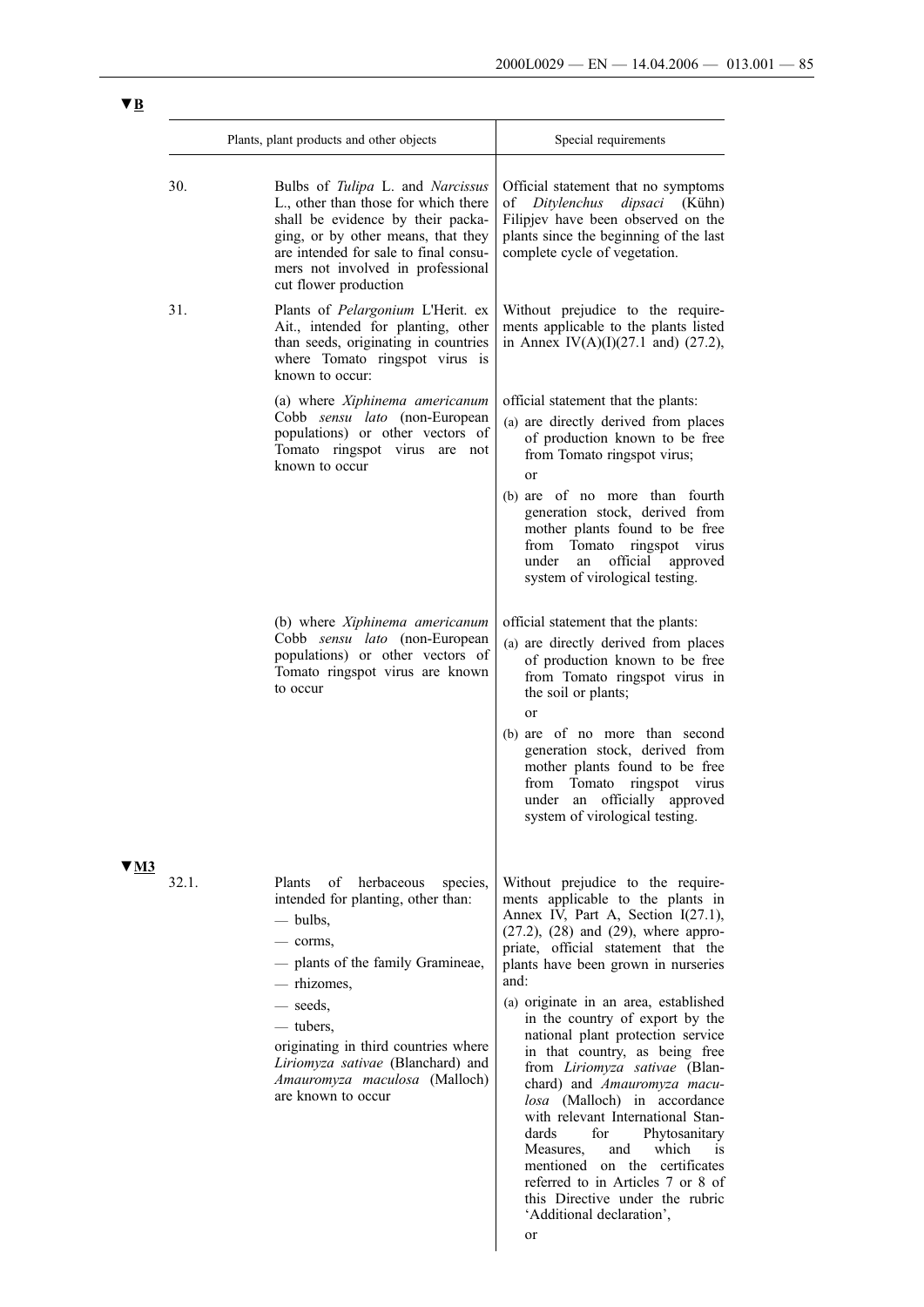|       | Plants, plant products and other objects                                                                                                                                                                          | Special requirements                                                                                                                                                                                                                                                                                                                                                                                                                                                                                                                                                                                                                                                                                                                            |
|-------|-------------------------------------------------------------------------------------------------------------------------------------------------------------------------------------------------------------------|-------------------------------------------------------------------------------------------------------------------------------------------------------------------------------------------------------------------------------------------------------------------------------------------------------------------------------------------------------------------------------------------------------------------------------------------------------------------------------------------------------------------------------------------------------------------------------------------------------------------------------------------------------------------------------------------------------------------------------------------------|
|       |                                                                                                                                                                                                                   | (b) originate in a place of produc-<br>tion, established in the country<br>of export by the national plant<br>protection<br>service<br>in<br>that<br>country, as being free from<br>Liriomyza sativae (Blanchard)<br>Amauromyza<br>maculosa<br>and<br>(Malloch) in accordance with<br>relevant International Standards<br>for Phytosanitary Measures, and<br>which is mentioned on the certi-<br>ficates referred to in Articles 7<br>or 8 of this Directive under the<br>rubric 'Additional declaration',<br>and declared free from <i>Liriomyza</i><br><i>sativae</i> (Blanchard) and <i>Amauro-</i><br><i>myza maculosa</i> (Malloch) on<br>official inspections carried out at<br>least monthly during the three<br>months prior to export, |
|       |                                                                                                                                                                                                                   | or<br>(c) immediately prior to export,<br>have been subjected to an appro-<br>priate treatment against Lirio-<br>myza sativae (Blanchard) and<br>maculosa<br>Amauromyza<br>(Malloch) and have been offi-<br>cially inspected and found free<br>from Liriomyza sativae (Blan-<br>chard) and Amauromyza macu-<br>losa (Malloch). Details of the<br>treatment shall be mentioned on<br>the certificates referred to in<br>Articles 7 or 8 of this Directive.                                                                                                                                                                                                                                                                                       |
| 32.2. | Dendranthema<br>flowers<br>of<br>Cut<br>(DC) Des. Moul., <i>Dianthus</i> L.,<br>Gypsophila L. and Solidago L.,<br>and leafy vegetables of <i>Apium</i><br>graveolens L. and Ocimum L.                             | Official<br>statement<br>that<br>the<br>cut<br>flowers and the leafy vegetables:<br>originate in a country free from<br>Liriomyza sativae (Blanchard)<br>and Amauromyza<br>maculosa<br>(Malloch),<br>or<br>immediately prior to their export,<br>have been officially inspected<br>and found free from Liriomyza<br>sativae (Blanchard) and Amauro-<br>myza maculosa (Malloch).                                                                                                                                                                                                                                                                                                                                                                 |
| 32.3. | Plants<br>of herbaceous species,<br>intended for planting, other than:<br>$-$ bulbs,<br>$-$ corms,<br>- plants of the family Gramineae,<br>— rhizomes,<br>— seeds,<br>— tubers,<br>originating in third countries | Without prejudice to the require-<br>ments applicable to the plants in<br>Annex IV, Part A, Section I(27.1),<br>$(27.2)$ , $(28)$ , $(29)$ and $(32.1)$ , official<br>statement that:<br>(a) the plants originate in an area<br>known to be free from Liriomyza<br>huidobrensis (Blanchard)<br>and<br>Liriomyza trifolii (Burgess),<br>or<br>(b) either no signs of <i>Liriomyza</i><br>huidobrensis (Blanchard)<br>and<br>Liriomyza trifolii (Burgess) have<br>been observed at the place of<br>production, on official inspec-                                                                                                                                                                                                                |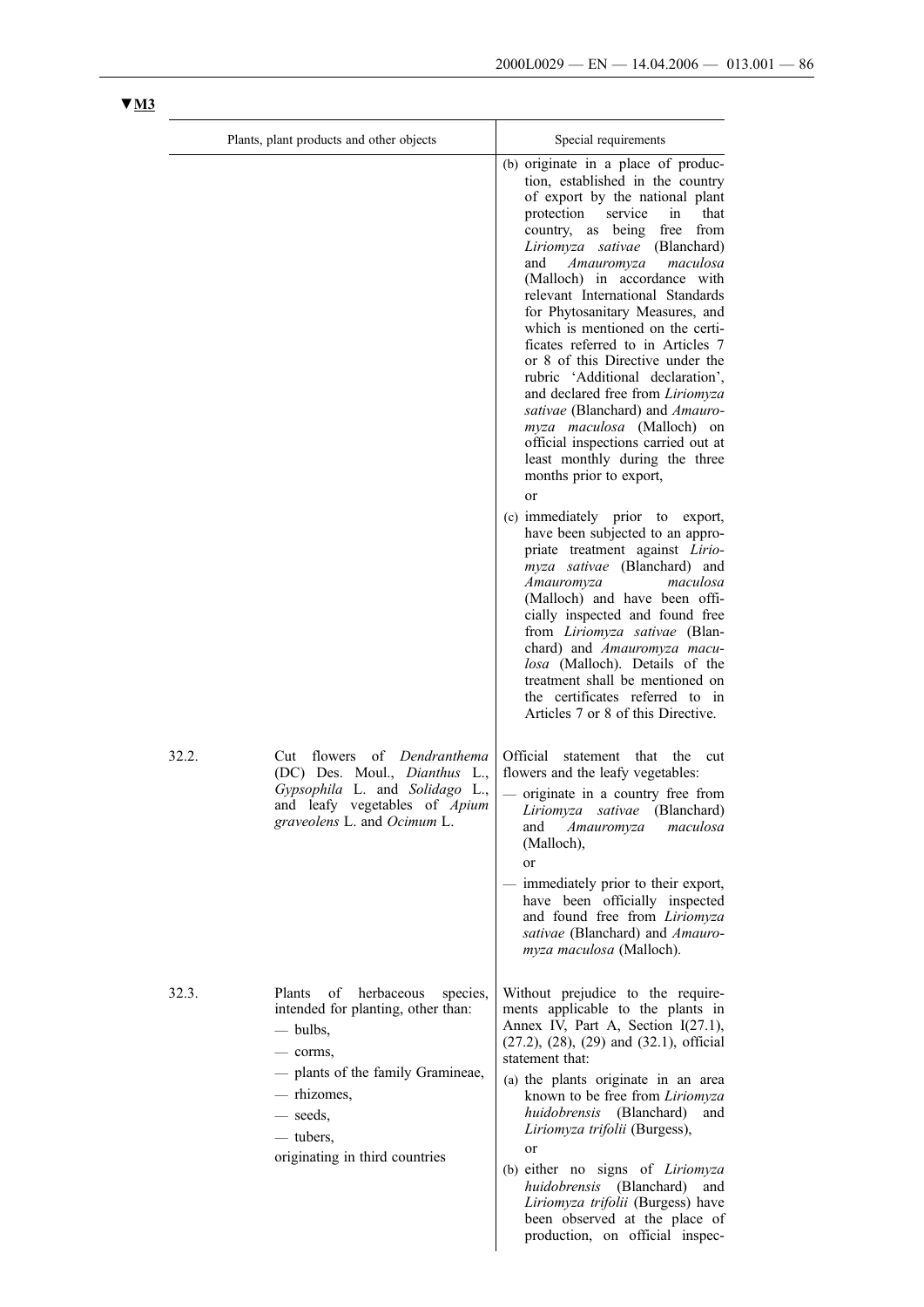purpose meets the requirements laid down in (a).

|    |     | Plants, plant products and other objects                                                                                                                                                                                                                                                                                                                                                                                                                                                                                                                                                                                                                                                      | Special requirements                                                                                                                                                                                                                                                                                                                                                                                                                                                                  |
|----|-----|-----------------------------------------------------------------------------------------------------------------------------------------------------------------------------------------------------------------------------------------------------------------------------------------------------------------------------------------------------------------------------------------------------------------------------------------------------------------------------------------------------------------------------------------------------------------------------------------------------------------------------------------------------------------------------------------------|---------------------------------------------------------------------------------------------------------------------------------------------------------------------------------------------------------------------------------------------------------------------------------------------------------------------------------------------------------------------------------------------------------------------------------------------------------------------------------------|
|    |     |                                                                                                                                                                                                                                                                                                                                                                                                                                                                                                                                                                                                                                                                                               | tions carried out ar least monthly<br>during the three months prior to<br>harvesting,<br>or<br>(c) immediately prior to export, the<br>plants have been<br>officially<br>inspected and found free from<br>Liriomyza huidobrensis (Blan-<br>chard) and <i>Liriomyza</i><br>trifolii<br>(Burgess)<br>and<br>have<br>been<br>subjected to an appropriate treat-<br>ment against Liriomyza huido-<br>brensis (Blanchard) and Lirio-<br>myza trifolii (Burgess).                           |
| ▼B | 33. | Plants with roots, planted<br><sub>or</sub><br>intended for planting, grown in the<br>open air                                                                                                                                                                                                                                                                                                                                                                                                                                                                                                                                                                                                | Official statement that the place of<br>production is known to be free from<br>Clavibacter<br>michiganensis<br>ssp.<br>sependoniscus (Spieckermann and<br>Kotthoff) Davis et al., Globodera<br>pallida (Stone) Behrens, Globodera<br>rostochiensis<br>(Wollenweber)<br>Behrens and Synchytrium endobio-<br>ticum (Schilbersky) Percival.                                                                                                                                              |
|    | 34. | $\triangleright$ <b>M3</b> Soil and growing medium,<br>attached to or associated with<br>plants, consisting in whole or in<br>part of soil or solid organic<br>substances such as parts of plants,<br>humus including peat or bark or<br>consisting in part of any solid inor-<br>ganic substance, intended to sustain<br>the vitality of the plants, origi-<br>nating in:<br>$\blacktriangleright$ M7<br>$\blacktriangleleft$ Turkey,<br>— Belarus,<br>◀Georgia,<br>$\blacktriangleright$ A1<br>$\blacktriangleright$ A1 $\longrightarrow$ $\blacktriangleleft$ Moldov-<br>a, Russia, Ukraine,<br>non-European countries, other<br>than Algeria, Egypt, Israel,<br>Libya, Morocco, Tunisia ◀ | Official statement that:<br>(a) the growing medium, at the time<br>of planting, was:<br>- either free from soil, and<br>organic matter,<br>or<br>found free from insects and<br>harmful<br>nematodes<br>and<br>subjected<br>to<br>appropriate<br>examination or heat treat-<br>ment or fumigation to ensure<br>that it was free from other<br>harmful organisms,<br>or<br>subjected to appropriate heat<br>treament or fumigation to<br>ensure freedom from harmful<br>organisms, and |
|    |     |                                                                                                                                                                                                                                                                                                                                                                                                                                                                                                                                                                                                                                                                                               | (b) since planting:<br>- either appropriate measures<br>have been taken to ensure<br>that the growing medium has<br>been maintained free from<br>harmful organisms,<br>or<br>within two weeks prior to<br>dispatch, the plants were<br>shaken free from the medium<br>leaving the minimum amount<br>necessary to sustain vitality<br>during transport,<br>and, if<br>replanted,<br>the<br>growing<br>medium<br>used<br>for<br>that                                                    |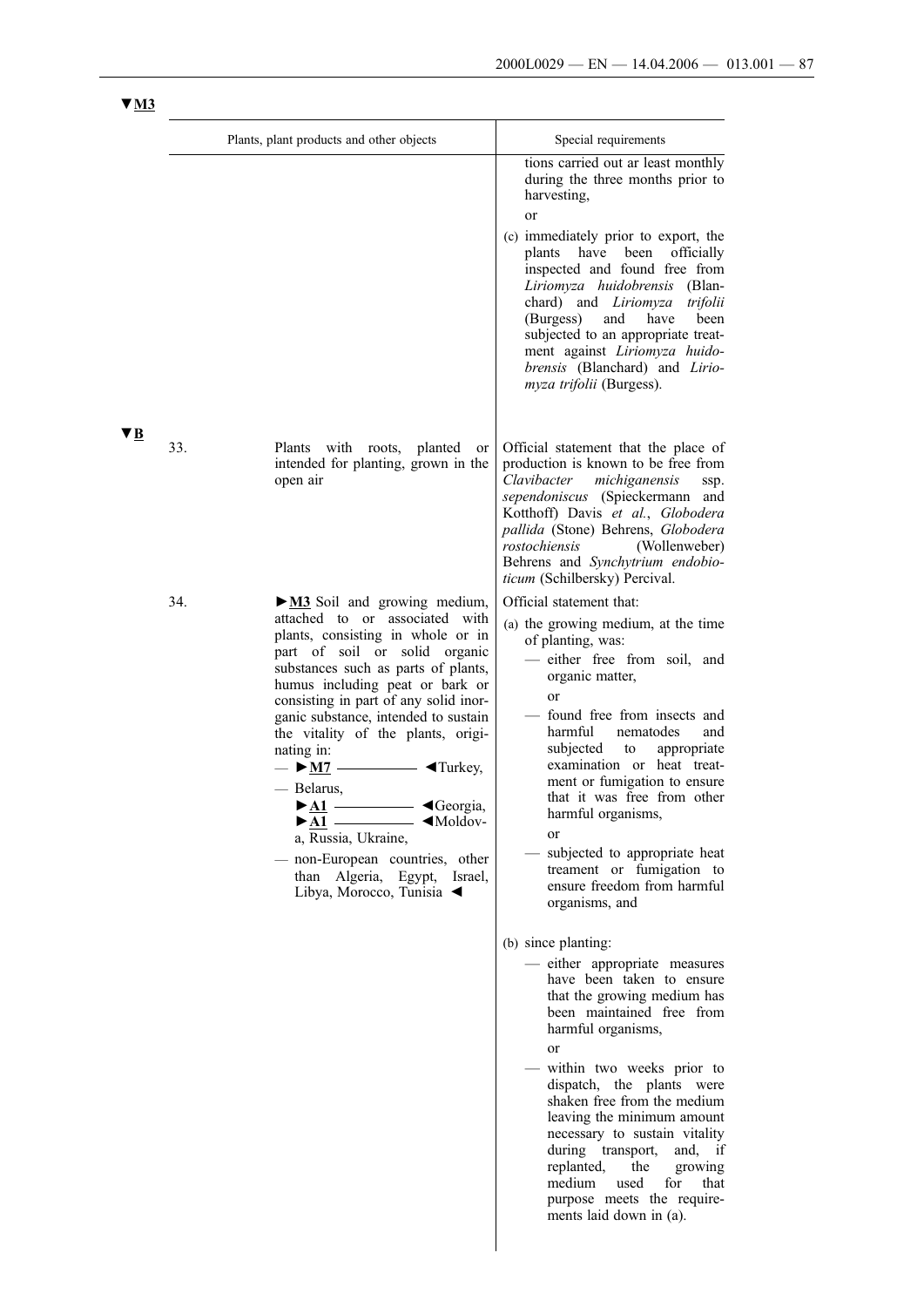|      |       | Plants, plant products and other objects                                                                                                           | Special requirements                                                                                                                                                                                                                                                                                                                                                                                                                                                                                                                                                                                                                                                                                                                                                                                                                                                                                                                                                                                                                                                                                                                                                                                                                                                                                                                                                                                       |
|------|-------|----------------------------------------------------------------------------------------------------------------------------------------------------|------------------------------------------------------------------------------------------------------------------------------------------------------------------------------------------------------------------------------------------------------------------------------------------------------------------------------------------------------------------------------------------------------------------------------------------------------------------------------------------------------------------------------------------------------------------------------------------------------------------------------------------------------------------------------------------------------------------------------------------------------------------------------------------------------------------------------------------------------------------------------------------------------------------------------------------------------------------------------------------------------------------------------------------------------------------------------------------------------------------------------------------------------------------------------------------------------------------------------------------------------------------------------------------------------------------------------------------------------------------------------------------------------------|
|      | 35.1. | Plants of Beta vulgaris L. intended<br>for planting, other than seeds                                                                              | Official statement that no symptoms<br>of Beet curly top virus<br>$(non-$<br>European<br>isolates)<br>have<br>been<br>observed at the place of production<br>since the beginning of the last<br>complete cycle of vegetation.                                                                                                                                                                                                                                                                                                                                                                                                                                                                                                                                                                                                                                                                                                                                                                                                                                                                                                                                                                                                                                                                                                                                                                              |
|      | 35.2. | Plants of Beta vulgaris L. intended<br>for planting, other than seeds,<br>originating in countries where Beet<br>leaf curl virus is known to occur | Without prejudice to the require-<br>ments applicable the plants listed in<br>Annex $IV(A)(I)(35.1)$ , official state-<br>ment that:<br>(a) Beet leaf curl virus has not been<br>known to occur in the area of<br>production;<br>and<br>(b) no symptoms of Beet leaf curl<br>virus have been observed at the<br>place or production or in its<br>immediate vicinity<br>since<br>the<br>beginning of the last complete<br>cycle of vegetation.                                                                                                                                                                                                                                                                                                                                                                                                                                                                                                                                                                                                                                                                                                                                                                                                                                                                                                                                                              |
| V M3 | 36.1. | Plants, intended for planting, other<br>than:<br>$-$ bulbs,<br>— corms,<br>— rhizomes,<br>seeds,<br>— tubers,<br>originating in third countries    | Without prejudice to the require-<br>ments applicable to the plants in<br>Annex IV, Part A, Section I(27.1),<br>$(27.2)$ , $(28)$ , $(29)$ , $(31)$ , $(32.1)$ and<br>(32.3), official statement that the<br>plants have been grown in nurseries<br>and:<br>(a) originate in an area, established<br>in the country of export by the<br>national plant protection service<br>in that country, as being free<br>from Thrips palmi Karny in<br>accordance with relevant Interna-<br>tional Standards for Phytosani-<br>tary Measures, and which is<br>mentioned on the certificates<br>referred to in Articles 7 or 8 of<br>this Directive under the rubric<br>'Additional declaration',<br><b>or</b><br>(b) originate in a place of produc-<br>tion, established in the country<br>of export by the national plant<br>protection<br>service<br>in<br>that<br>as being free<br>from<br>country,<br>Thrips palmi Karny in accor-<br>dance with relevant International<br><b>Standards</b><br>for<br>Phytosanitary<br>which<br>Measures,<br>and<br><i>is</i><br>mentioned on the certificates<br>referred to in Articles 7 or 8 of<br>this Directive under the rubric<br>'Additional<br>declration'.<br>and<br>declared free from Thrips palmi<br>Karny on official inspections<br>carried out at least monthly<br>during the three months prior to<br>export,<br>or<br>(c) immediately prior<br>to<br>export, |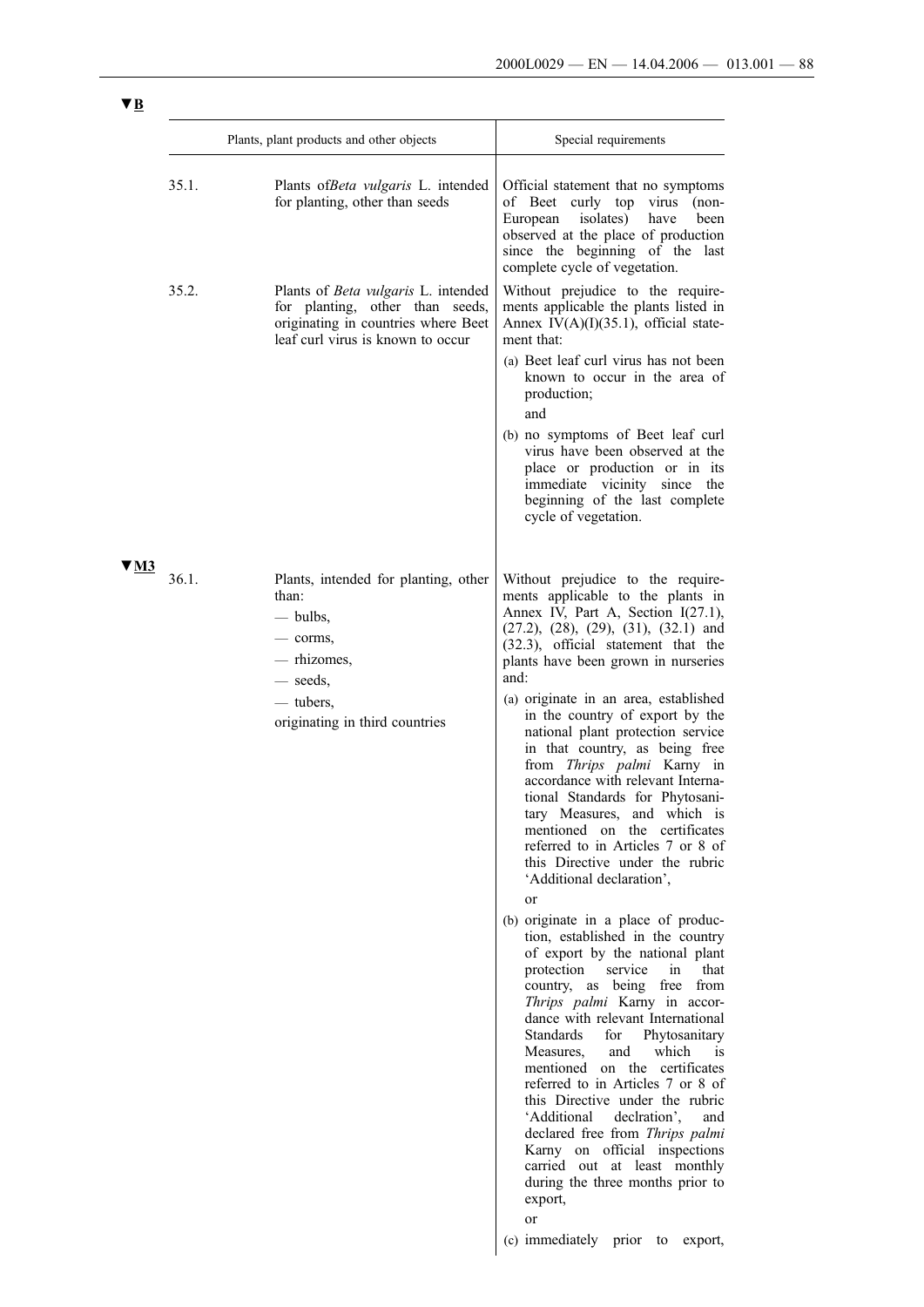| $\frac{1}{2}$ |                                                                                                                                  |                                                                                                                                                                                                                                                                                                                                                                                                                                                                                                                                                                                                                                                                                                                                                                                                                                                                                                                                                                                                                                                                                                                        |
|---------------|----------------------------------------------------------------------------------------------------------------------------------|------------------------------------------------------------------------------------------------------------------------------------------------------------------------------------------------------------------------------------------------------------------------------------------------------------------------------------------------------------------------------------------------------------------------------------------------------------------------------------------------------------------------------------------------------------------------------------------------------------------------------------------------------------------------------------------------------------------------------------------------------------------------------------------------------------------------------------------------------------------------------------------------------------------------------------------------------------------------------------------------------------------------------------------------------------------------------------------------------------------------|
|               | Plants, plant products and other objects                                                                                         | Special requirements<br>have been subjected to an appro-<br>priate treatment against Thrips<br>palmi Karny and have been offi-<br>cially inspected and found free<br>from Thrips palmi Karny. Details<br>of the<br>treatment<br>shall<br>be<br>mentiond on the<br>certificates<br>referred to in Article 7 or 8 of<br>this Directive.                                                                                                                                                                                                                                                                                                                                                                                                                                                                                                                                                                                                                                                                                                                                                                                  |
| 36.2.         | Cut flowers of Orchidaceae and<br>fruits of<br>Momordica<br>L.<br>and<br>Solanum melongena L., originating<br>in third countries | Official<br>that<br>the<br>statement<br>cut<br>flowers and the fruits:<br>originate in a country free from<br>Thrips palmi Karny,<br><sub>or</sub><br>immediately prior to their export,<br>have been officially inspected<br>and found free from Thrips palmi<br>Karny.                                                                                                                                                                                                                                                                                                                                                                                                                                                                                                                                                                                                                                                                                                                                                                                                                                               |
| VB.<br>37.    | Plants of Palmae intended for<br>planting other than seeds, origi-<br>nating in non-European countries                           | Without prejudice to the prohibitions<br>applicable to the plants listed in<br>Annex $III(A)(17)$ , where appro-<br>priate, official statement that:<br>(a) either the plants originate in an<br>area known to be free from Palm<br>lethal yellowing mycoplasm and<br>Cadang-Cadang viroid, and no<br>symptoms have been observed at<br>the place of production or in its<br>immediate vicinity since the<br>beginning of the last complete<br>cycle of vegetation;<br>or<br>(b) no symptoms of Palm lethal<br>yellowing mycoplasm and<br>Cadang-Cadang viroid have been<br>observed on the plants since the<br>beginning of the last complete<br>cycle of vegetation, and plants at<br>the place of production which<br>have shown symptoms giving<br>rise to the suspicion of contami-<br>nation by the organisms have<br>been rogued out at that place<br>and the plants have undergone<br>appropriate treatment to rid them<br>of Myndus crudus Van Duzee;<br>(c) in the case of plants in tissue<br>culture, the plants were derived<br>from plants which have met the<br>requirements laid down in (a) or<br>(b) |
| 38.1.         | Plants of <i>Camellia</i> L. intended for<br>planting, other than seeds, origi-<br>nating in non-European countries              | Official statement that:<br>(a) the plants originate in areas<br>known to be free from Ciborinia<br>camelliae Kohn;<br><b>or</b><br>οf<br>Ciborinia<br>symptoms<br>$(b)$ no<br>camelliae<br>Kohn<br>have<br>been                                                                                                                                                                                                                                                                                                                                                                                                                                                                                                                                                                                                                                                                                                                                                                                                                                                                                                       |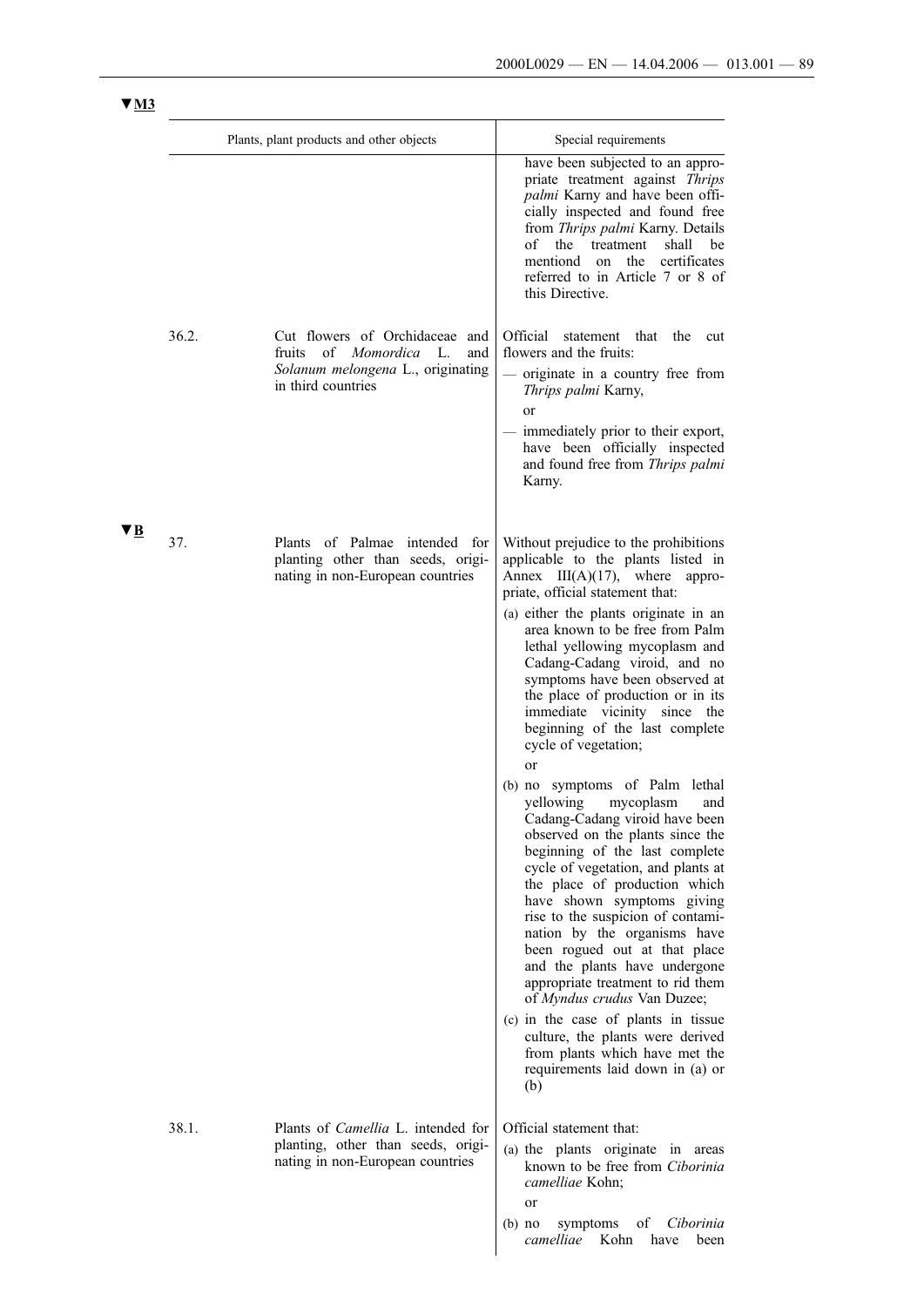|       | Plants, plant products and other objects                                                                                                                                                                 | Special requirements                                                                                                                                                                                                                                                                                                                                                                                                                                                                                                                                                                                                         |
|-------|----------------------------------------------------------------------------------------------------------------------------------------------------------------------------------------------------------|------------------------------------------------------------------------------------------------------------------------------------------------------------------------------------------------------------------------------------------------------------------------------------------------------------------------------------------------------------------------------------------------------------------------------------------------------------------------------------------------------------------------------------------------------------------------------------------------------------------------------|
|       |                                                                                                                                                                                                          | observed on plants in flower on<br>the place of production since the<br>beginning of the last complete<br>cycle of vegetation.                                                                                                                                                                                                                                                                                                                                                                                                                                                                                               |
| 38.2. | Plants of <i>Fuchsia</i> L. intended for<br>planting, other than seeds, origi-<br>nating in the USA or Brazil                                                                                            | Official statement that no symptoms<br>of Aculops fuchsiae Keifer have<br>been observed at the place of<br>production and that immediately<br>prior to export the plants have been<br>inspected and found free from<br>Aculops fuchsiae Keifer.                                                                                                                                                                                                                                                                                                                                                                              |
| 39.   | Trees and shrubs, intended for<br>planting, other than seeds and<br>plants in tissue culture, originating<br>third<br>countries<br>other<br>than<br>in<br>European and Mediterranean coun-<br>tries      | Without prejudice to the provisions<br>applicable to the plants listed in<br>Annex III(a)(1), (2), (3), (9), (13),<br>$(15)$ , $(16)$ , $(17)$ , $(18)$ , Annex III(B)<br>(1) and Annex IV(A)(I)(8.1), (8.2),<br>$(9)$ , $(10)$ , $(11.1)$ , $(11.2)$ , $(12)$ , $(13.1)$ ,<br>$(13.2), (14), (15), (17), (18), (19.1),$<br>(19.2), (20), (22.1), (22.2), (23.1),<br>(23.2), (24), (25.5), (25.6), (26),<br>(27.1), (27.2), (28), (29), (32.1),<br>(32.2), (33), (34), (36.1), (36.2),<br>$(37)$ , $(38.1)$ and $(38.2)$ , where appro-<br>priate, official statement that the<br>plants:<br>are clean (i.e. free from plant |
|       |                                                                                                                                                                                                          | debris) and free from flowers and<br>frutis,                                                                                                                                                                                                                                                                                                                                                                                                                                                                                                                                                                                 |
|       |                                                                                                                                                                                                          | have been grown in nurseries,<br>have been inspected at appro-<br>priate times and prior to export<br>and found free from symptoms<br>of harmful bacteria, viruses and<br>virus-like organisms, and either<br>found free from signs or symp-<br>of harmful nematodes,<br>toms<br>insects, mites and fungi, or have<br>been subjected to appropriate<br>such<br>treatment<br>eliminate<br>to<br>organisms.                                                                                                                                                                                                                    |
| 40.   | Deciduous<br>trees<br>and<br>shrubs,<br>intended for planting, other than<br>seeds and plants in tissue culture,<br>originating in third countries other<br>than European and Mediterranean<br>countries | $\triangleright$ <b>M3</b> Without prejudice<br>to<br>the<br>provisions applicable to the plants<br>listed in Annex III(A)(2), (3), (9),<br>$(15)$ , $(16)$ , $(17)$ and $(18)$ , Annex III<br>$(B)(1)$ and Annex IV(A)(I), (11.1),<br>(11.2), (11.3), (12), (13.1), (13.2),<br>$(14)$ , $(15)$ , $(17)$ , $(18)$ , $(19.1)$ , $(19.2)$ ,<br>(20), (22.1), (22.2), (23.1), (23.2),<br>$(24), (33), (36.1), (38.1), (38.2), (39)$<br>and (45.1) where appropriate, offi-<br>cial statement that the plants are<br>dormant and free from leaves $\blacktriangleleft$ .                                                         |
| 41.   | Annual and biennial plants. other<br>Gramineae,<br>intended<br>than<br>for<br>planting, other than seeds, origi-<br>nating in countries other than<br>European and Mediterranean coun-<br>tries          | Without prejudice to the provisions<br>applicable to the plants, where<br>appropriate, listed in Annex III(A)<br>$(11)$ , $(13)$ , and Annex IV $(A)(I)$<br>$(25.5), (25.6), (32.1), (32.2), (32.3),$<br>(33), (34), (35.1) and (35.2) official<br>statement that the plants:<br>- have been grown in nurseries,<br>free from plant<br>debris,<br>are                                                                                                                                                                                                                                                                        |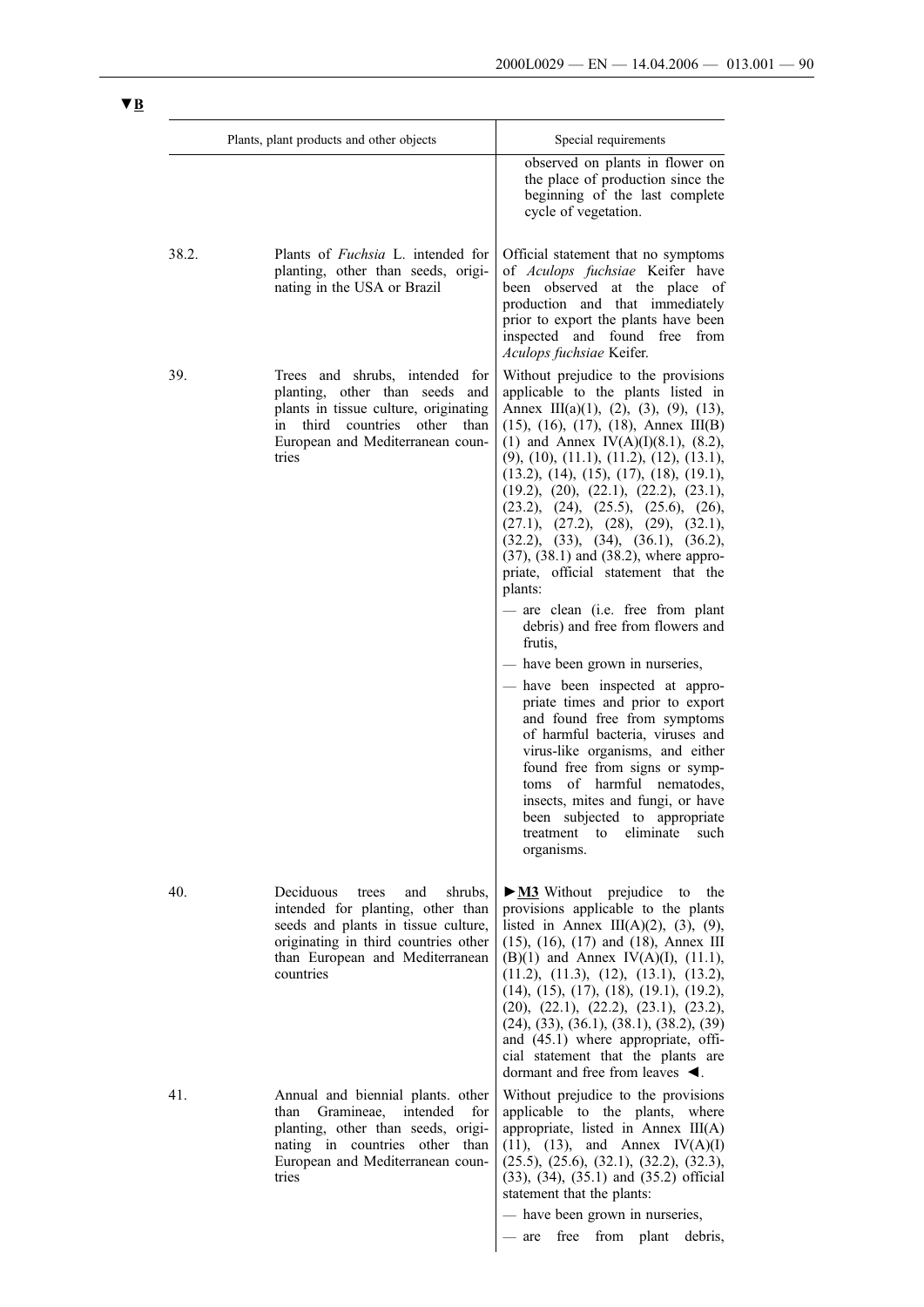| Plants, plant products and other objects |                                                                                                                                                                                                                                                                                                                                                                                                                                                                                                     | Special requirements                                                                                                                                                                                                                                                                                                                                                                                                                                                                                                                                                                                                                                                                                                                                                                                                                                                                                                   |
|------------------------------------------|-----------------------------------------------------------------------------------------------------------------------------------------------------------------------------------------------------------------------------------------------------------------------------------------------------------------------------------------------------------------------------------------------------------------------------------------------------------------------------------------------------|------------------------------------------------------------------------------------------------------------------------------------------------------------------------------------------------------------------------------------------------------------------------------------------------------------------------------------------------------------------------------------------------------------------------------------------------------------------------------------------------------------------------------------------------------------------------------------------------------------------------------------------------------------------------------------------------------------------------------------------------------------------------------------------------------------------------------------------------------------------------------------------------------------------------|
|                                          |                                                                                                                                                                                                                                                                                                                                                                                                                                                                                                     | flowers and fruits,<br>- have been inspected at appro-<br>priate times and prior to export,<br>and<br>- found free from symptoms of<br>harmful bacteria, viruses and<br>virus-like organisms, and<br>- either found free from signs<br>symptoms of harmful<br>or<br>nematodes, insects, mites and<br>fungi, or have been subjected<br>to appropriate treatment to<br>eliminate such organisms.                                                                                                                                                                                                                                                                                                                                                                                                                                                                                                                         |
| 42.                                      | Plants of the family Gramineae of<br>ornamental perennial grasses of the<br>subfamilies Bambusoideae, Pani-<br>coideae and of the genera Buchloe,<br>Bouteloua Lag., Calamagrostis,<br>Cortaderia Stapf., Glyceria R. Br.,<br>Hakonechloa Mak.<br>ex Honda.<br>Hystrix, Molinia, Phalaris<br>L.,<br>Shibataea, Spartina Schreb., Stipa<br>L. and <i>Uniola</i> L. intended for<br>planting, other than seeds, origi-<br>nating in countries other than<br>European and Mediterranean coun-<br>tries | Without prejudice to the require-<br>applicable to the plants,<br>ments<br>where appropriate, listed in Annex<br>$IV(A)(I)(33)$ and $(34)$ , official state-<br>ment that the plants:<br>- have been grown in nurseries,<br>and<br>are free from plants<br>debris,<br>flowers and fruits,<br>and<br>have been inspected and prior to<br>export, and<br>- found free from symptoms of<br>harmful bacteria, viruses and<br>virus-like organisms, and<br>- either found free from signs<br>symptoms of harmful<br><sub>or</sub><br>nematodes, insects, mites and<br>fungi, or have been subjected<br>to appropriate treatment to<br>eliminate such organisms.                                                                                                                                                                                                                                                             |
| 43.                                      | Naturally or artificially dwarfed<br>plants intended for planting other<br>than seeds, originating in non-<br>European countries                                                                                                                                                                                                                                                                                                                                                                    | Without prejudice to the provisions<br>applicable to the plants listed in<br>Annex III(A)(1), (2), (3), (9), (13),<br>$(15)$ , $(16)$ , $(17)$ , $(18)$ , Annex III(B)<br>(1), and Annex IV(A)(I)(8.1), (9),<br>(10), (11.1), (11.2), (12), (13.1),<br>$(13.2), (14), (15), (17), (18), (19.1),$<br>(19.2), (20), (22.1), (22.2), (23.1),<br>(23.2), (24), (25.5), (25.6), (26),<br>(27.1), (27.2), (28), (32.1), (32.2),<br>(33), (34), (36.1), (36.2), (37),<br>$(38.1)$ , $(38.2)$ , $(39)$ , $(40)$ and $(42)$ ,<br>where appropriate, official statement<br>that:<br>(a) the plants, including those<br>collected directly from natural<br>habitats, shall have been grown,<br>held and trained for at least two<br>consecutive<br>years prior<br>to<br>dispatch in officially registered<br>nurseries, which are subject to<br>an officially supervised control<br>regime,<br>(b) the plants<br>on the nurseries |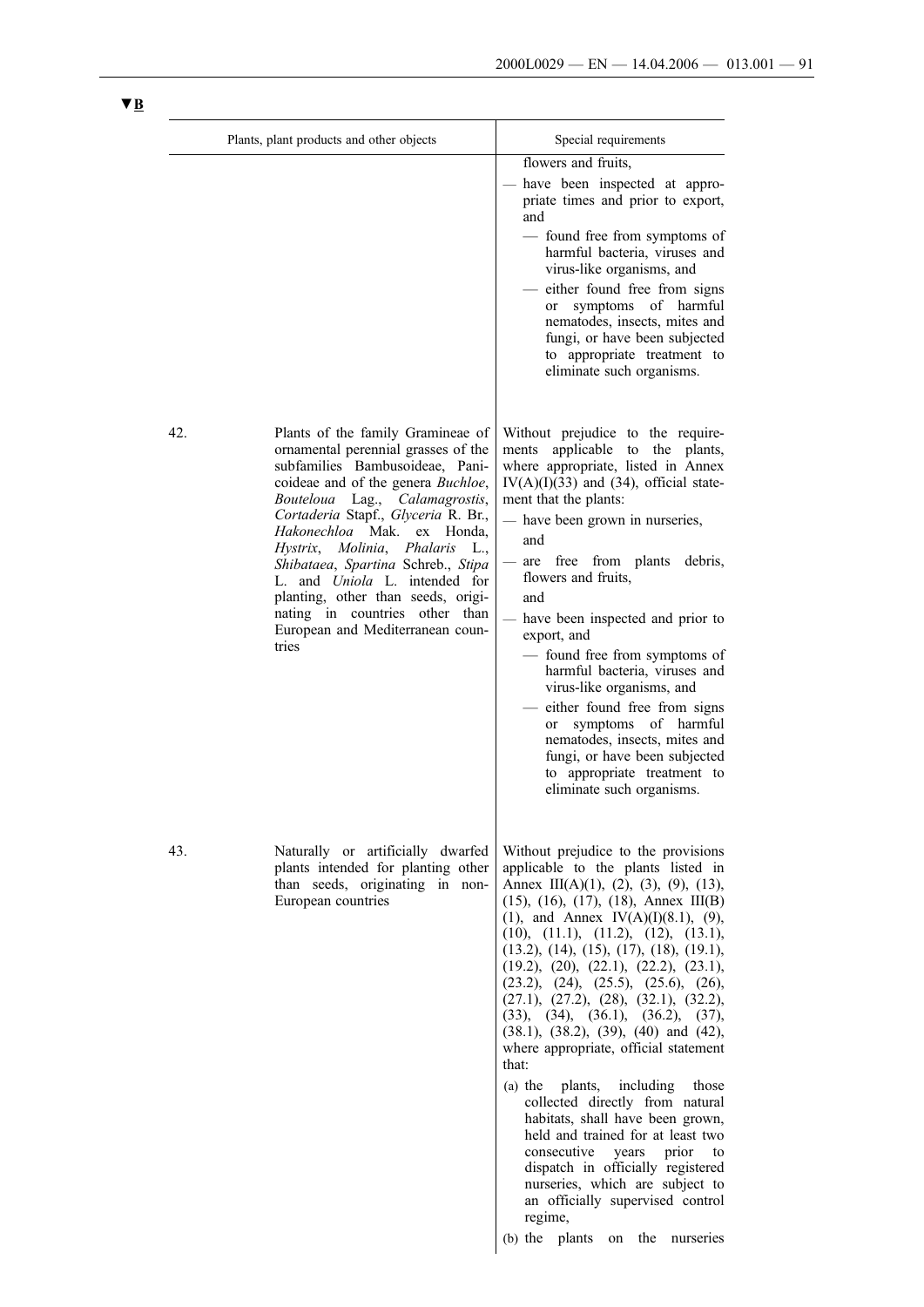| Plants, plant products and other objects | Special requirements                                                                                                                                                                         |
|------------------------------------------|----------------------------------------------------------------------------------------------------------------------------------------------------------------------------------------------|
|                                          | referred to in (a) shall:                                                                                                                                                                    |
|                                          | (aa) at least during the period<br>referred to in (a):                                                                                                                                       |
|                                          | - be potted, in pots which<br>are placed on shelves at<br>least<br>50<br>above<br>cm<br>ground,                                                                                              |
|                                          | - have been subjected to<br>appropriate treatments<br>to ensure freedom from<br>non-European rusts: the<br>active<br>ingredient,<br>concentration and date                                   |
|                                          | of application of these<br>treatments<br>shall<br>be<br>mentioned<br>the<br>on<br>phytosanitary certificate<br>provided for in Article<br>of this Directive<br>7<br>under the rubric 'disin- |
|                                          | festation and/or disin-<br>fection treatment'.                                                                                                                                               |
|                                          | have been<br>officially<br>inspected at least six<br>times a year at appro-<br>priate intervals for the<br>of harmful<br>presence<br>organisms of concern,                                   |
|                                          | which are those in the<br>Annexes to the Direc-<br>tive. These inspections,<br>which shall also be                                                                                           |
|                                          | carried out on plants in<br>the immediate vicinity<br>of the nurseries referred<br>in (a), shall<br>be<br>to<br>carried out at least by                                                      |
|                                          | visual examination of<br>each row in the field or<br>nursery and by visual<br>examination of all parts<br>of the plant above the                                                             |
|                                          | growing medium, using<br>a random sample of at<br>least 300 plants from a<br>given genus where the                                                                                           |
|                                          | number of plants of that<br>genus is not more than<br>3 000 plants, or 10% of<br>the plants if there are<br>more than 3000 plants<br>from that genus,                                        |
|                                          | - have been found free,<br>in these<br>inspections,<br>from<br>the<br>relevant<br>harmful organisms of                                                                                       |
|                                          | concern as specified in<br>the<br>previous<br>indent.<br>Infested plants shall be<br>removed.<br>The<br>remaining plants, where<br>appropriate, shall be                                     |
|                                          | effectively treated, and<br>in addition shall be held<br>for<br>appropriate<br>an                                                                                                            |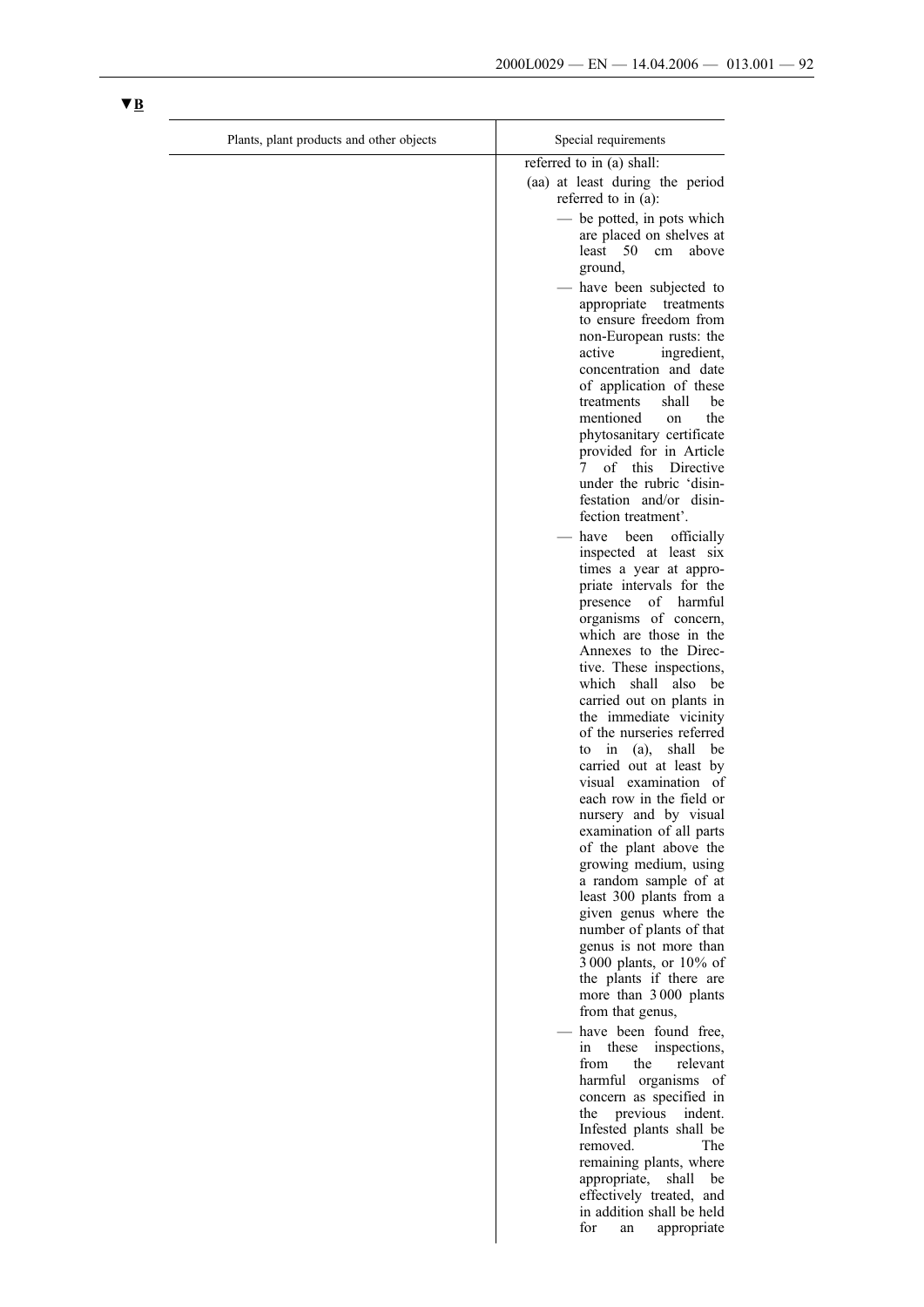the registered nursery; this number shall also be indicated under the rubric *addi-*

| Plants, plant products and other objects | Special requirements                                                                                                                                                                                                                                                                                                 |
|------------------------------------------|----------------------------------------------------------------------------------------------------------------------------------------------------------------------------------------------------------------------------------------------------------------------------------------------------------------------|
|                                          | period and inspected to<br>ensure freedom from<br>such harmful organisms<br>of concern,                                                                                                                                                                                                                              |
|                                          | - have been planted in<br>either an unused artifi-<br>cial growing medium or<br>in a natural growing<br>which<br>medium,<br>has<br>been treated by fumiga-<br>tion or by appropriate<br>heat treatment and has<br>been of any harmful                                                                                |
|                                          | organisms,<br>- have been kept under<br>conditions which ensure<br>the<br>that<br>growing<br>medium has been main-<br>tained<br>free<br>from<br>harmful organisms and<br>within two weeks prior<br>to dispatch, have been:<br>- shaken and washed<br>with clean water to<br>remove the original<br>medium<br>growing |
|                                          | kept<br>and<br>bare<br>rooted, or<br>- shaken and washed<br>with clean water to<br>remove the original<br>growing<br>medium<br>replanted<br>and<br>in<br>growing<br>medium                                                                                                                                           |
|                                          | which<br>meets<br>the<br>laid<br>conditions<br>down in (aa) fifth<br>indent, or<br>- subjected to appro-<br>priate treatments to<br>the<br>that<br>ensure<br>growing medium is                                                                                                                                       |
|                                          | free from harmful<br>organisms,<br>the<br>active<br>ingredient,<br>concentration<br>and<br>date of application<br>of these treatments<br>shall be mentioned<br>on the phytosanitary<br>certificate provided<br>for in Article 7 of                                                                                   |
|                                          | this Directive under<br>the rubric 'disinfes-<br>tation and/or disin-<br>fection treatment'.<br>(bb) be<br>packed in<br>closed                                                                                                                                                                                       |
|                                          | containers which have been<br>officially sealed and bear<br>the registration number of                                                                                                                                                                                                                               |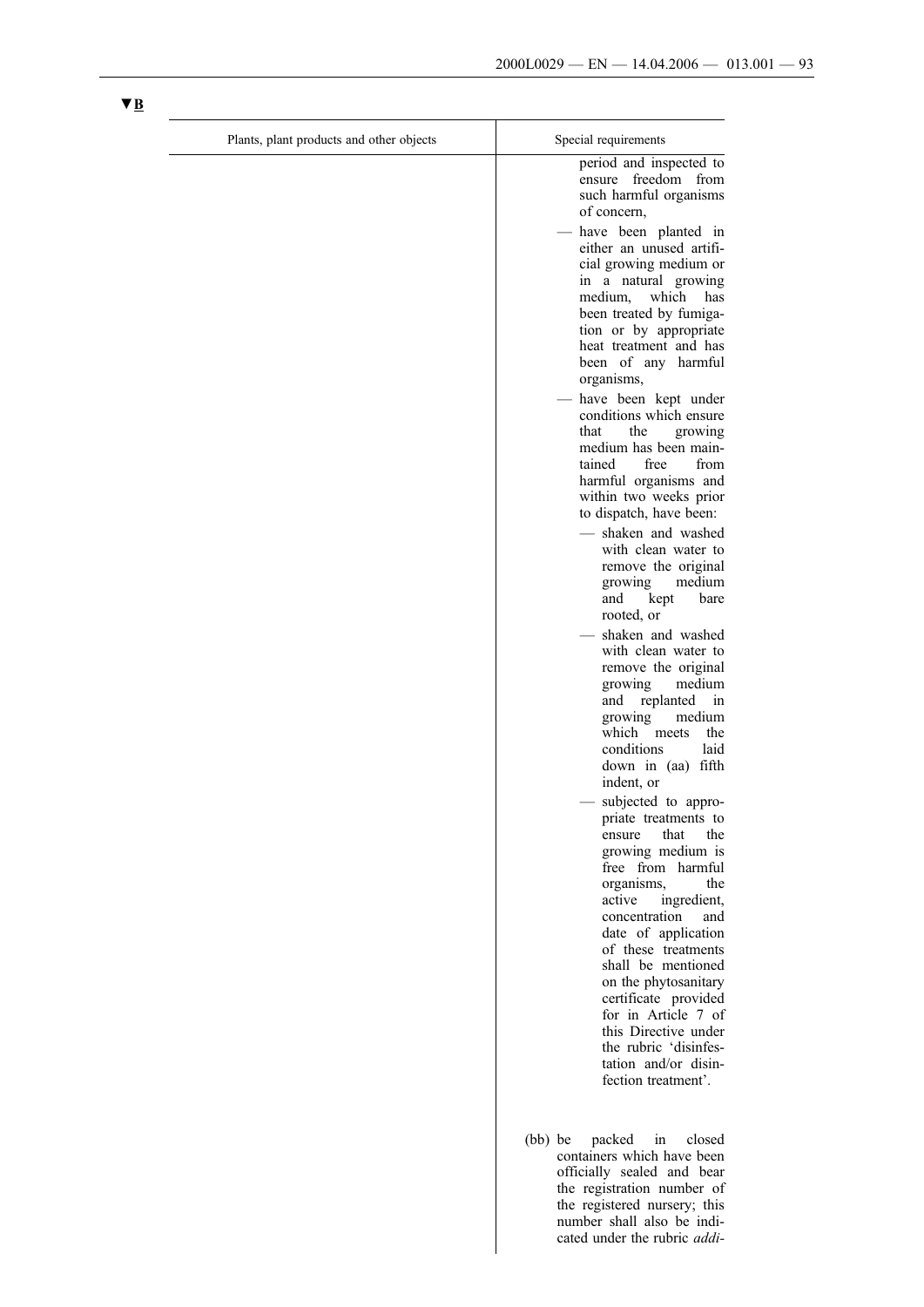|      |       | Plants, plant products and other objects                                                                                                                                                                                                                                                                                                                                  | Special requirements                                                                                                                                                                                                                                                                                                                                                                                                                                                                                                                                                                                                                                                                                                                                                                                                                                                                                                                                                                              |
|------|-------|---------------------------------------------------------------------------------------------------------------------------------------------------------------------------------------------------------------------------------------------------------------------------------------------------------------------------------------------------------------------------|---------------------------------------------------------------------------------------------------------------------------------------------------------------------------------------------------------------------------------------------------------------------------------------------------------------------------------------------------------------------------------------------------------------------------------------------------------------------------------------------------------------------------------------------------------------------------------------------------------------------------------------------------------------------------------------------------------------------------------------------------------------------------------------------------------------------------------------------------------------------------------------------------------------------------------------------------------------------------------------------------|
|      |       |                                                                                                                                                                                                                                                                                                                                                                           | tional declaration on the<br>phytosanitary<br>certificate<br>provided for in Article 7 of<br>this Directive, enabling the<br>consignments to be identi-<br>fied.                                                                                                                                                                                                                                                                                                                                                                                                                                                                                                                                                                                                                                                                                                                                                                                                                                  |
|      | 44.   | Herbaceous<br>perennial<br>plants,<br>intended for planting, other than<br>seeds, of the families Caryophylla-<br>ceae (except Dianthus L.), Compo-<br>sitae (except Dendranthema (DC.)<br>Des Moul.), Cruciferae, Legumi-<br>Rosaceae<br>nosae<br>and<br>(except)<br>Fragaria L.), originating in third<br>countries, other than European and<br>Mediterranean countries | Without prejudice to the require-<br>ments applicable to plants, where<br>appropriate, listed in Annex IV(A)<br>$(I)(32.1)$ , $(32.2)$ , $(32.3)$ , $(33)$ and<br>(34) official statement that the<br>plants:<br>- have been grown in nurseries,<br>and<br>from plant<br>free<br>debris,<br>are<br>flowers and fruits, and<br>have been inspected at appro-<br>priate times and prior to export,<br>and<br>- found free from symptoms of<br>harmful bacteria, viruses and<br>virus-like organisms,<br>and<br>either found free from signs<br>or symptoms of harmful<br>nematodes, insects, mites and<br>fungi, or have been subjected<br>to appropriate treatment to<br>eliminate such organisms.                                                                                                                                                                                                                                                                                                 |
| 7 M3 | 45.1. | Plants of herbaceous species and<br>plants of Ficus L. and Hibiscus L.,<br>intended for planting, other than<br>bulbs, corms, rhizomes, seeds and<br>tubers, originating in non-European<br>countries                                                                                                                                                                     | Without prejudice to the require-<br>ments applicable to the plants in<br>Annex IV, Part A, Section I(27.1),<br>$(27.2), (28), (29), (32.1), (32.3)$ and<br>(36.1), official statement that the<br>plants:<br>(a) originate in an area, established<br>in the country of export by the<br>national plant protection service<br>in that country, as being free<br>from Bemisia tabaci Genn. (non-<br>European populations) in accor-<br>dance with relevant International<br>Standards<br>for<br>Phytosanitary<br>Measures,<br>which<br>and<br>1S<br>mentioned on the certificates<br>referred to in Articles 7 or 8 of<br>this Directive under the rubric<br>'Additional declaration',<br>or<br>(b) originate in a place of produc-<br>tion, established in the country<br>of export by the national plant<br>protection<br>service<br>in<br>that<br>country, as being free<br>from<br>Bemisia<br>tabaci Genn.<br>$(non-$<br>European populations) in accor-<br>dance with relevant International |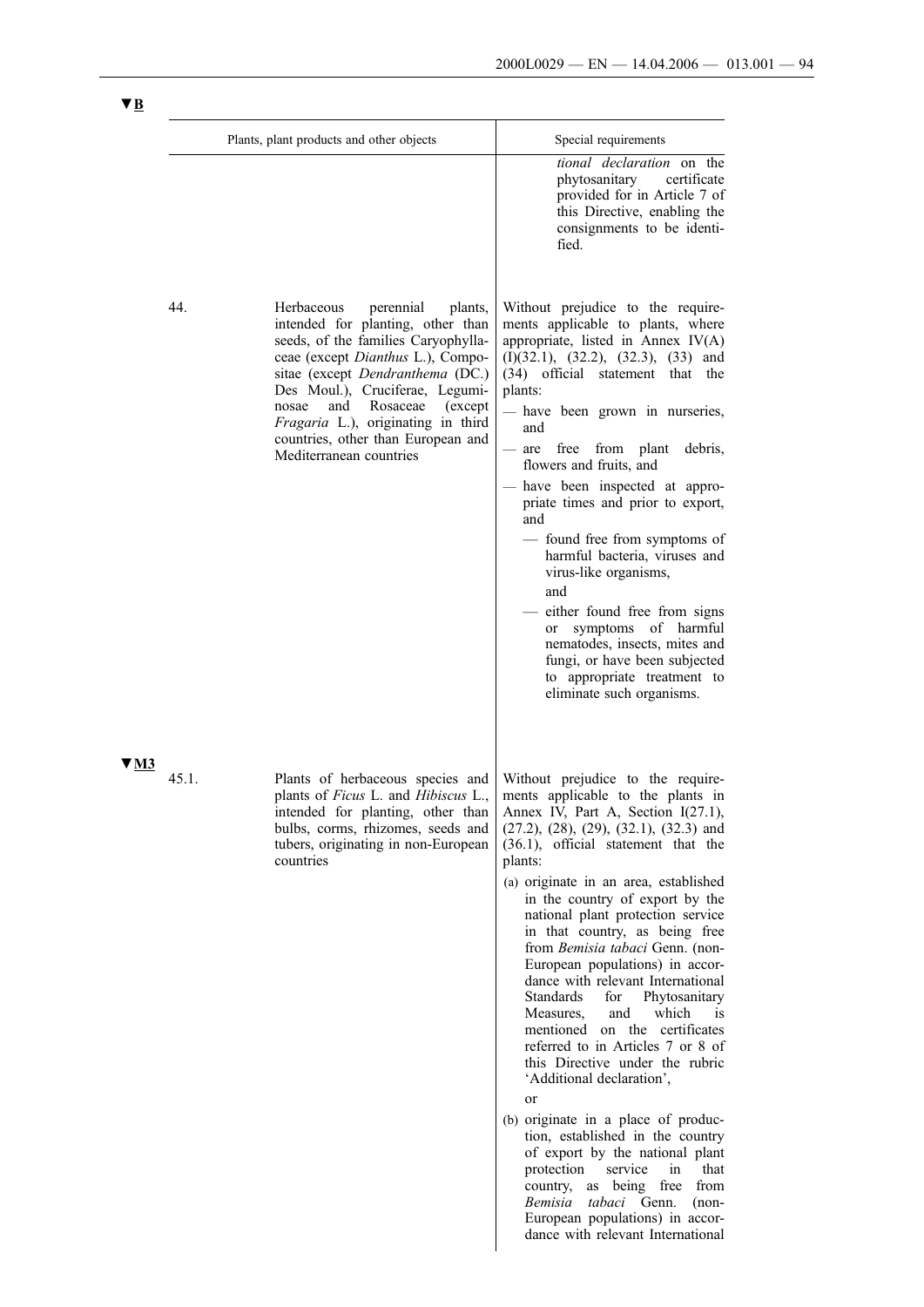|    |       | Plants, plant products and other objects                                                                                                                                                                                                                              | Special requirements                                                                                                                                                                                                                                                                                                                                                                                                                                                                                                                                                                                                                                                                                                                                                                                                                                                                                                                                                                                                                                                                                                                                                                                                                                                                                                                                                                        |
|----|-------|-----------------------------------------------------------------------------------------------------------------------------------------------------------------------------------------------------------------------------------------------------------------------|---------------------------------------------------------------------------------------------------------------------------------------------------------------------------------------------------------------------------------------------------------------------------------------------------------------------------------------------------------------------------------------------------------------------------------------------------------------------------------------------------------------------------------------------------------------------------------------------------------------------------------------------------------------------------------------------------------------------------------------------------------------------------------------------------------------------------------------------------------------------------------------------------------------------------------------------------------------------------------------------------------------------------------------------------------------------------------------------------------------------------------------------------------------------------------------------------------------------------------------------------------------------------------------------------------------------------------------------------------------------------------------------|
|    |       |                                                                                                                                                                                                                                                                       | <b>Standards</b><br>for<br>Phytosanitary<br>and<br>which<br>Measures,<br><sub>is</sub><br>mentioned on the certificates<br>referred to in Articles 7 or 8 of<br>this Directive under the rubric<br>declaration'.<br>'Additional<br>and<br>declared<br>free<br>from Bemisia<br>tabaci<br>Genn.<br>(non-European<br>populations) on official inspec-<br>tions carried out at least once<br>each three weeks during the nine<br>weeks prior to export,<br>or<br>(c) in cases where <i>Bemisia tabaci</i><br>Genn.<br>(non-European popula-<br>tions) has been found at the<br>place of production, are held or<br>produced in this place of produc-<br>tion and have undergone an<br>appropriate treatment to ensure<br>freedom from Bemisia tabaci<br>Genn. (non-European popula-<br>tions) and subsequenly this place<br>of production shall have been<br>found free from <i>Bemisia tabaci</i><br>Genn. (non-European popula-<br>tions) as a consequence of the<br>implementation of appropriate<br>procedures aiming at eradicating<br>Bemisia tabaci Genn.<br>$(non-$<br>European populations), in both<br>official inspections carried out<br>weekly during the nine weeks<br>prior to export and in monitoring<br>procedures throughout the said<br>period. Details of the treatment<br>shall be mentioned on the certifi-<br>cates referred to in Article 7 or 8<br>of this Directive. |
|    | 45.2. | Cut flowers of Aster spp., Eryn-<br>gium L., Gypsophila L., Hypericum<br>L., Lisianthus L., Rosa L., Soli-<br>dago L., Trachelium L., and leafy<br>vegetables of Ocimum L., origi-<br>nating in non-European countries                                                | Official statement that the<br>cut<br>flowers and leafy vegetables:<br>originate in a country free from<br>Bemisia<br>tabaci<br>Genn.<br>$(non-$<br>European populations),<br><sub>or</sub><br>immediately prior to their export,<br>have been officially inspected<br>and found free from Bemisia<br>tabaci Genn.<br>(non-European<br>populations).                                                                                                                                                                                                                                                                                                                                                                                                                                                                                                                                                                                                                                                                                                                                                                                                                                                                                                                                                                                                                                        |
| ▼B |       | $\triangleright$ <u>M3</u> 45.3. $\blacktriangleleft$ Plants of <i>Lycopersicon lycoper-</i><br>sicum (L.) Karsten ex Farw.<br>intended for planting, other than<br>seeds, originating in<br>countries<br>where Tomato yellow<br>leaf curl<br>virus is known to occur | Without prejudice to the require-<br>ments applicable to plants listed in<br>Annex $III(A)(13)$ and Annex $IV(A)$<br>$(I)(25.5)$ , $(25.6)$ and $25.7$ where<br>appropriate                                                                                                                                                                                                                                                                                                                                                                                                                                                                                                                                                                                                                                                                                                                                                                                                                                                                                                                                                                                                                                                                                                                                                                                                                 |
|    |       | (a) Where <i>Bemisia tabaci</i> Genn. is<br>not known to occur<br>(b) Where <i>Bemisia tabaci</i> Genn. is                                                                                                                                                            | Official statement that no symptoms<br>of Tomato yellow leaf curl virus<br>have been observed on the plants<br>Official statement that:                                                                                                                                                                                                                                                                                                                                                                                                                                                                                                                                                                                                                                                                                                                                                                                                                                                                                                                                                                                                                                                                                                                                                                                                                                                     |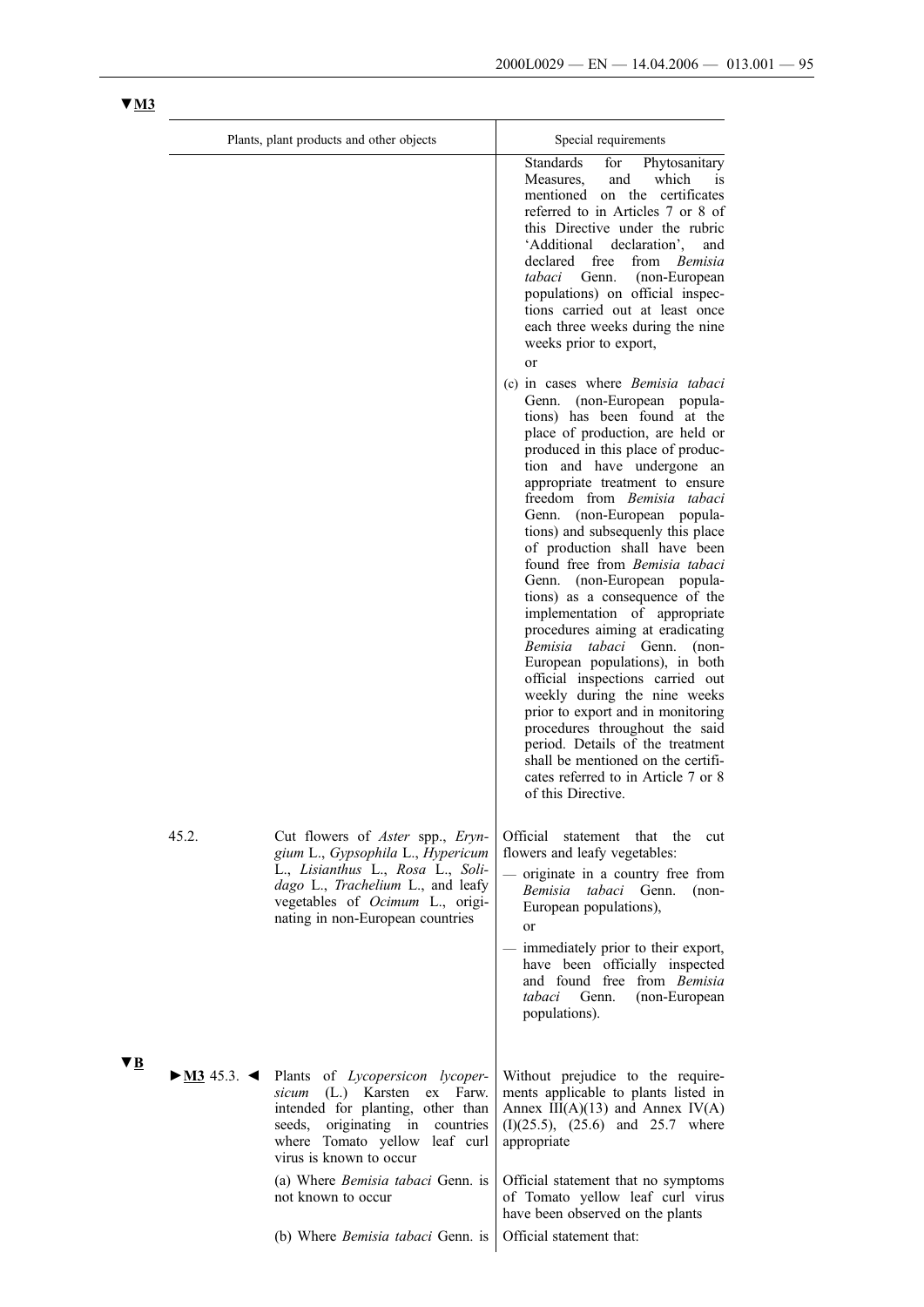|     | Plants, plant products and other objects                                                                                                                                                                                                                                                                                                                                                                                                           | Special requirements                                                                                                                                                                                                                                                                                                                                                                                  |
|-----|----------------------------------------------------------------------------------------------------------------------------------------------------------------------------------------------------------------------------------------------------------------------------------------------------------------------------------------------------------------------------------------------------------------------------------------------------|-------------------------------------------------------------------------------------------------------------------------------------------------------------------------------------------------------------------------------------------------------------------------------------------------------------------------------------------------------------------------------------------------------|
|     | known to occur                                                                                                                                                                                                                                                                                                                                                                                                                                     | (a) no symptoms of Tomato yellow<br>leaf curl virus have been<br>observed on the plants, and<br>(aa) the plants originate in areas<br>known to be free from<br>Bemisia tabaci Genn., or<br>(bb) the place of production has<br>been<br>found<br>free<br>from<br><i>Bemisia tabaci</i> Genn. on<br>official inspections carried<br>out at least monthly during<br>the three months prior to<br>export; |
|     |                                                                                                                                                                                                                                                                                                                                                                                                                                                    | or<br>(b) no symptoms of Tomato yellow<br>leaf curl virus<br>have<br>been<br>observed on the place of produc-<br>tion and the place of production<br>has been subjectet to an appro-<br>priate treatment and monitoring<br>regime to ensure freedom from<br>Bemisia tabaci Genn.                                                                                                                      |
| 46. | Plants intended for planting, other<br>tubers,<br>than<br>seeds.<br>corms,<br>rhizomes, originating in countries<br>where the relevant harmful organ-<br>isms are known to occur.<br>The relevant harmful organisms<br>are:<br>- Bean golden mosaic virus,<br>- Cowpea mild mottle virus,<br>- Lettuce infectious yellow virus,<br>- Pepper mild tigré virus,<br>- Squash leaf curl virus,<br>other viruses transmitted by<br>Bemisia tabaci Genn. | Without prejudice to the require-<br>ments applicable to the plants listed<br>in Annex $III(A)(13)$ and Annex IV<br>$(A)(I)(25.5)$ $(25.6)$ , $(32.1)$ , $(32.2)$ ,<br>(32.3), (35.1), (35.2), (44), (45),<br>$(45.1)$ M3 , $(45.2)$ and $(45.3)$<br>where appropriate                                                                                                                                |
|     | (a) Where Bemisia tabaci Genn.<br>(non-European<br>populations)<br>or<br>of the<br>other vectors<br>relevant<br>harmful organisms are not known<br>to occur<br>(b) Where Bemisia tabaci Genn.<br>(non-European<br>populations)<br>or<br>other vectors<br>of the relevant<br>harmful organisms are known to<br>occur                                                                                                                                | Official statement that no symptoms<br>of the relevant harmful organisms<br>have been observed on the plants<br>during their complete cycle of vege-<br>tation<br>Official statement that no symptoms<br>of the relevant harmful organisms<br>have been orbserved on the plants<br>during an adequate period,<br>and                                                                                  |
|     |                                                                                                                                                                                                                                                                                                                                                                                                                                                    | (a) the plants originate in areas<br>known to be free from Bemisia<br>tabaci Genn. and other vectors<br>of the relevant harmful organ-<br>isms;<br>or<br>(b) the place of production has been                                                                                                                                                                                                         |
|     |                                                                                                                                                                                                                                                                                                                                                                                                                                                    | found free from Bemisia tabaci<br>Genn. and other vectors of the<br>relevant harmful organisms on<br>official inspections carried out at                                                                                                                                                                                                                                                              |

appropriate times;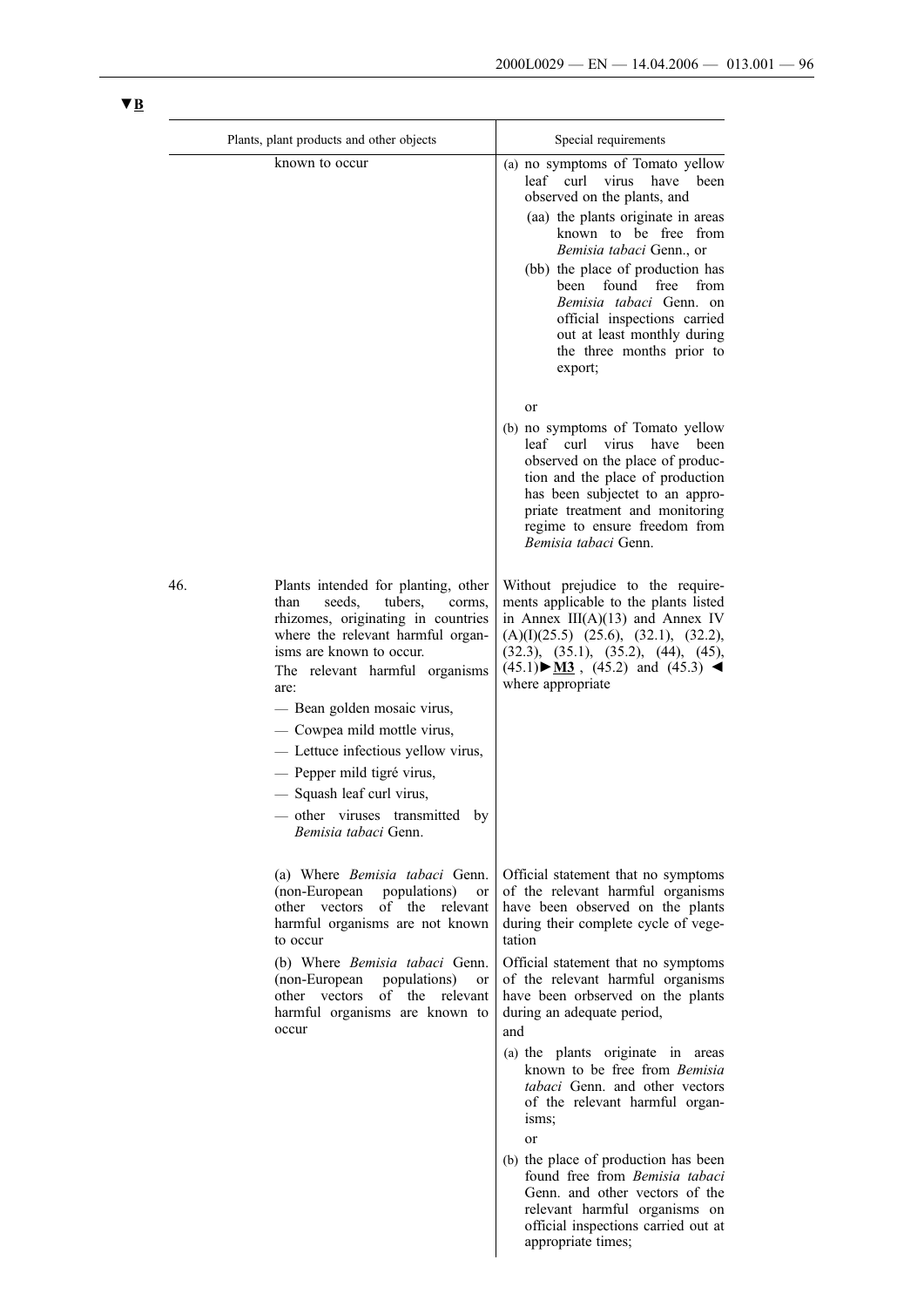|       | Plants, plant products and other objects                      | Special requirements                                                                                                                                                                                                                                                                                                              |
|-------|---------------------------------------------------------------|-----------------------------------------------------------------------------------------------------------------------------------------------------------------------------------------------------------------------------------------------------------------------------------------------------------------------------------|
|       |                                                               | <b>or</b><br>(c) the plants have been subjected to<br>an appropriate treatment aimed<br>at eradicating Bemisia tabaci<br>Genn.                                                                                                                                                                                                    |
| 47.   | Seeds of Helianthus annuus L.                                 | Official statement that:<br>(a) the seeds originate in areas<br>known to be free from Plasmo-<br>para halstedii (Farlow) Berl. and<br>de Toni;<br>or                                                                                                                                                                              |
|       |                                                               | (b) the seeds, other than those seeds<br>that have been producted on<br>varieties resistant to all races of<br>Plasmopara halstedii (Farlow)<br>Berl. and de Toni present in the<br>area of production, have been<br>subjected to an appropriate treat-<br>against Plasmopara<br>ment<br>halstedii (Farlow) Berl. and de<br>Toni. |
| 48.   | Seeds of Lycopersicon lycoper-<br>sicum (L.) Karsten ex Farw. | Official statement that the seeds<br>have been obtained by means of an<br>appropriate acid extraction method<br>or an equivalent method approved<br>$\triangleright$ <u>M4</u> in accordance with the proce-<br>dure referred to in Article 18(2) $\blacktriangleleft$ ,<br>and                                                   |
|       |                                                               | (a) either the seeds originate in areas<br>where Clavibacter michiganensis<br>ssp. michiganensis (Smith) Davis<br>et al., Xanthomonas campestris<br>pv. vesicatoria (Doidge) Dye<br>and Potato spindle tuber viroid<br>are not known to occur; or                                                                                 |
|       |                                                               | (b) no symptoms of diseases caused<br>by those harmful organisms have<br>been observed on the plants at<br>the place of production during<br>their complete cycle of vegeta-<br>tion; or                                                                                                                                          |
|       |                                                               | (c) the seeds have been subjected to<br>official testing for at least those<br>harmful organisms, on a repre-<br>sample<br>and<br>using<br>sentative<br>appropriate methods, and have<br>been found, in these tests, free<br>from those harmful organisms.                                                                        |
| 49.1. | Seeds of Medicago sativa L.                                   | Official statement that:                                                                                                                                                                                                                                                                                                          |
|       |                                                               | Ditylenchus<br>symptoms<br>$(a)$ no<br>dipsaci (Kühn) Filipjev have<br>been observed at the place of<br>production since the beginning<br>of the last complete cycle of<br>vegetation and no Ditylenchus<br>dipsaci (Kühn) Filipjev has been<br>revealed by laboratory tests on a<br>representative sample;                       |
|       |                                                               | or                                                                                                                                                                                                                                                                                                                                |

 $\overline{\phantom{a}}$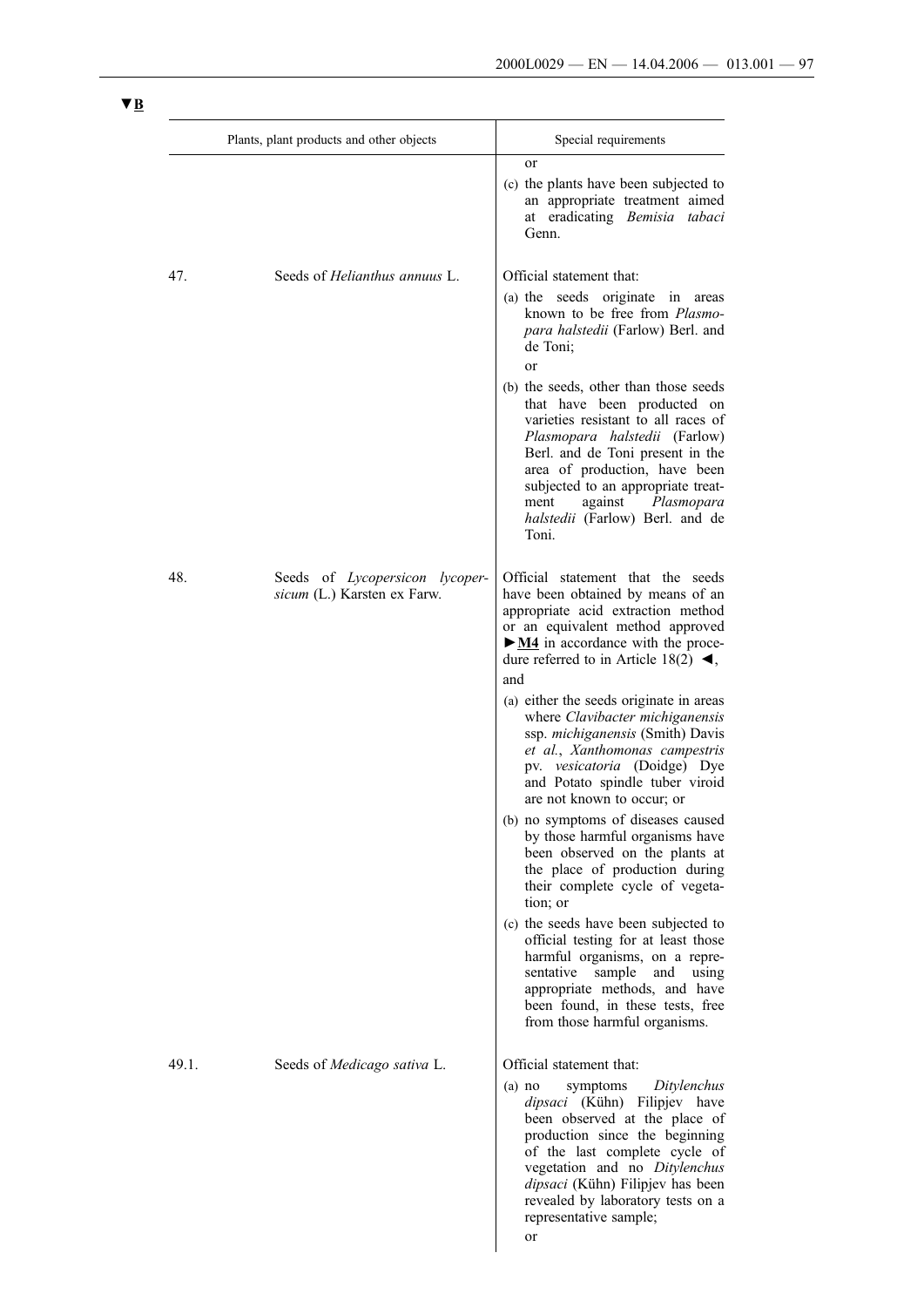|       | Plants, plant products and other objects                                                                                                      | Special requirements                                                                                                                                                                                                                                                                                      |
|-------|-----------------------------------------------------------------------------------------------------------------------------------------------|-----------------------------------------------------------------------------------------------------------------------------------------------------------------------------------------------------------------------------------------------------------------------------------------------------------|
|       |                                                                                                                                               | (b) fumigation has taken place prior<br>to export.                                                                                                                                                                                                                                                        |
| 49.2. | Seeds of Medicago sativa L., origi-<br>nating in countries where Clavi-<br>bacter michiganensis ssp. insi-<br>diosus Davis et al. is known to | Without prejudice to the require-<br>ments applicable to plants listed in<br>Annex IV $(A)(I)(49.1)$ , official state-<br>ment that:                                                                                                                                                                      |
|       | occur                                                                                                                                         | (a) Clavibacter michiganensis ssp.<br>insidiosus Davis et al. has not<br>been known to occur on the farm<br>or in the immediate vicinity<br>since the beginning of the past<br>10 years;                                                                                                                  |
|       |                                                                                                                                               | (b) either                                                                                                                                                                                                                                                                                                |
|       |                                                                                                                                               | - the crop belongs to a variety<br>recognised as being highly<br>Clavibacter<br>resistant<br>to<br>michiganensis ssp. insidiosus<br>Davis et al.,                                                                                                                                                         |
|       |                                                                                                                                               | <sub>or</sub><br>- it had not yet started its<br>fourth complete cycle of<br>vegetation from<br>sowing<br>when the seed was harvested<br>and there was not more than<br>one preceding seed harvest<br>from the crop,                                                                                      |
|       |                                                                                                                                               | or<br>the content of inert matter<br>which has been determined<br>in accordance with the rules<br>applicable for the certifica-<br>tion of seed marketed in the<br>Community, does not exceed<br>$0,1\%$ by weight;                                                                                       |
|       |                                                                                                                                               | (c) no symptoms of Clavibacter<br>michiganensis ssp. insidiosus<br>Davis et al. have been observed<br>at the place of production, or on<br>any Medicago sativa L. crop<br>adjacent to it, during the last<br>complete cycle of vegetation or,<br>where appropriate, the last two<br>cycles of vegetation; |
|       |                                                                                                                                               | (d) the crop has been grown on land<br>on which no previous Medicago<br>sativa L. crop has been present<br>during the last three years prior<br>to sowing.                                                                                                                                                |
| 50.   | Seeds of Oryza sativa L.                                                                                                                      | Official statement that:                                                                                                                                                                                                                                                                                  |
|       |                                                                                                                                               | (a) the seeds have been officially<br>tested by appropriate nematolo-<br>gical tests and have been found<br>free<br>from<br>Aphelenchoides<br><i>besseyi</i> Christie;<br>or                                                                                                                              |
|       |                                                                                                                                               | (b) the seeds have been subjected to<br>an appropriate hot water treat-<br>ment or other appropriate treat-<br>against<br>Aphelenchoides<br>ment                                                                                                                                                          |